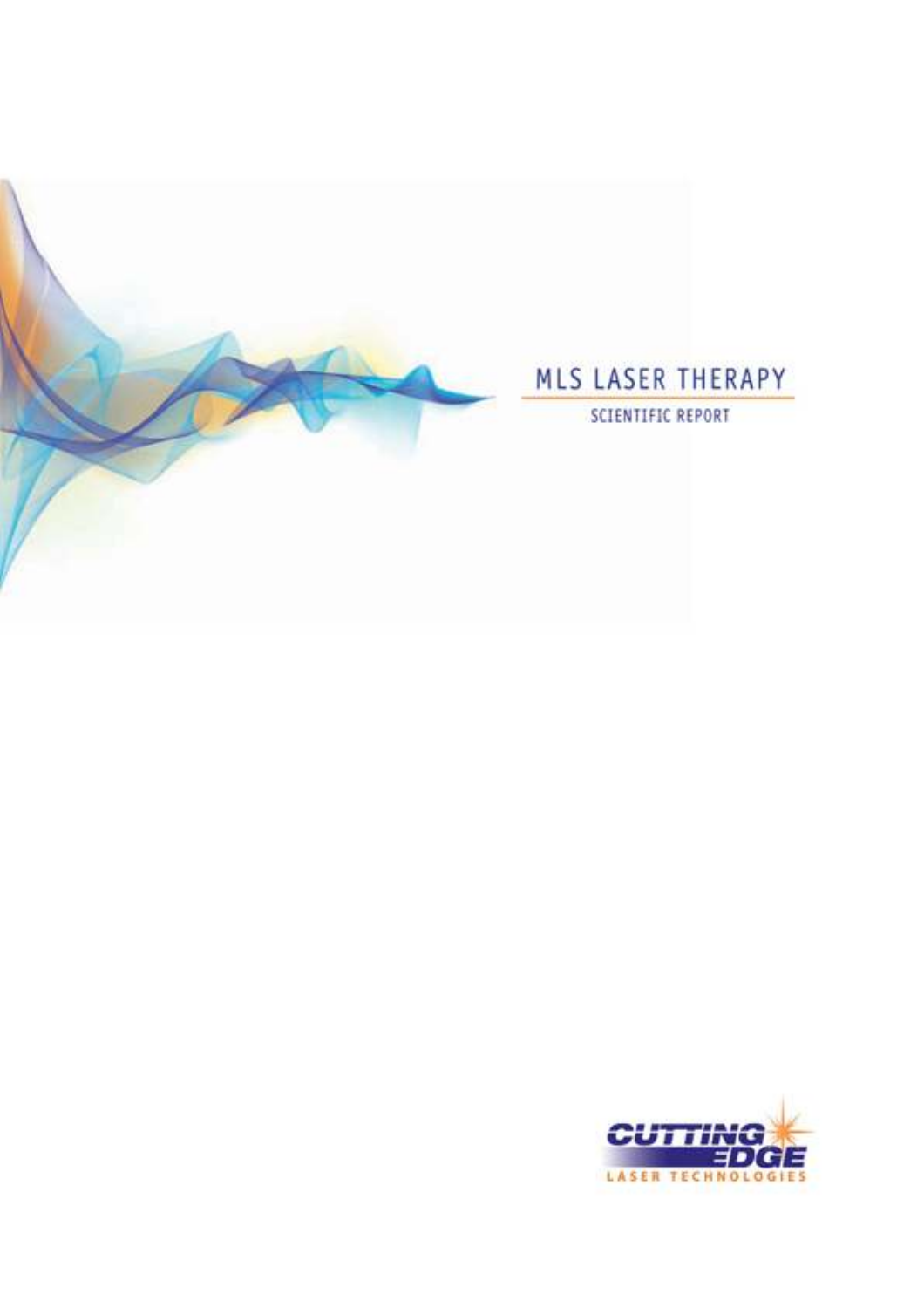

**Index**

| page | 5  | - Introduction          |
|------|----|-------------------------|
| page | 9  | - Indications           |
| page | 11 | - Advantages            |
| page | 13 | - Principle of action   |
| page | 19 | - New MLS Therapy       |
| page | 25 | - Biomedical research   |
| page | 31 | - Clinical confirmation |
| page | 67 | - Clinical results      |
| page | 79 | - MLS Therapy treatment |
| page | 89 | - General bibliography  |

3 | MLS THERAPY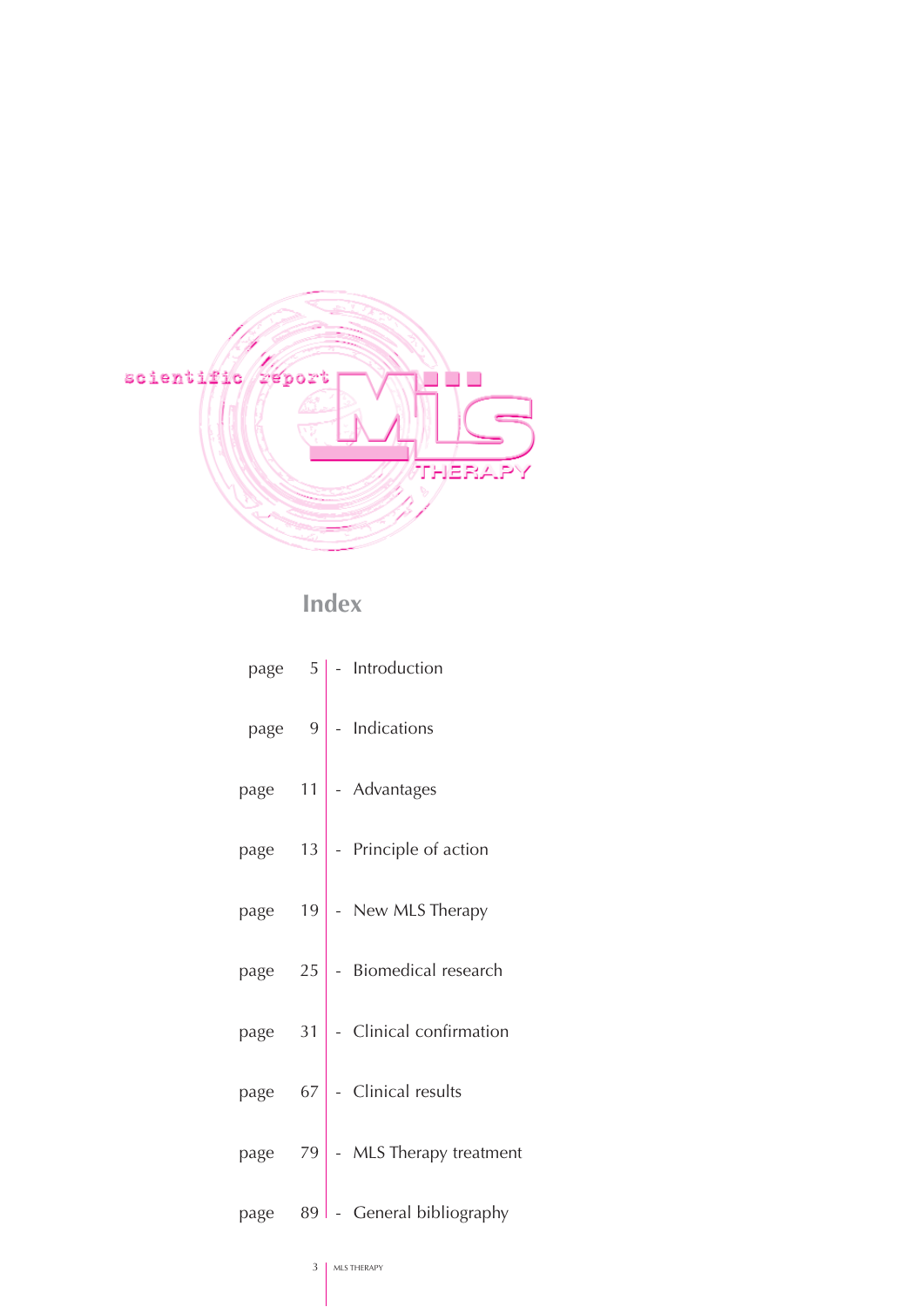## *INTRODUCTION*

MLS Therapy is a new therapy for treating pain, inflammation and oedema and for repairing superficial lesions. It was developed in order to overcome the limits of traditional Laser therapy, based on the use of diode lasers. Currently, no diode Laser is able to induce strong anti-inflammatory, anti-oedema and analgesic effects contemporarily and within a short period of time. Continuous Laser emissions act fast on inflammation, stimulating blood and lymphatic circulation and inducing fast re-absorption of fluid build-ups; however, they only have a secondary effect on pain, which is diminished after reducing the inflammatory process. Pulsed Laser emissions, on the other hand, have a practically immediate effect on pain, since they are able to induce analgesia, interfering with the very transmission of the pain impulse to the higher brain centres, but they are less effective at treating inflammation and oedema, only achieving results after a long period of application. MLS therapy is able to overcome the limit imposed by selecting one of the two emission types, since it is based on the characteristic therapeutic properties of a new Laser pulse. It uses an MLS pulse, a combined, synchronized emission of continuous and pulsed Laser emissions with different infrared wavelengths. The patented control system that generates the MLS pulse synchronizes the two emissions. Thanks to this characteristic synchronization, the various therapeutic effects – anti-inflammatory and anti-oedema of the continuous emission and analgesic of the pulsed emission – not only take place at the same time, but reciprocally reinforce each other.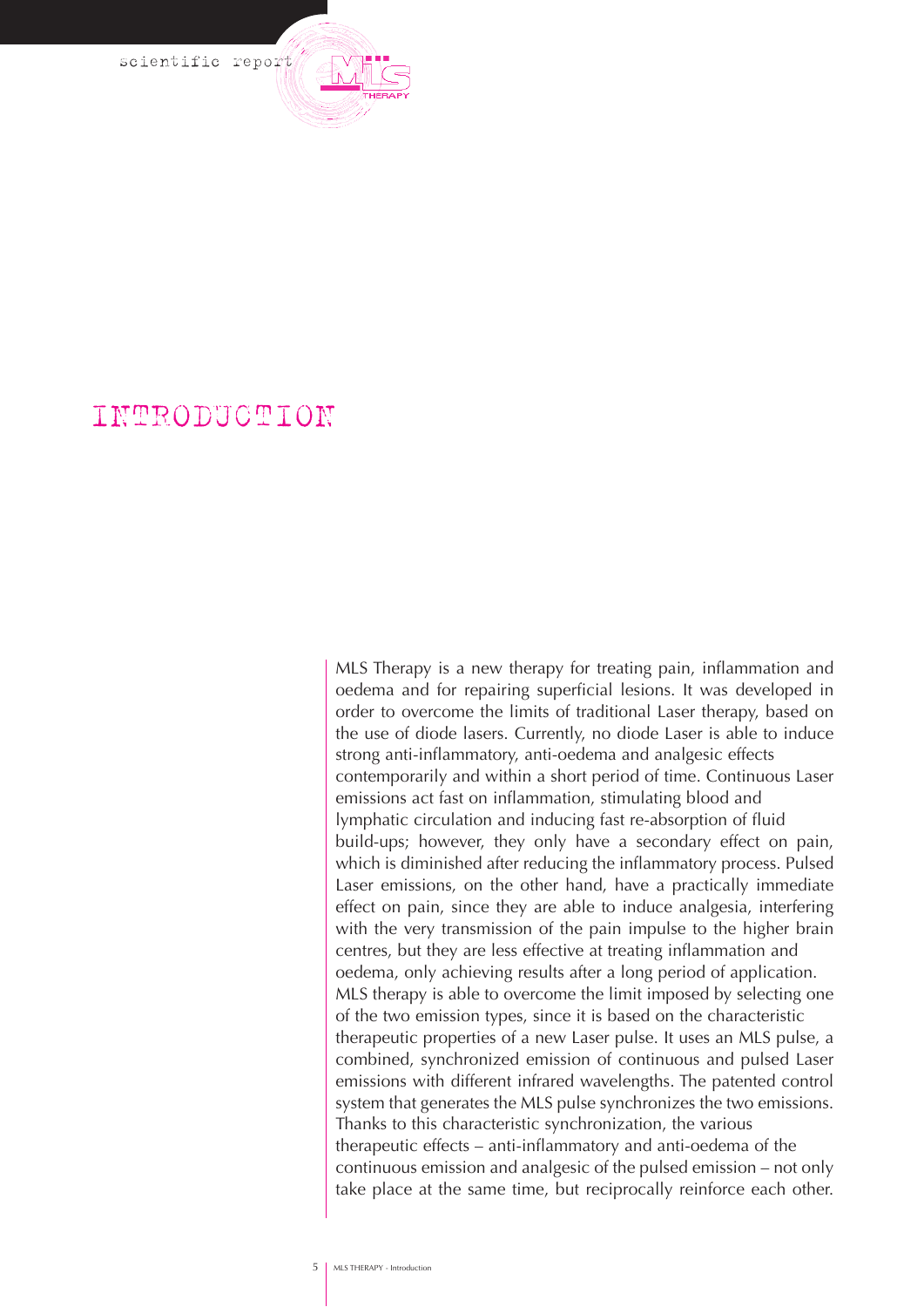Because of this, MLS therapy is able to guarantee effectiveness and short treatment times when treating numerous osteo-muscular system diseases and when repairing superficial lesions.

*Main features of the MLS pulse and MLS Therapy.*

#### **Wavelength**

The wavelengths that have been chosen assure that energy will be delivered to the maximum possible depth

#### **Emission modality**

The emission modality determines the prevailing therapeutic effect

#### **Combination and Synchronization**

The synchronization through the MLS system allows to achieve the synergy and strengthening of the single effects

#### **Therapeutic effect**

The strong analgesic effect and the intense anti-inflammatory and anti-oedema effects of the MLS pulse acts at the same time, strengthening each other

#### **Advantages**

Symptoms improve just from the very first applications. Short treatment times and long lasting results



MLS Therapy has been developed and tested following a strict course of biomedical and clinical research. In fact, the effectiveness of the combination of the emissions making up the MLS pulse was initially tested in vitro on cellular cultures, then in vivo on animals, and finally by means of controlled clinical trials run by major state-of-the-art health structures for treating traumatic or degenerative painful diseases.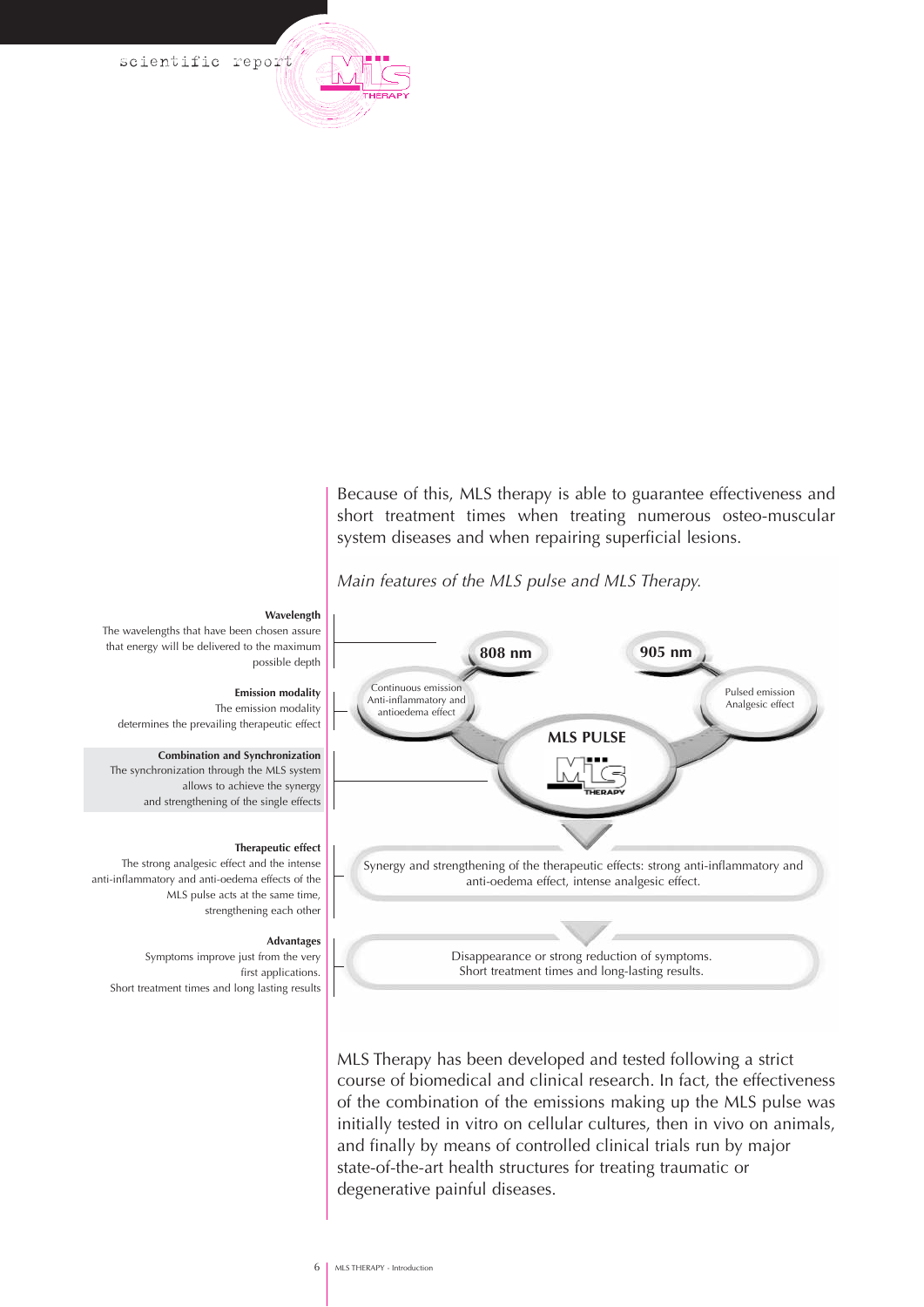

### *The course of MLS Therapy research and testing.*



possible with MLS Therapy.

The second part is dedicated to the discussion of the theoretical principle underlying the effectiveness of the MLS pulse and the way in which it interacts with cells and tissues. Finally, the report gives a detailed account of the in vivo and in vitro research results and the outcome of clinical trials carried out on patients, which led to medical approval of the treatment.

7 MLS THERAPY - Introduction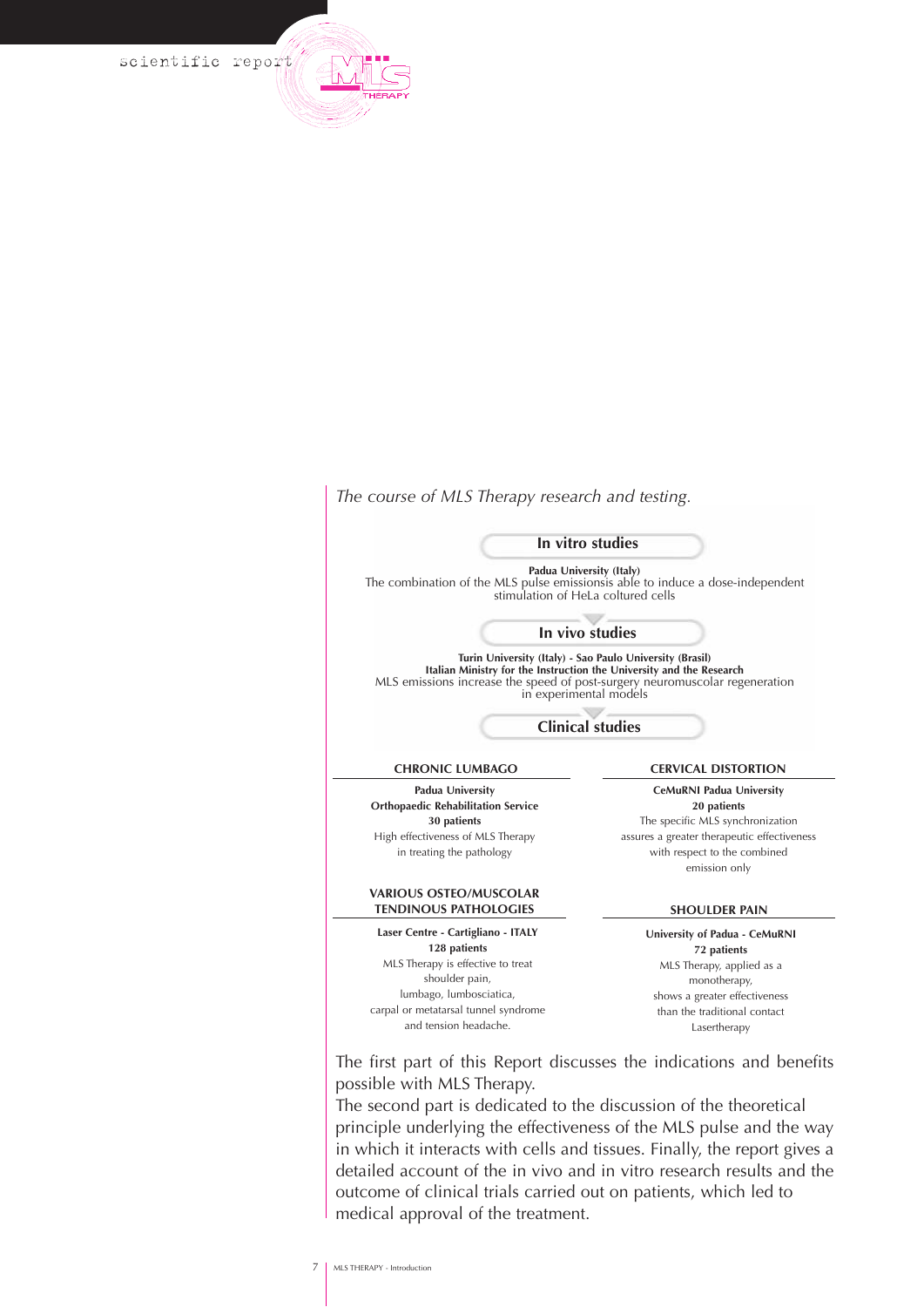# *INDICATIONS*

### Patient targeted response.

- *lumbago*
- *sciatica*
- *lumbosciatica*
- *epicondylitis*
- *periarthritis*
- *tendonitis*
- *gonalgia*
- *myositis*
- *arthrosis*
- *degenerative processes*
- *sprained joints*
- *bursitis*
- *trauma*
- *bruising*
- *effusions*
- *muscular strains and sprains*
- *injuries, burns*
- *venous oedema*
- *varicose ulcers*
- *bedsores*

MLS Therapy is a therapeutic technique that is particularly suitable for treating numerous diseases, including some that pose a considerable challenge for the patient and doctor due to their frequency and nature.

### **Indications for MLS Therapy can include:**

- muscular/skeletal system trauma (strains, sprains, etc.)
- degenerative illnesses of articular or neuromuscular origin
- painful conditions of various origin
- inflammatory conditions, including those affecting the elderly
- oedema due to circulatory stasis, reduced lymphatic drainage or trauma
- superficial lesions of various origin

Patients affected by specific problems such as lumbago, sciatica, lumbosciatica, epicondylitis, periarthritis, tendonitis, gonalgia, myositis, arthrosis, degenerative processes, sprained joints, bursitis, trauma, bruising, effusions, muscular strains and sprains, injuries, burns, venous oedema, varicose ulcers and bedsores will experience fast relief and certain benefits following application of MLS Therapy.

MLS Therapy is non-invasive, painless and can be applied successfully to patients of any age. Patients with special therapeutic requirements (patients with pacemakers, pregnant women and diabetics) should consult their doctor before treatment.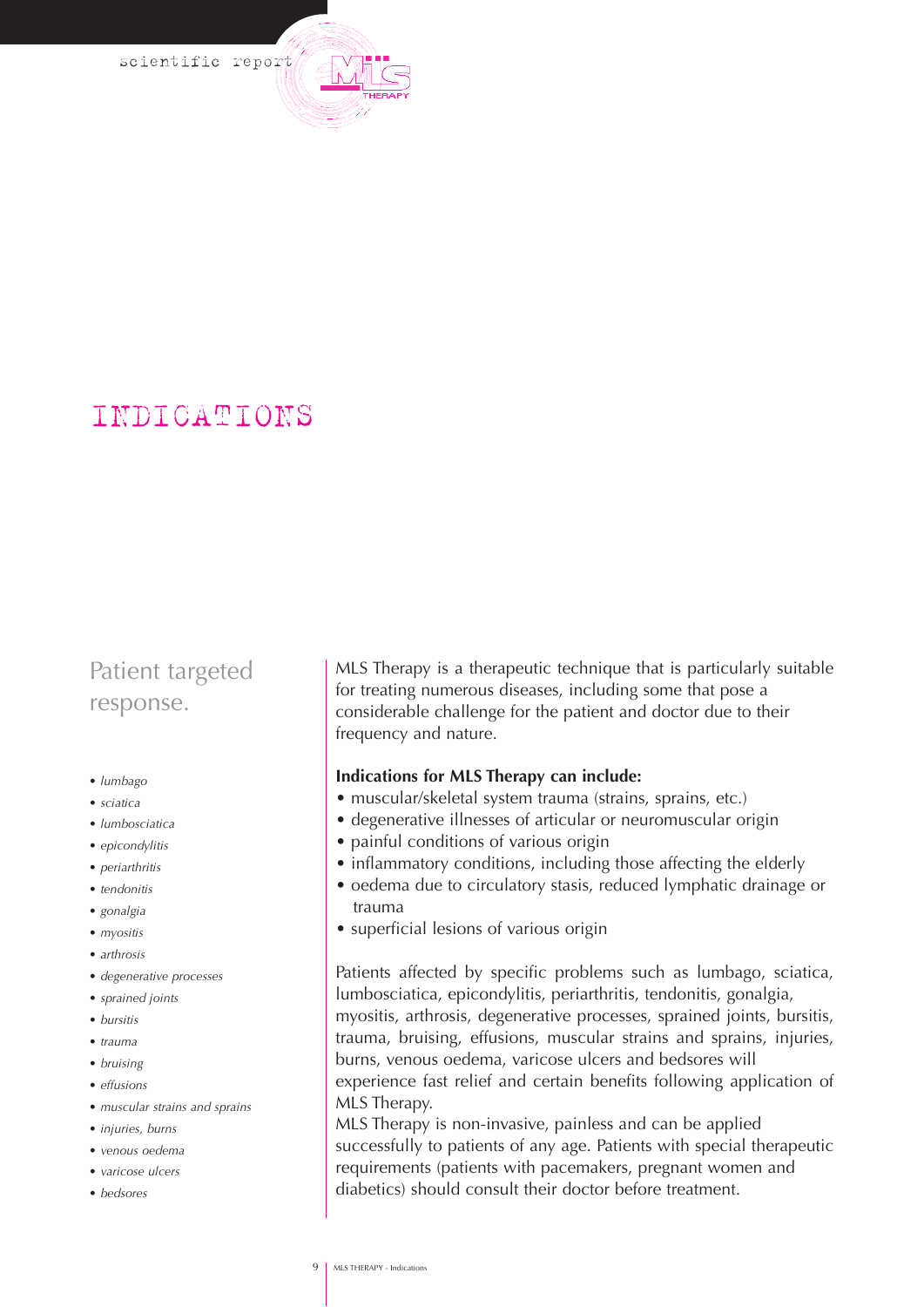# *ADVANTAGES*

Shorter treatment times, longer lasting results and the possibility to treat greater numbers of patients.

MLS Therapy makes it possible to obtain a considerable number of therapeutic benefits. In fact, the MLS pulse provides combined analgesic, anti-inflammatory and anti-oedema action. Since it is particularly effective at combating all the processes underlying the problem, it provides a particularly fast solution. At the same time, its action on the painful symptoms is reinforced by the combined effect.

### **Overall, the application of MLS Therapy guarantees the following benefits:**

- extremely short treatment times
- reduction and disappearance of pain, including nervous pain, within a very short space of time
- strong anti-inflammatory effect
- fast healing from strains and sprains
- fast recovery of structural integrity of damaged muscles
- fast resolution of oedematous states
- immediate improvement of local circulation
- fast repair of superficial lesions, such as cuts, ulcers and tissues.

These benefits mean complete patient satisfaction, thanks to a response targeted at complete problem solving. The shorter treatment times mean that the doctor saves time, enabling him/her to dedicate more time to treating additional patients.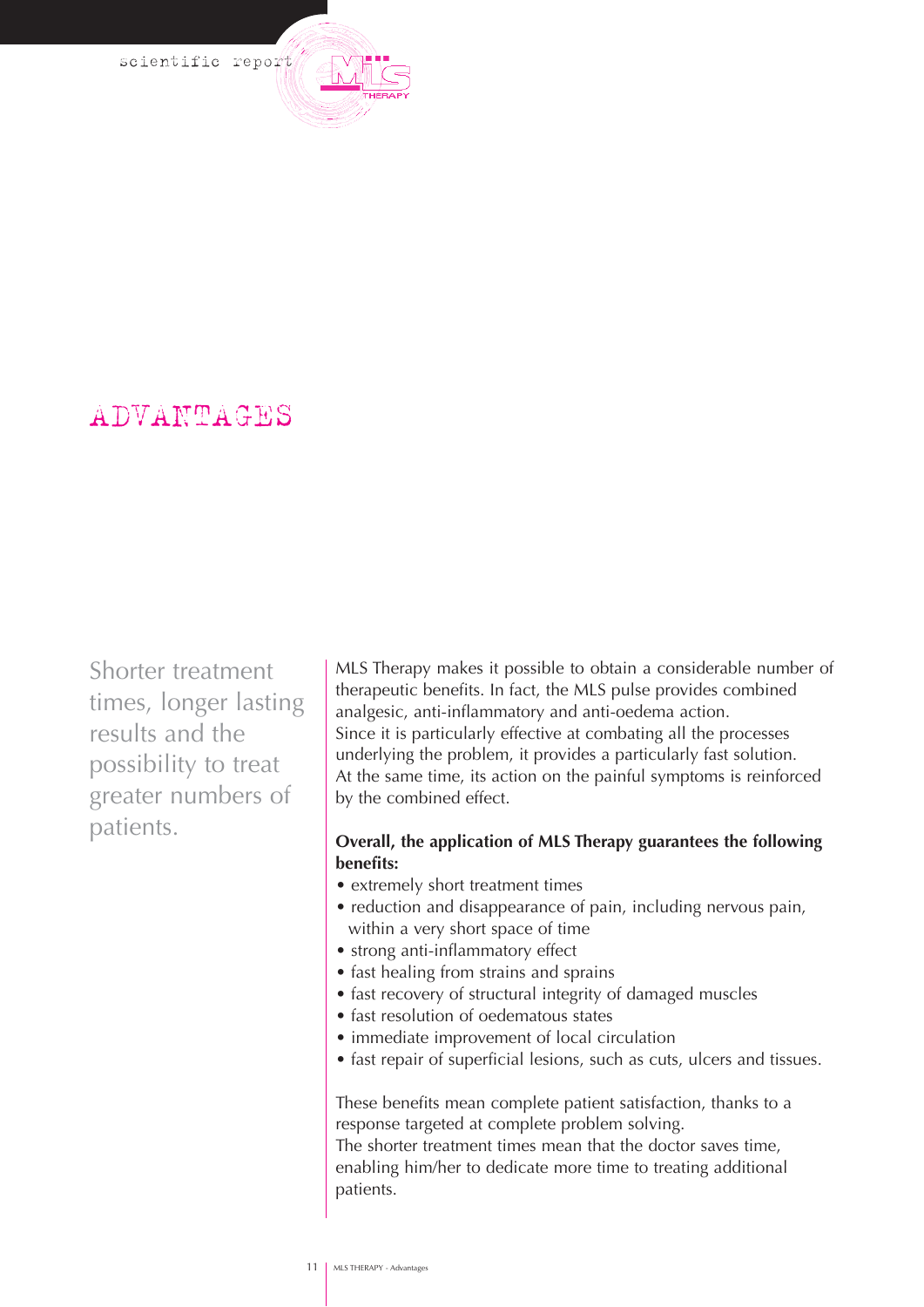# *PRINCIPLE OF ACTION*

The MLS impulse is extremely effective at inducing a therapeutic response. The idea that light has curative properties is widespread in modern culture, aware of the fact that light has been considered a source of life since ancient times.

Light is essential to almost all life forms: plants draw their life energy directly from solar radiation by means of photosynthesis.

It regulates the biological rhythms – sleep, waking – of the majority of living beings, who are able to perceive it thanks to specific photoreceptors.

Today it has been scientifically proved that certain light emissions are able to effectively transfer energy to animal cells and tissue. Areas subject to a poor metabolism recover full activity and the ailing tissue is cured following treatment.

### **However, some light emissions are more effective than others.**

Not all light emissions are of the same quality nor do they have the same therapeutic effect. In fact, each light emission has precise physical parameters that establish how the electromagnetic field associated with it "vibrates". These parameters also play a fundamental role in determining whether the emission is able to

transfer its energy to the tissue or not. The analysis of clinical literature describing the results obtained with light emissions developed up to now, has highlighted that the extent of the therapeutic effect – after passing a threshold energy dose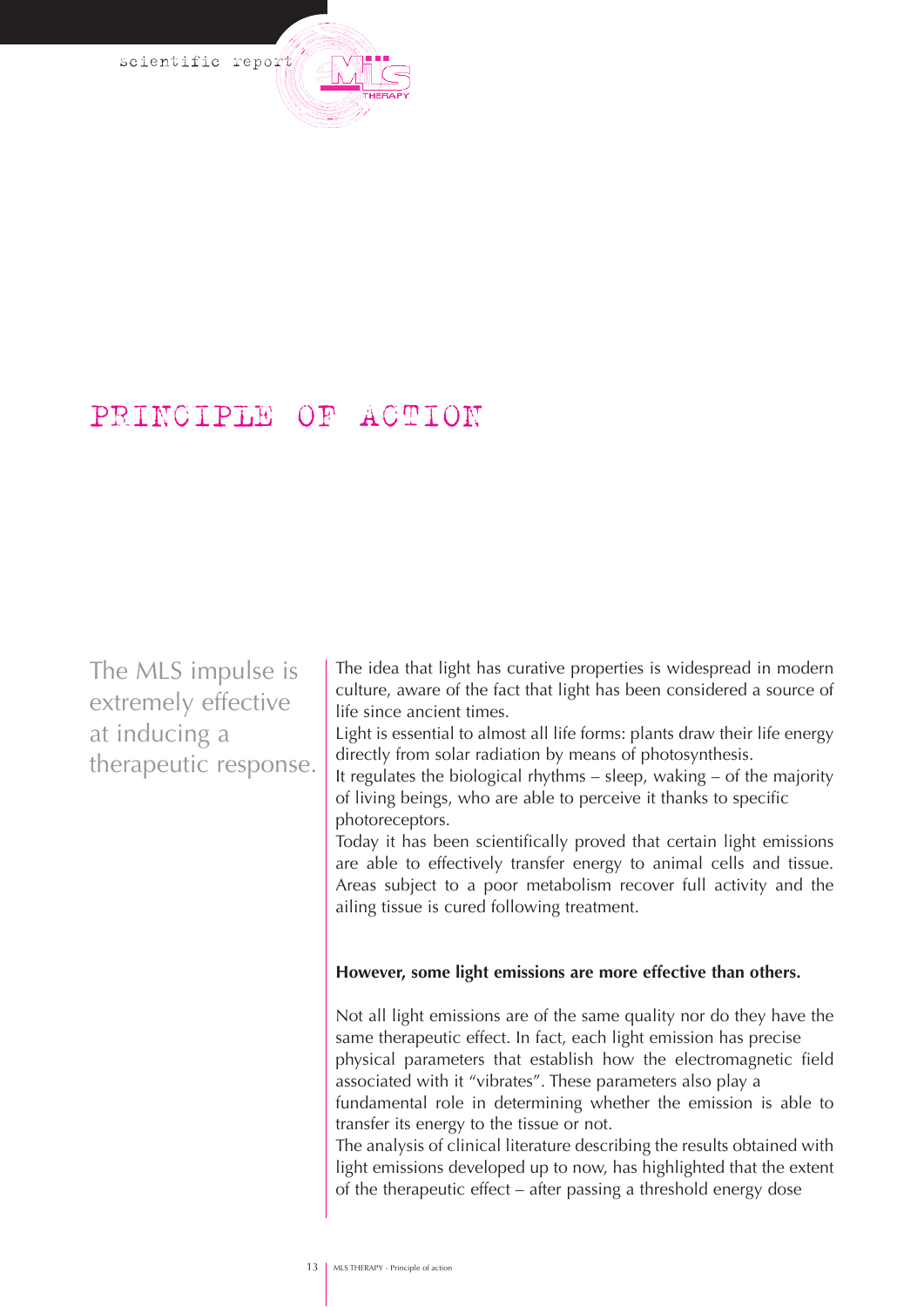characteristic to the tissue and problem to be treated – depends on some fundamental parameters: the coherence of the emissions used, their wavelength and the way in which they supply energy over time (or rather the form of the energy impulse used). Biomedical research and clinical trials able to demonstrate the therapeutic potential of the emission used, have led to the identification of the most efficient emission parameters.

### **MLS therapy is possible thanks to the identification of an extremely effective wave form.**

The synergic effects of MLS Therapy are obtained thanks to physical characteristics peculiar to the MLS pulse. It involves an extremely sophisticated light emission, which transfers the electromagnetic field energy to tissue in an extremely efficient manner: it is a light impulse of superior biological and therapeutic quality, which is generated by a combined, synchronized continuous and pulsed emission system involving several wavelengths. The MLS pulse was developed on the basis of the most recent information available in clinical literature, and the results of detailed scientific research, which demonstrated the greater induction effectiveness of the primary biochemical and bioelectrical effects of its component emissions.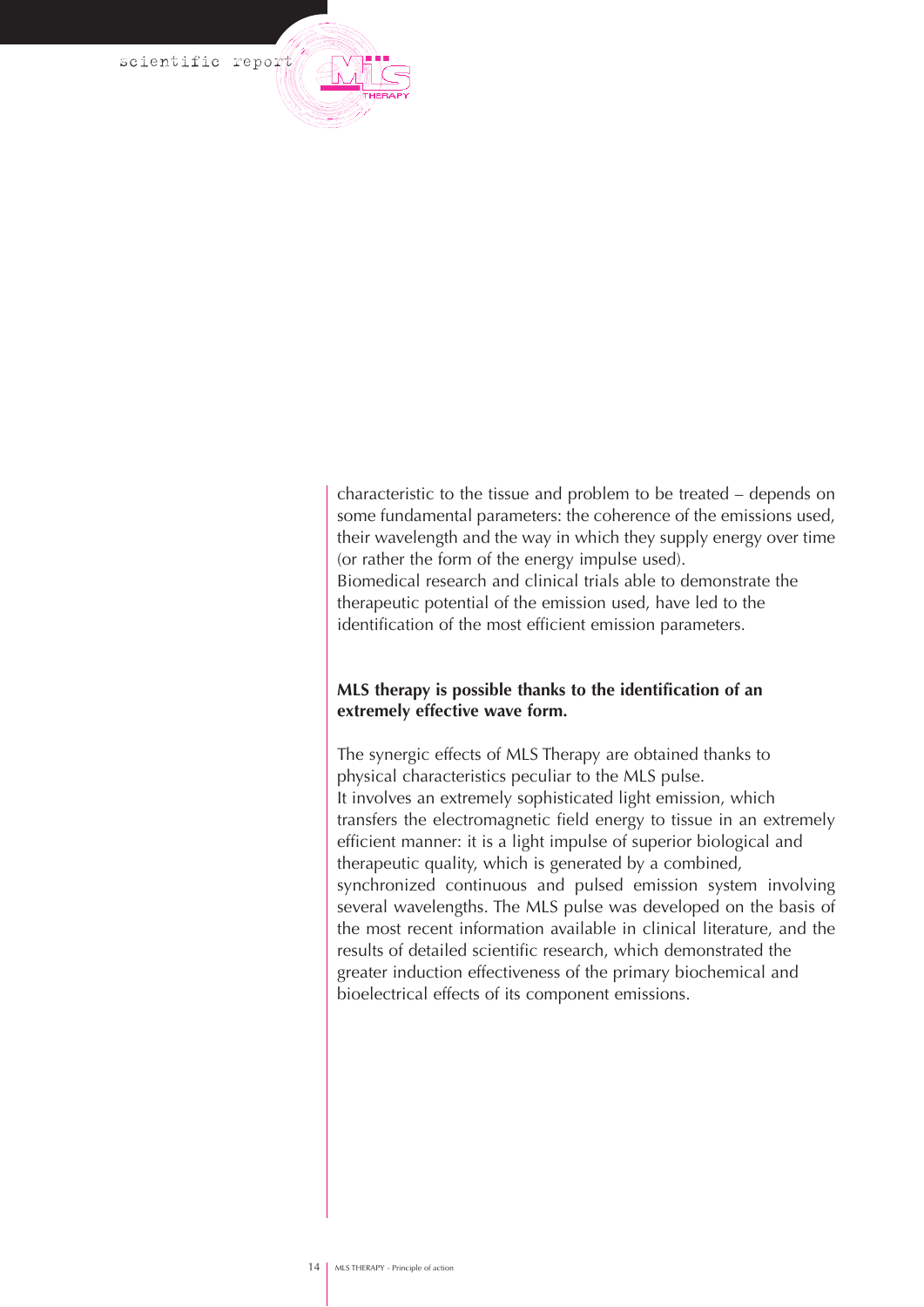### **THE PRINCIPLES BEHIND THE MLS IMPULSE.**

### **1) The MLS emission is coherent.**

Scientific studies on the therapeutic effects of light emissions demonstrate that a greater therapeutic effect is obtained if the emission is coherent. One of the most widely accepted hypotheses for explaining this mechanism is that the light/biological membrane interaction generates a coherent biolaser emission (if the incidental light is coherent), due to the existence of conduction bands in these sub-cellular structures containing free charges (e<sup>.</sup>).

**2) The MLS pulse wavelengths guarantee the deepest possible action,** based on scientific findings on the capacity of coherent light to penetrate biological tissues (epidermis, dermis and subcutaneous tissue).

In fact, it is well known that the depth reached by the light emission depends on the incidental radiation wavelength.

The reason lies in the presence of specific superficial chromophores that present areas of maximum absorption in correspondence to

particular wavelength intervals, which will therefore be filtered and not reach the deepest tissue layers, and that are transparent in other areas of the electromagnetic spectrum.

The interval between 600 and 1200 nm is known as the

'therapeutic window' because there are no chromophores in this range able to filter the light emission: the wavelengths of the

emissions making up the MLS pulse fall into this precise interval, meaning that they are able to reach the deepest anatomical

structures that are often involved in the ailments that MLS Therapy is most suitable for treating. Other wavelengths would not have the same effect.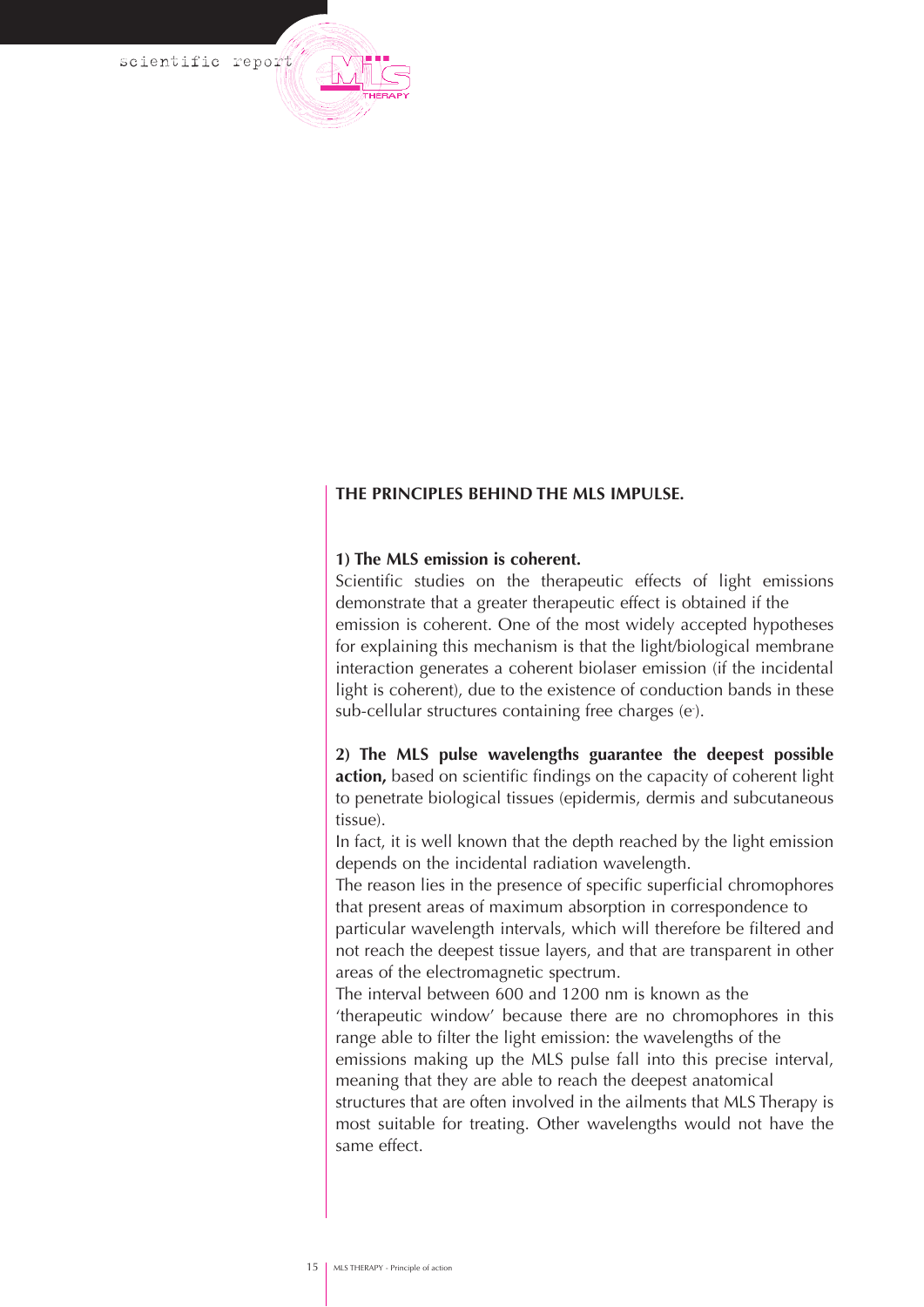### **3) The MLS impulse is a syncronized combination of two unique emission modes, continuous and pulsed, so as to be able to obtain the therapeutic effects belonging to each mode.**

The continuous emission (light is emitted in a constant fashion over time, or in pulses in the order of milliseconds), in fact, guarantees an intense anti-inflammatory and anti-oedema effect, because it is able to stimulate the circulation and lymphatic drainage considerably, and because it is able to interact with the synthesis and degradation of inflammation mediators.

The inflammation and oedema are destined to diminish considerably and heal completely after a very short period of treatment. The pulsed emission (the light is issued in short pulses, lasting a matter of nanoseconds) has an effect on pain transmission: the action takes place at the level of the superficial nociceptors and, thanks to the depth of action of the emission used, on the afferent nervous fibres. The rest potential is restored more quickly after the generation of the action potential: this is translated into an increase of the cell and nervous fibre' s stimulation threshold and, consequently, a reduction in the feeling of pain. Moreover, the contemporary activation of the proprioceptive channels (A-alpha and A-beta fibres), which are subject to greater myelination and therefore able to conduct the nervous stimulus more quickly, induces a pain block on the level of Rolando's gelatinous substance – as indicated by the gate theory – which is replaced by kinesthesia. The analgesic effect obtained is immediate and long lasting.

### **4) The real innovation behind the MLS pulse lies in the synchronization of the emissions that make it up.** Through the synchronization of the component emissions, the MLS pulse is able to provide an intense and immediate therapeutic effect on both the

inflammatory processes, and on the painful symptoms accompanying them.

This is due to the fact that the anti-inflammatory and anti-oedema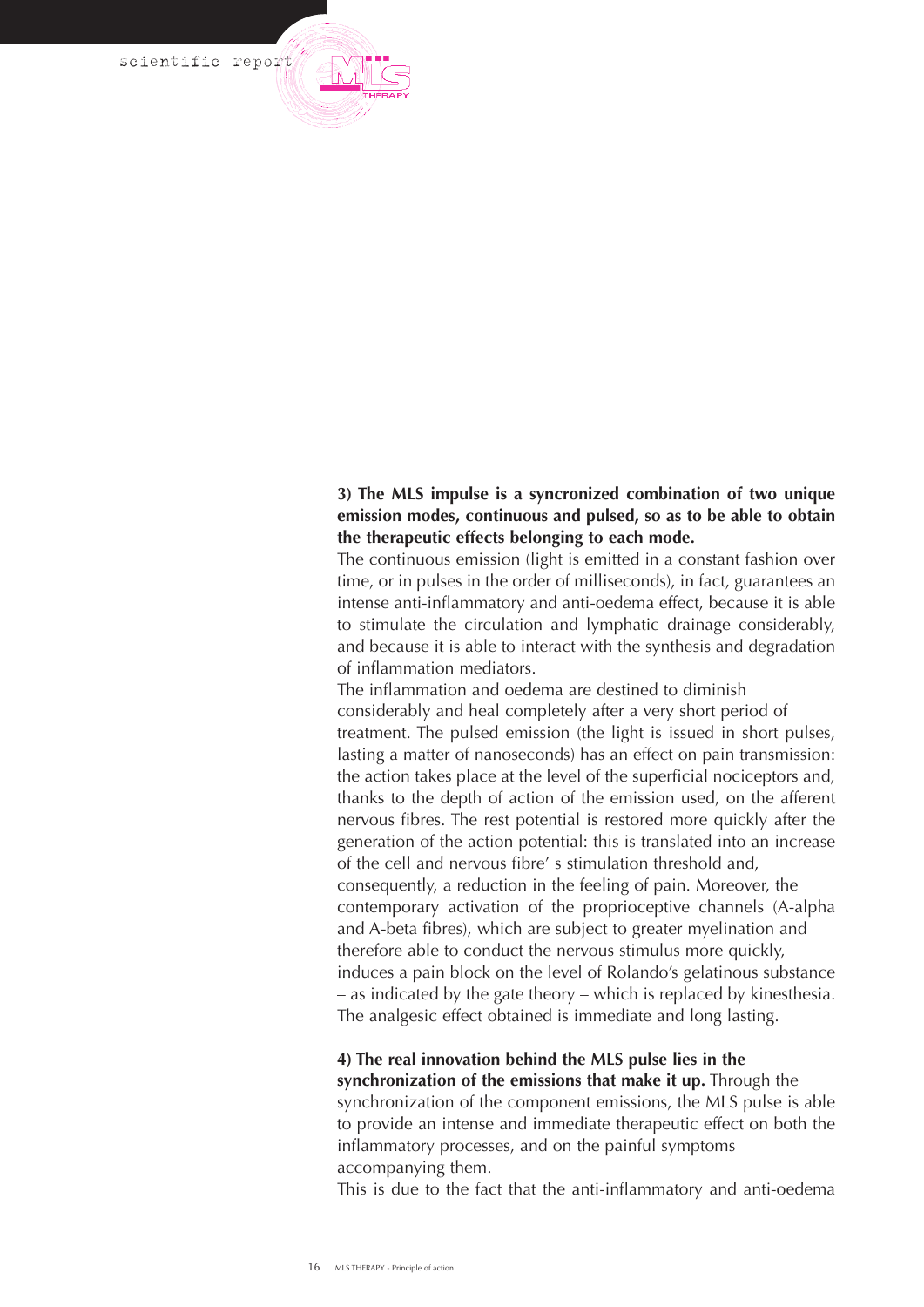effects of the continuous emission and the analgesic effect of the pulsed emission reinforce each other, thanks to the synchronization of the emissions. Moreover, the overall way in which energy is supplied through the MLS pulse, together with the net reduction in treatment times, guarantees that there is no risk of addiction. Here is an example of how the combined Laser emission is more efficient: it is well known that the Laser acts on the oedemacontraction-pain trio. It is equally true that, by eliminating one of the causes, the other two tend to return to normal. In the case of a patient with a sprained ankle, who is experiencing pain and difficulty in moving and placing weight on his/her foot due to the swelling and oedema, treatment with MLS Therapy will provide an immediate analgesic effect, whilst also providing a strong anti-inflammatory and anti-oedematous action at the same time, by means of vasodilation and re-absorption of the irritant substances (prostaglandins, bradykinins, histamine,  $K^+$ ,  $Ca^{++}$  and  $H^+$  ions). From the very first application, the patient will regain partial mobility following the reduction of the swelling, the oedema and the pain, and will be able to place weight on his/her foot.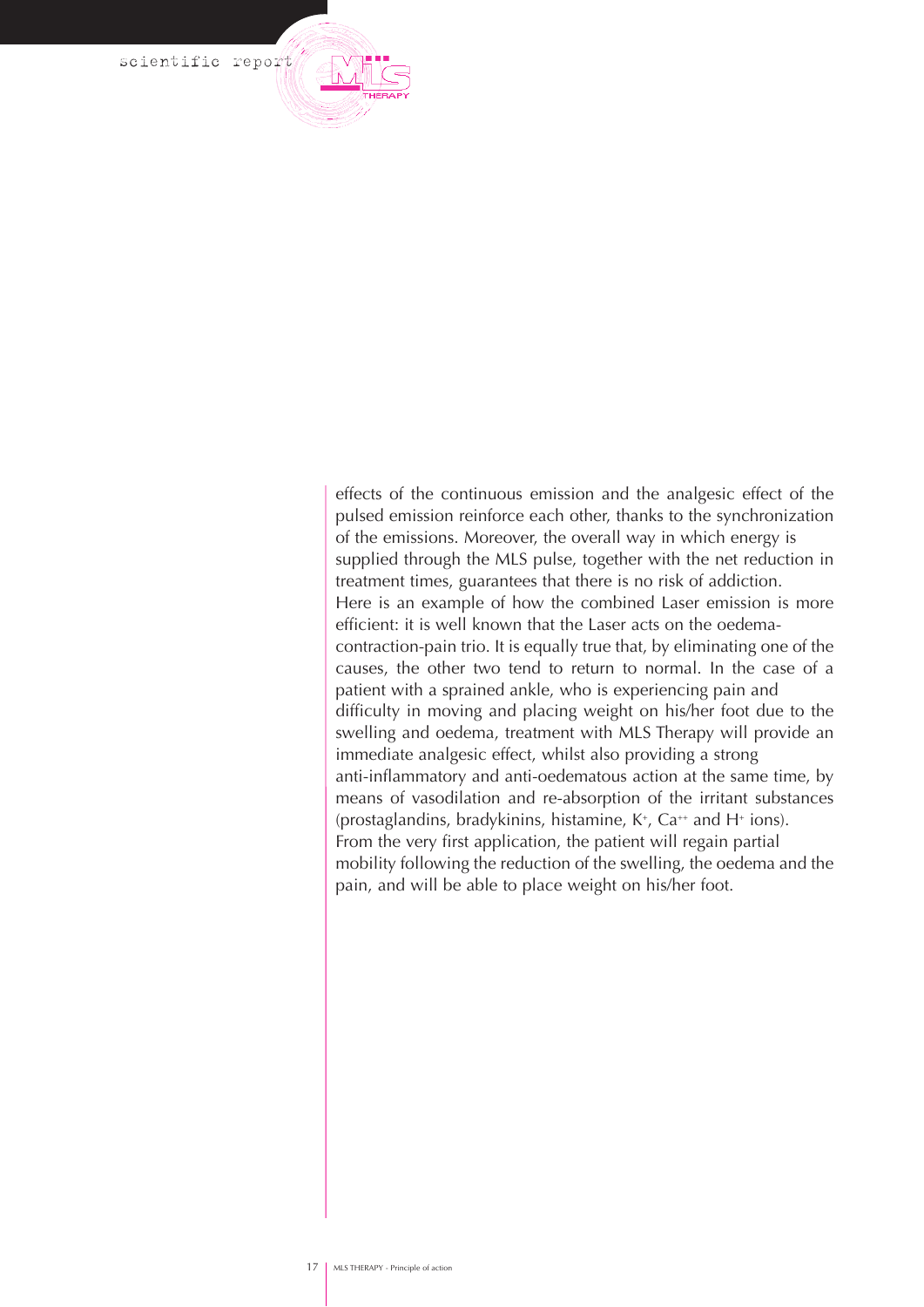## *NEW MLS THERAPY*

MLS Therapy restores cellular bioelectrical and biochemical balance.

The emissions that make up the MLS pulse are able to act selectively and in synergy on the two mechanisms of biochemical and bioelectrical homeostasis.

Intuitively, one can imagine that the variable rhythm induced by the MLS impulse makes it possible to recruit the most satisfactory energy mix for the cell and is able to act at a cellular level, based on the induction and maintenance of the resonance between the vibrations of the incidental electromagnetic field, and the transition frequencies from the fundamental energy levels to the stimulated energy levels, and therefore active energy, of the structures and molecules able to perceive the stimulus.

This effect could be compared to pushing a swing. A strong initial impulse is needed to start it up, but, once it is moving, a less intense impulse is all that is needed to maintain the motion, as long as it is given at the right frequency, in keeping with the oscillation frequency of the swing.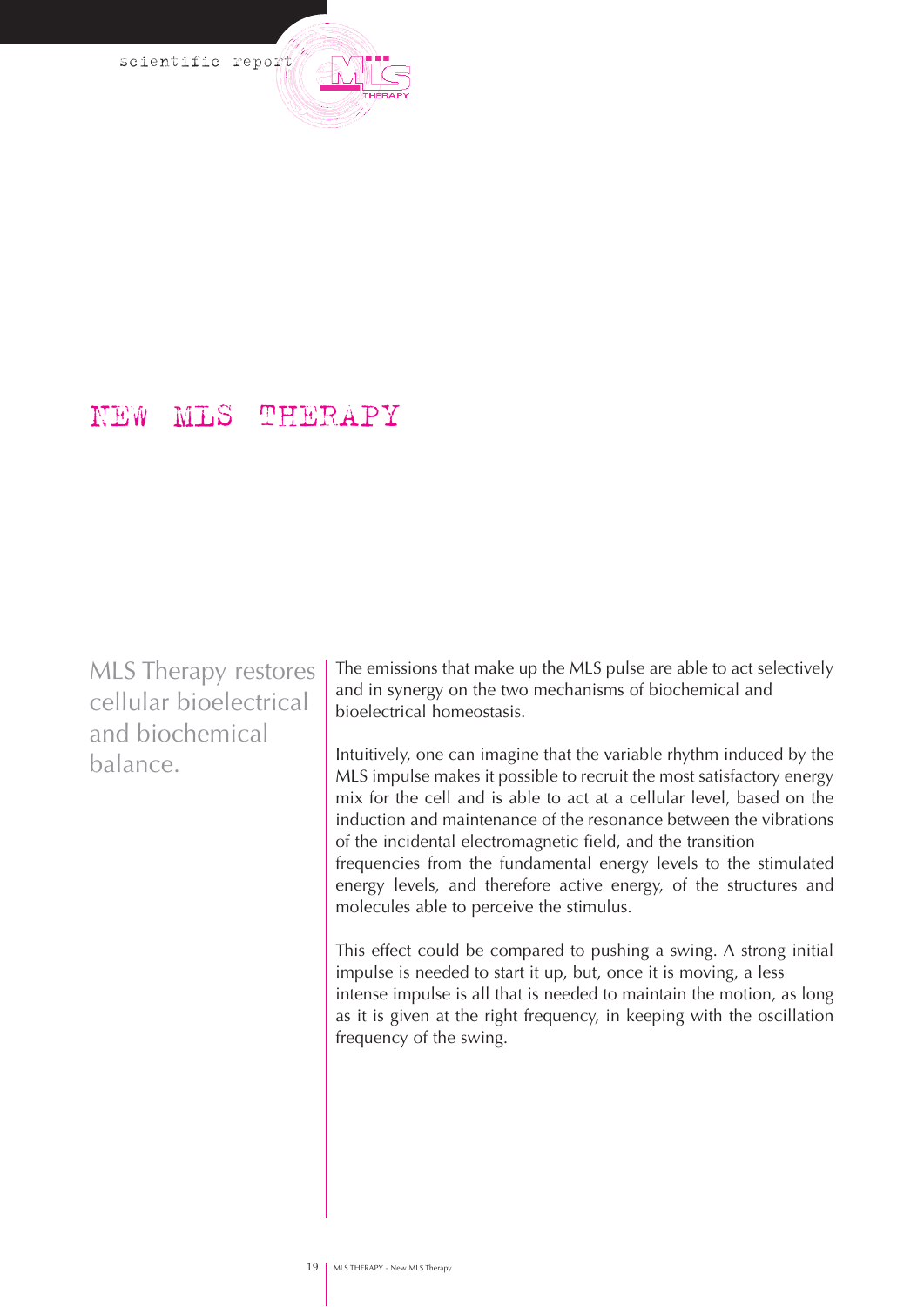### **CELLULAR BIOCHEMICAL AND BIOELECTRICAL BALANCE.**

The key to understanding how MLS Therapy works lies in the knowledge of the primary events that take place on a cellular level, and which guarantee maintenance of an optimal state of well being for the cell and the tissue that it is part of.

Cells are always actively involved, from a biochemical point of view, in breaking down nutrients that come from the circulatory system and in transforming the energy that is released from the fission of the carbon-carbon links into energy stored in the cellular energy exchange molecule: ATP (Adenosine triphosphate).

ATP is then consumed in order to provide for all the cell's metabolic requirements, for the synthesis of new compounds, such as protein, and for maintaining the difference in ionic concentration between the two sides of the cellular membrane.

Any process that alters the balance between ATP formation (through glycolysis, the citric acid cycle and oxidative phosphorylation) and break down in the various metabolic processes, leads to a

pathological condition in the cell, and therefore in the tissue, in which reduction of the messenger RNA, corresponding protein synthesis and reduction of the membrane potential may be observed.

This leads to biochemical imbalance and bioelectrical alteration.

From a biochemical point of view, the cell passes from optimal energy conditions to lower energy conditions, where part of the available energy is used to combat the pathological process, such as synthesizing signal molecules that were not needed before. In fact, it is well known that in inflammatory processes, a considerable quantity of ions, especially Ca<sup>++</sup>, and local pro-inflammatory mediators, such as histamine, is released. Part of the energy may also be 'diverted' in order to repair any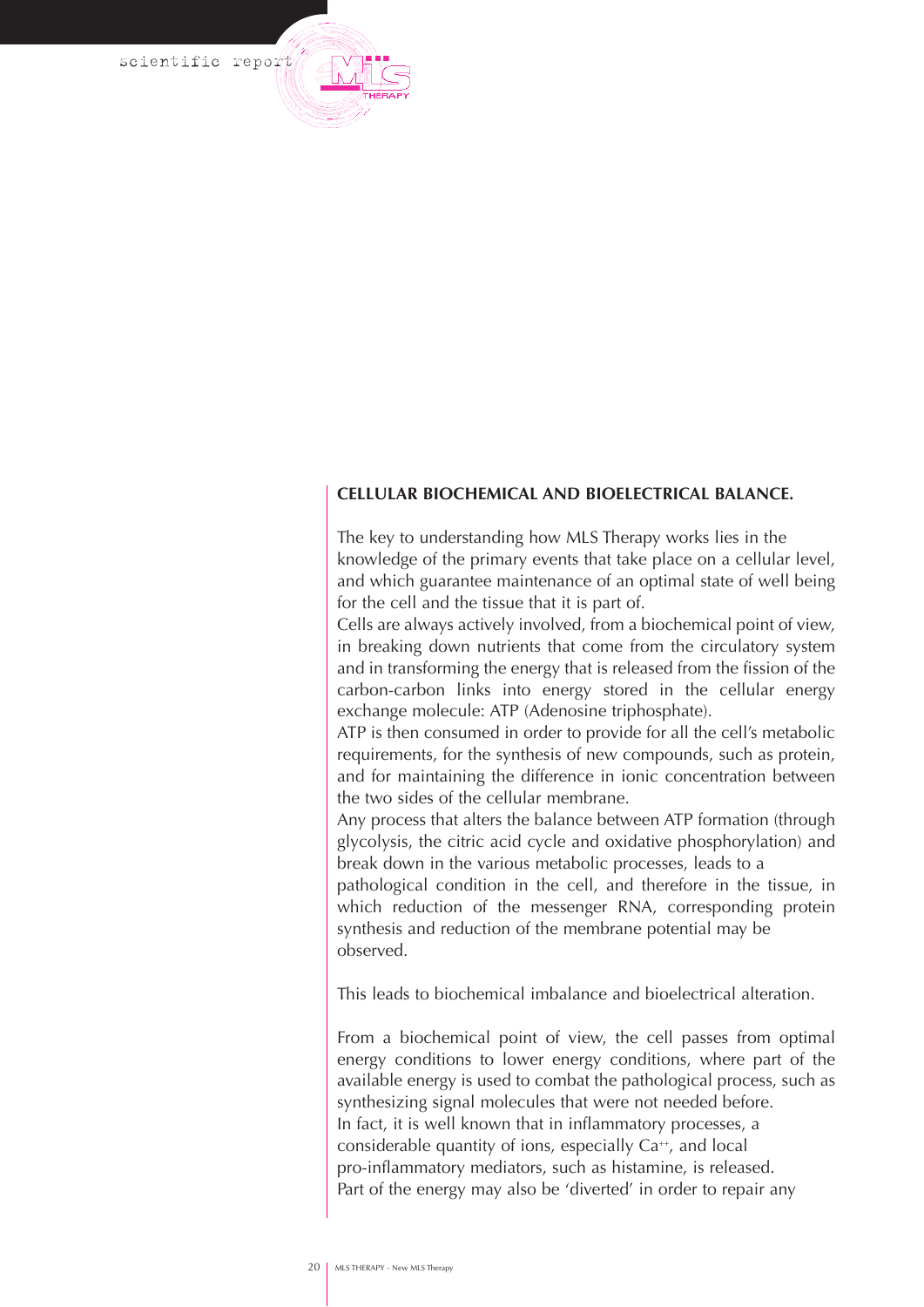structural tissue damage. If this variation to the cellular energy conditions is associated with a short supply of nutrients and oxygen from outside, due to localized microischemia situations such as those that occur in the case of degenerative illness or damage to the muscular/skeletal system, it is likely that the disease will become chronic because the cell is unable to return to its optimal energy conditions.

The bioelectrical alteration of the membrane potential has further negative effects, mainly due to the local modification of the conformation of the transmembrane carriers that become less efficient in carrying out their function of transporting nutrients inside the cell, and excreting catabolites produced by the various enzymatic reactions.

If the fall in membrane potential on a cellular level leads to an insufficient cellular nutrients supply, a reduction in ATP synthesis may be observed in the mitochondrion, due to a lower proton gradient and reduced efficiency of the respiratory chain components (which, in their turn, are lacking in the final electron acceptor,  $\mathrm{O}_{\scriptscriptstyle{2}}$ , if an ischemic situation is present).

Once again, a vicious circle may arise that corresponds to the worsening of the disease, if the ATP supply coming from the mitochondrion is below the quantity required for maintaining the action of the Na/K pump and the other active carriers present on the cellular membrane.

In the particular case of excitable cells, such as superficial nociceptors and neurons whose axons contribute to forming afferent nociceptive fibres, the reduction in membrane potential and the reduced efficiency in restoring the action potential cause a reduction in the action potential trigger threshold, or rather have the effect of reducing the pain perception threshold.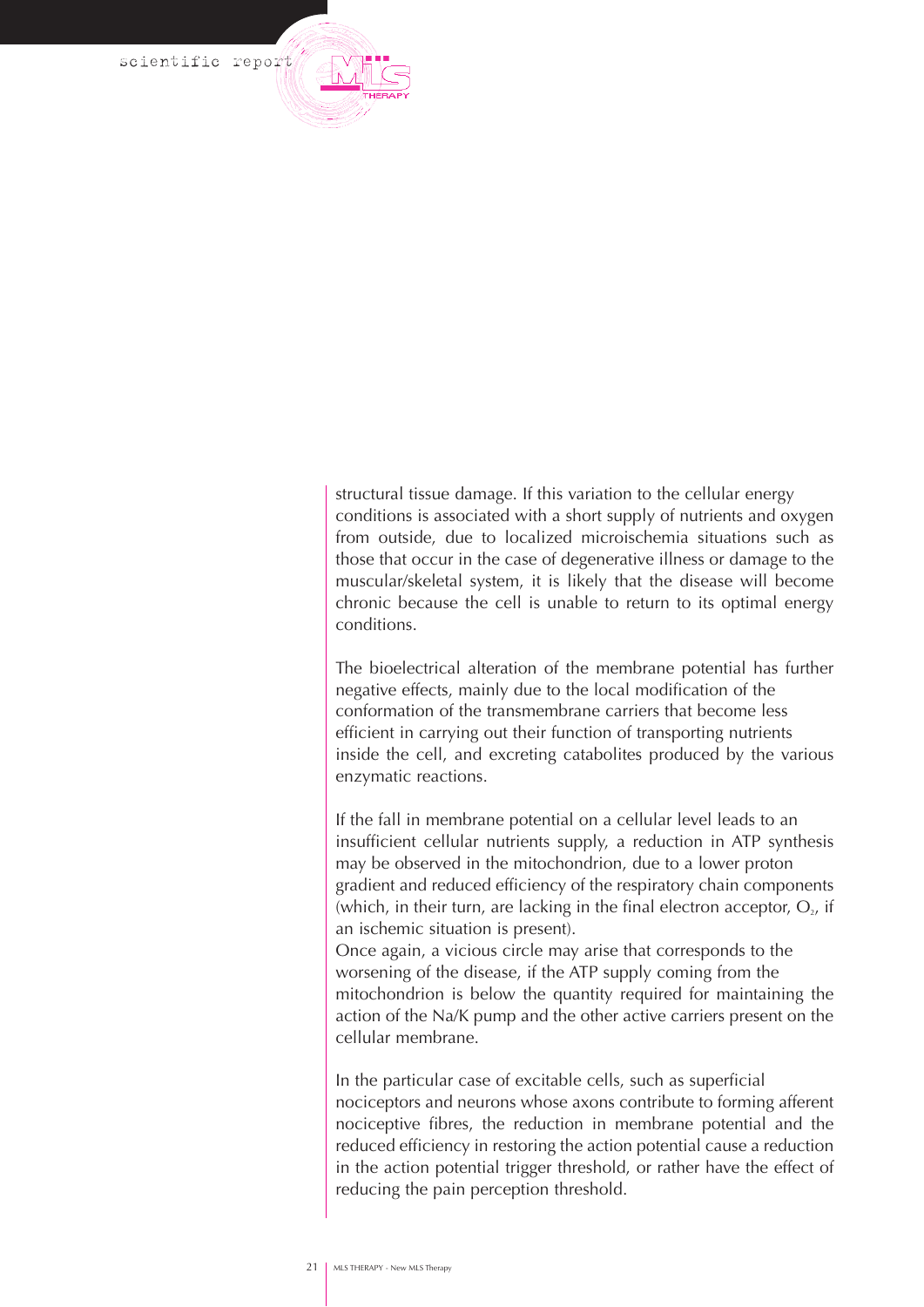From the above, it is clear that an effective curative strategy must aim to restore the cell's biochemical and bioelectrical balance. It is clear that both the biochemical and bioelectrical balance can be restored by returning the cells, and particularly the specific molecular and structural substrata, to optimal energy conditions by means of a direct energy transfer.

However, this transfer must not be thermal – in order to avoid breaking down the sensitive cellular substrata, and because heat is not in itself a form of energy that can be directly used by the cell – and must be targeted at the cellular structures where it is most opportune for the energy to be transferred.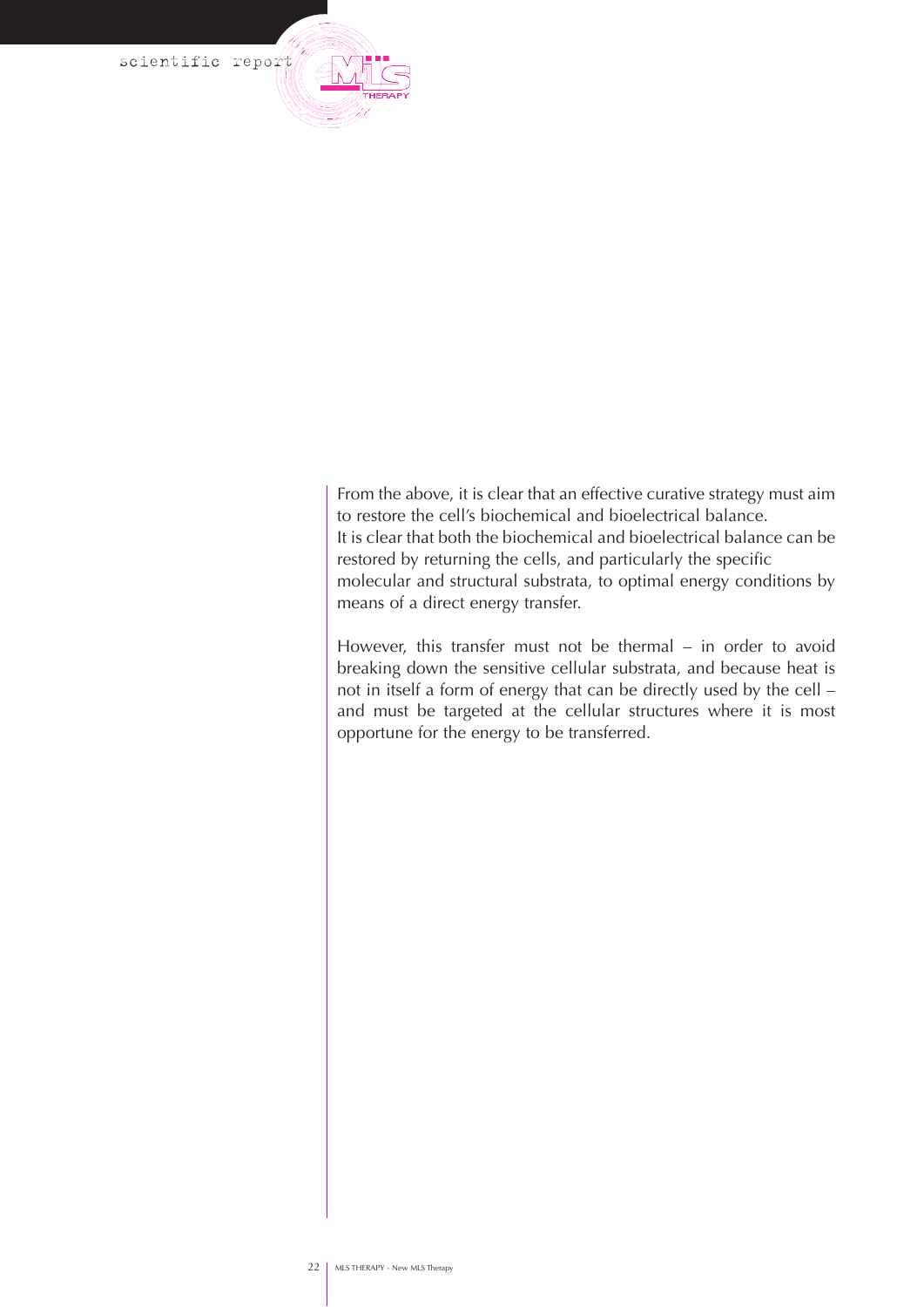**The experiments and considerations that we show en the next pages demonstrate that, because of its physical characteristics, the MLS pulse is able to guarantee maximum energy transfer efficiency by interacting with the cellular and ultra cellular structures and the reactive molecules responsible for maintaining the basic metabolism.**

**It is able to quickly and completely restore an optimal biochemical and bioelectrical balance by means of efficient energy transfer. Use of the MLS pulse makes it possible to recruit intracellular photoreceptors immediately and restore higher energy conditions to the cell.**

**Thanks to the MLS pulse, the cell is initially reactivated and then kept in these energetically active conditions, in which the primary biochemical and bioelectrical balance restorative effects can take place in the final therapeutic effect.** 

**These effects are obtained at the same time, within a very short space of time, and above all in synergy.** 

**All in all, this is what guarantees the possibility to reduce treatment times considerably and obtain the long lasting results unique to MLS Therapy.**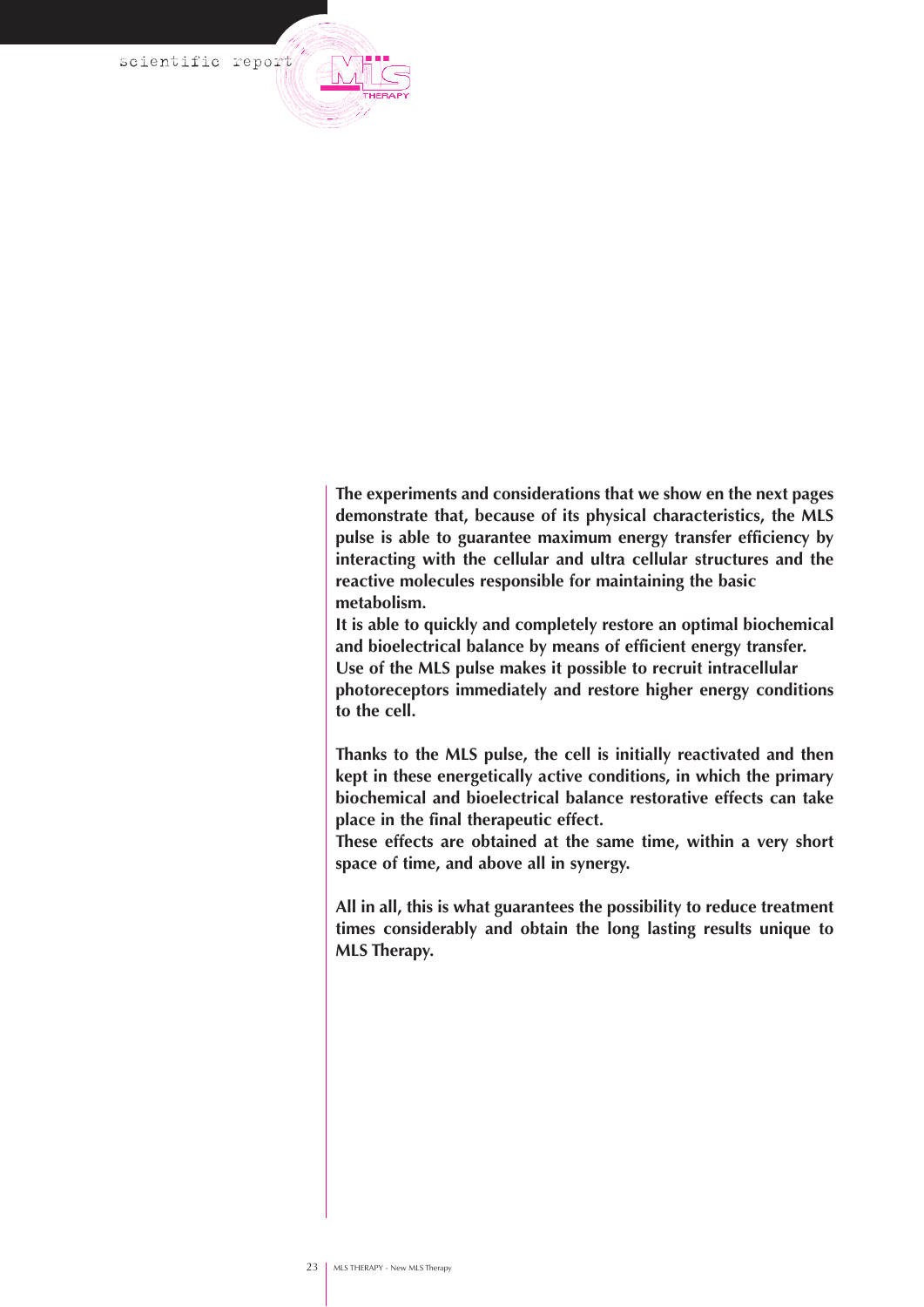# *BIOMEDICAL RESEARCH*

The biomedical research results that made MLS Therapy possible.

The MLS pulse is generated by a combined, synchronized, continuous and pulsed emission system, involving several coherent emissions with characteristic different wavelengths.

It was developed on the basis of the results of specific scientific research carried out in order to investigate the biological effects of the combination of the component emissions.

This research was the result of ASA' s collaboration with two of the most important Italian universities in the field of biomedical research.

A study on in vitro cellular lines was carried out at the University of Padua Biology Department, while research was carried out into experimental in vivo models at the University of Turin Biology Department. The second trial was sponsored by the Italian Ministry of Education and Research (MIUR), indicating the strictness and seriousness with which it was planned and carried out, and by the Anatomy Department at the Federal University of Sao Paolo (Brazil).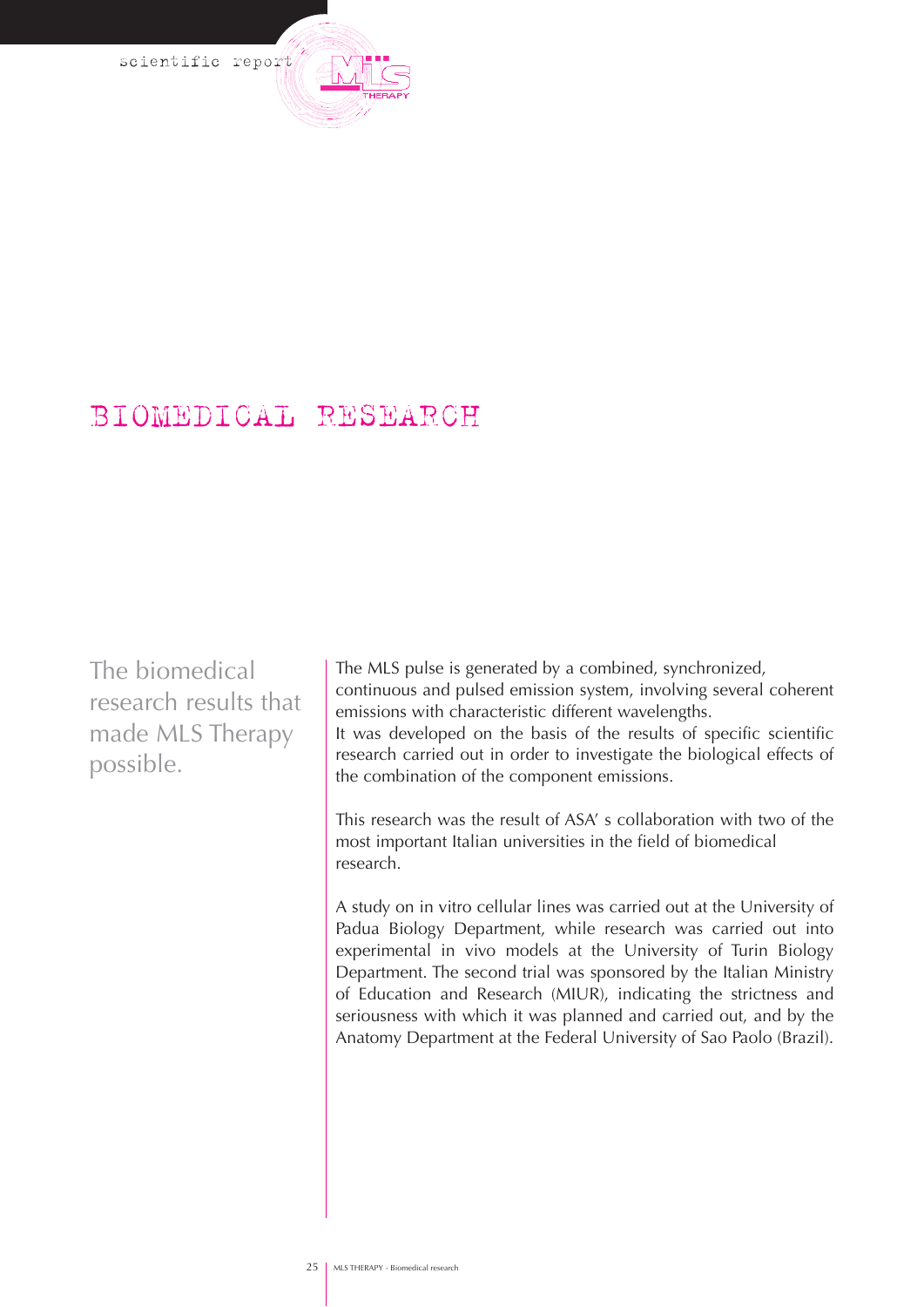

Days

(Fig. 3)

### **IN VITRO RESEARCH**

The variation of cellular growth increase in a standard model system (HeLa cells) was measured after radiation with continuous emissions only, pulsed emissions only and, finally, combined emissions (continuous + pulsed). The measurement was made with different doses of energy density (J/cm<sup>2</sup>) in order to highlight possible response dose-dependency.

The decision to measure the increase in cellular growth was made because this parameter is particularly sensitive to the cell's metabolic activity: when it is in optimal energy conditions, the replication increases because all the fundamental biomolecular mechanisms, the DNA replication, RNA transcription and protein synthesis take place at the best possible rhythm.

The first result obtained is represented in (figure 1), showing the relative increase of cellular growth in relation to time, at different doses, as measured on HeLa cells treated with continuous emissions only at 808 nm. This type of emission on its own has no effect on the cellular growth.

However, when the HeLa cells were treated with a pulsed emission only, biostimulation was induced, but the effect was heavily dose-dependent and unstable over time (figure 2).

A very different effect is obtained when the HeLa cells are treated with a combination of the two emissions (figure 3).

In fact, it can be seen that the combined emission is able to induce cellular metabolism stimulation in a way that is substantially independent from the dose and completely stable over time. The in vitro research demonstrates that the combined emission guarantees the greatest biostimulation effect as regards both extent and duration. This fundamental result led to an in vivo study, in order to check whether the in vitro results would be confirmed on an animal model too.

26 | MLS THERAPY - Biomedical research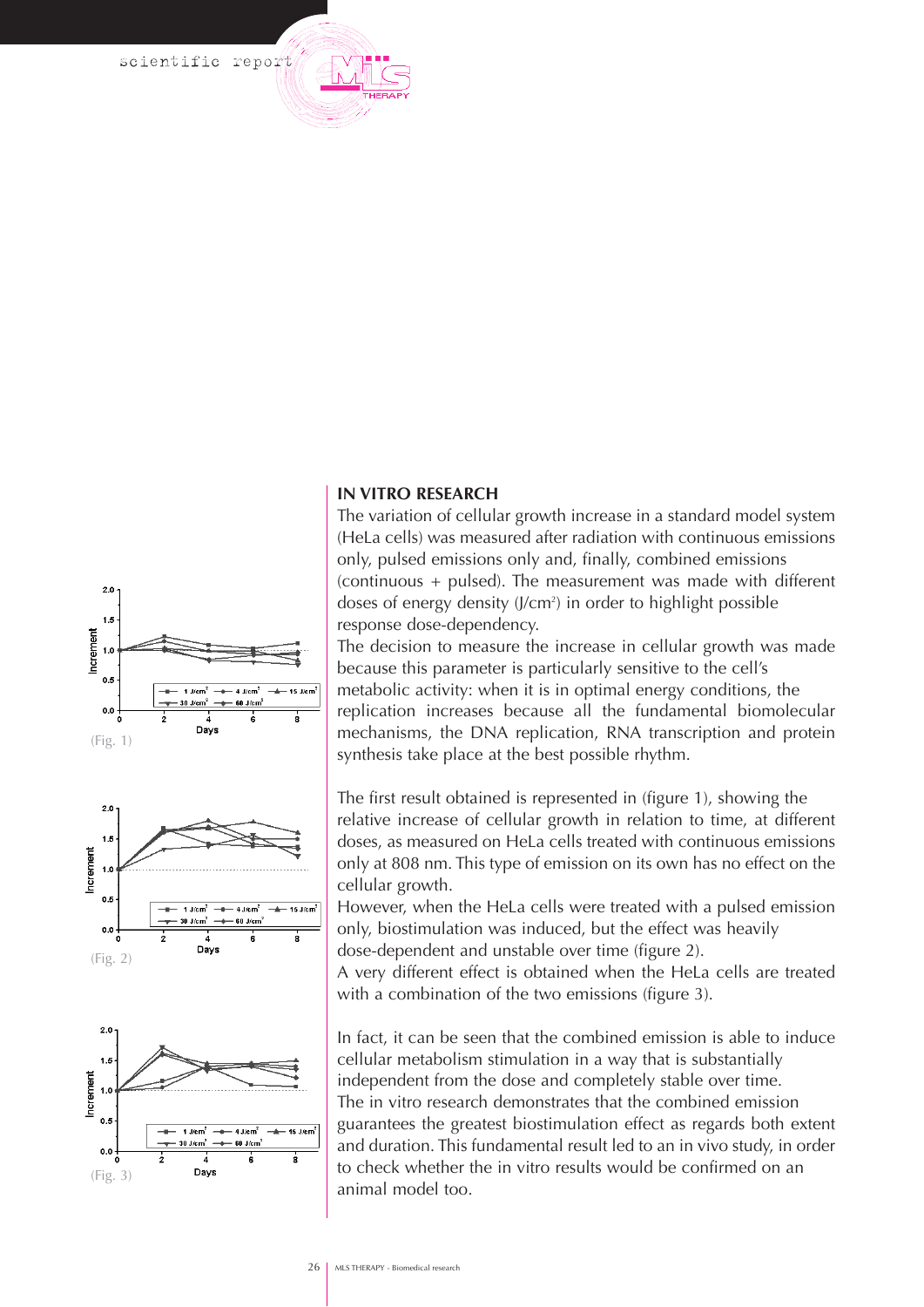

(Fig. 4a)



(Fig. 4b)





(Fig. 5)

### **IN VIVO RESEARCH**

The in vivo trials were carried out on rat, assessing the extent of nervous regeneration and the consequent restoration of muscle functions following lateral neurorrhaphy (an operation that involves resecting the ulnar nerve from the median nerve and then rejoining them), after radiation with continuous emission only, pulsed emission only and combined emission.

The nervous regeneration was assessed directly by means of visual examination and then by transmission electronic microscopy. The recovery of the muscular mass was measured in terms of the weight of the muscle innervated by the median nerve. Finally, the muscular function recovery was assessed using the

grasping test, which predicts the amount of weight the test animal can support with the limb that has undergone the operation.

The nervous regeneration stimulation obtained in animals treated with combined emission is extremely significant. As can be seen in these photos, even a simple visual examination makes it possible to see how the median nerve in the treated animals is subject to optimal regeneration (figure 4a: nerve regeneration in untreated animals; figure 4b: nerve regeneration in animals treated with the combined emission.

The electronic microscopy confirms the extent of nervous regeneration obtained in animals treated with the combined emission. On a subcellular level, the restoration of the physiological number of organelles, mainly mitochondria, in the cells of the animals treated with this kind of emission was observed. Meanwhile, at the level of the nerve, the practically complete re-myelination is evident (figure 5). Finally, the count of the number of nervous fibres regenerated shows how the recovery – in animals treated with the combined Laser emission – is almost complete, while a smaller degree of stimulation is observed with the other two types of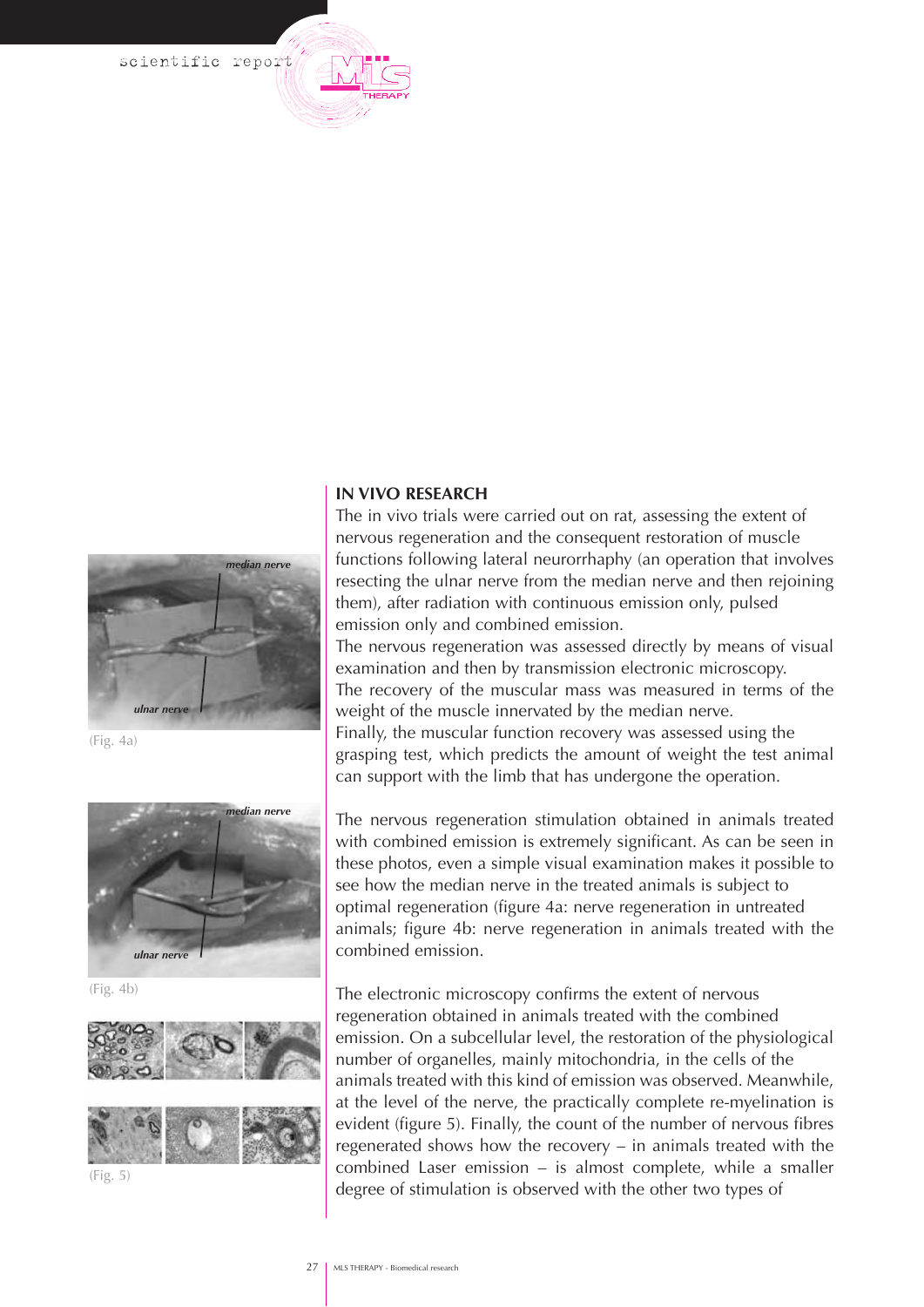

(Fig. 6)



(Fig. 7)



#### emission (figure 6).

The nervous regeneration and recovery of fibre myelination are followed by the restoration of the nerve's conduction capacity, and by the recovery of the innervated muscle contraction capacity, which returns to receiving the nervous stimulus correctly again. In fact, in untreated animals the innervated muscle becomes atrophic because it is not stimulated to contract correctly, while in Laser treated animals it recovers its trophic factor in a more or less evident fashion depending on the stimulus used (figure 7). In correspondence to the greater nervous regeneration obtained thanks to the combined emission, the recovery of the muscular mass in animals treated with this kind of stimulus is complete, a result which even amazed the researchers who carried out this trial (figure 8).

### **Muscular function recovery through grasping test.**

The consequence of the complete muscular mass recovery and the almost total innervation recovery in animals treated with the combined Laser emission is reflected in the greater muscular function recovery, assessed using the grasping test. An increasing weight is fastened to the foot of the animal that has undergone the nerve resection and has then been treated with the Laser, in order to assess the muscle's contractile capacity. As can be seen in figure 9, the muscle of animals treated with the combined emission regained a considerable contractile capacity, unlike that of the animals treated with the other two emission modes.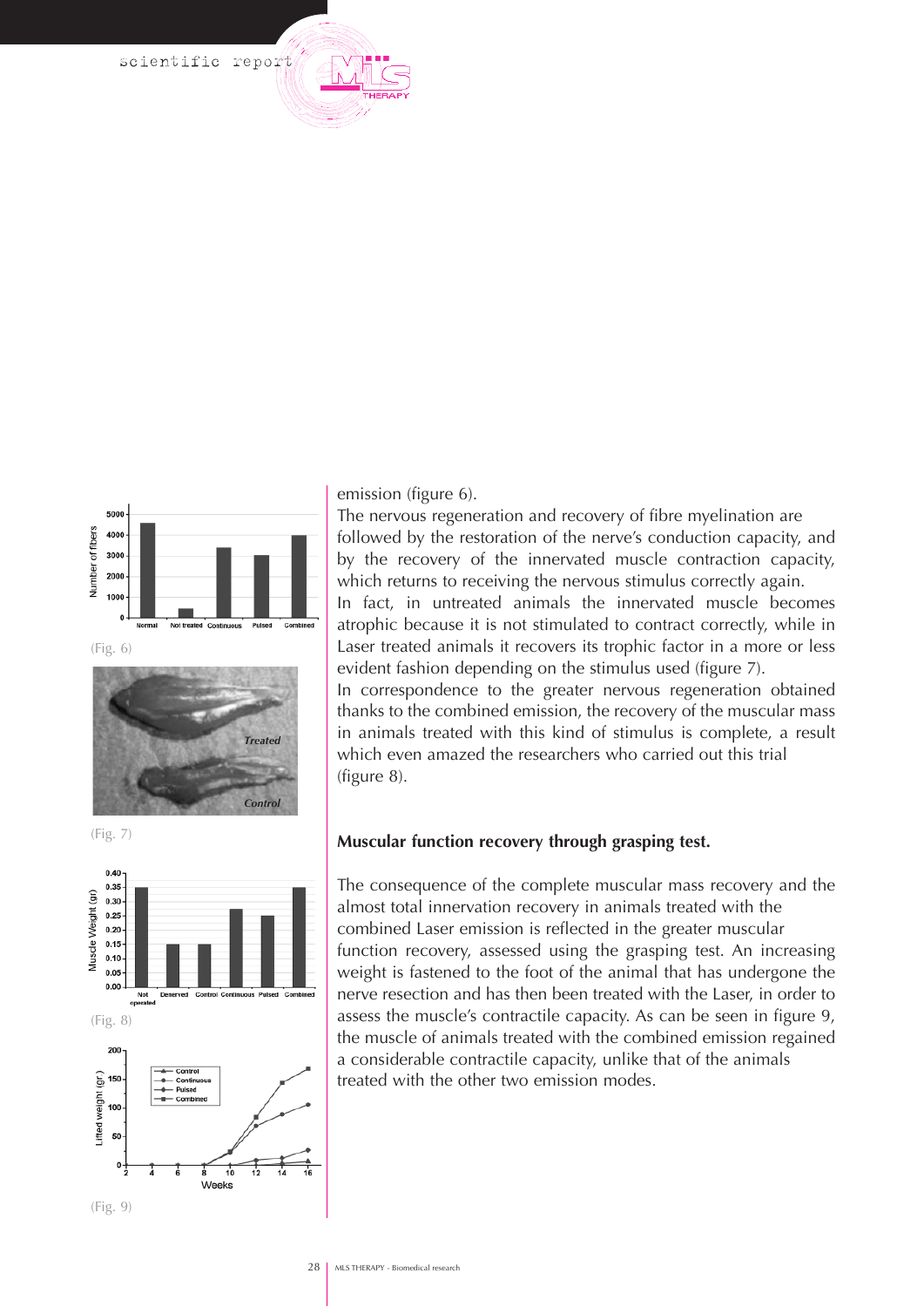### **CONCLUSIONS**

These results demonstrate a very important fact: the combined emission represents a stimulus that the cell perceives as 'different' from the two separate emissions. In other terms, the combined emission is a biologically 'new' stimulus that is able to induce a characteristic effect, which cannot be obtained when the two emissions are used separately. The combined emission provides dose-independent and stable biostimulation.

The results also confirm the extreme effectiveness of the MLS pulse in transferring energy to cells and tissues in an optimal fashion, where 'optimal' means an energy transfer able to elicit the maximum biological response.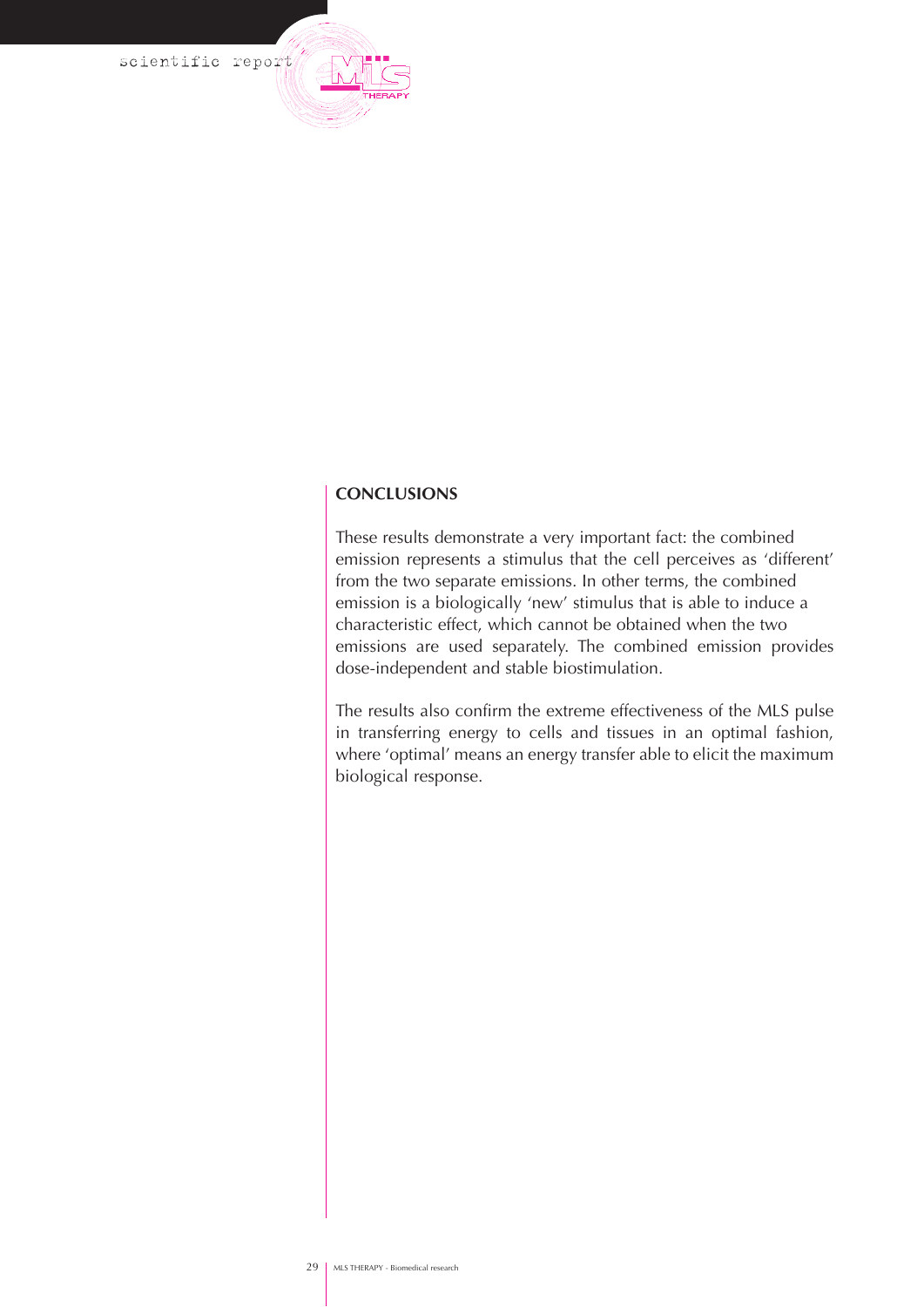# *CLINICAL CONFIRMATION*

The outcomes of four clinical trials will be illustrated below in the form of scientific articles, thereby enabling those in the sector to appreciate the severity with which MLS Therapy was validated in a medical environment.

These four trials were carried out in order to check the effectiveness of MLS Therapy in treating some of the commonest osteo/muscular/tendinous problems.

The first trial was a controlled trial on the treatment of chronic lumbago of a mechanical nature, carried out at the University of Padua Orthopaedic Clinic, the second was a clinical trial on the treatment of traumatic cervicalgia (whiplash) carried out at the Physiatric Department, Abano Terme Nursing Home, in collaboration with the CeMuRni (the University of Padua's Multidisciplinary Centre for the use of non-ionizing radiation), the third was a clinical trial on the treatment of various osteo/muscular/articular problems performed at the Laser therapy centre run by Dr. Tasca, Cartigliano, Italy, a specialist in the sector, and the fourth trial was a controlled, comparative study with traditional Laser therapy, also performed at the CeMuRni. The results of these clinical trials demonstrate that MLS Therapy is an extremely effective therapeutic approach for the problems indicated, which occur frequently and are difficult to resolve, consuming considerable public funds.

31 | MLS THERAPY - Clinical confirmation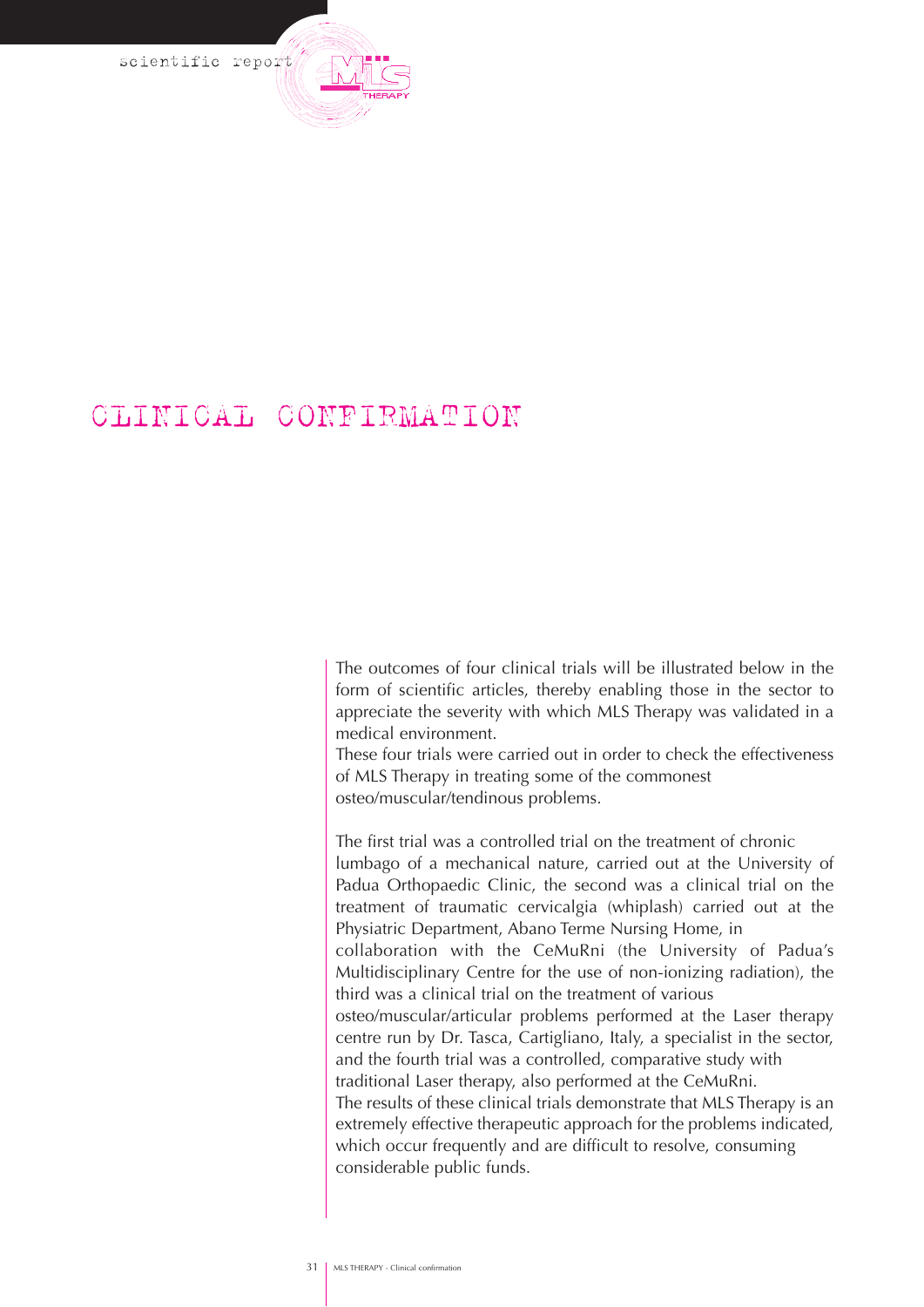MLS Therapy has also been proven to guarantee shorter treatment times and long lasting results.

These trials confirm what is already known to the now numerous MLS Therapy users. Further clinical trials are currently underway in order to expand the range of indications of this new approach and examine its therapeutic potential in more detail.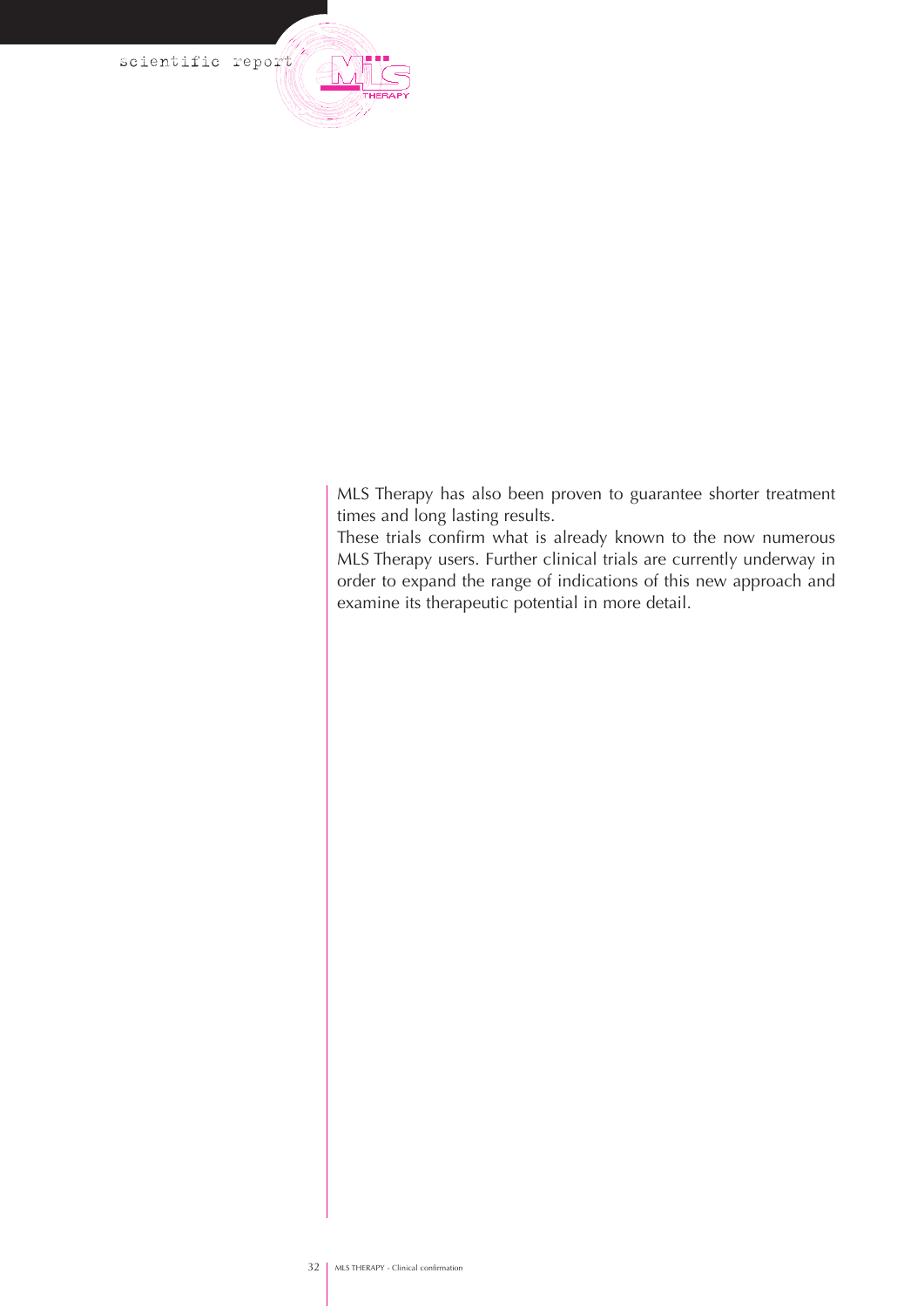# *TREATING CHRONIC LUMBAGO WITH MLS THERAPY.*

*A CONTROLLED TRIAL.*

#### **A. Venturin, M. Ortolani**

*Department of Surgery Orthopaedic Rehabilitation Service University of Padua Hospital* 

*This trial assessed the effectiveness of MLS Therapy in treating chronic lumbago. 30 patients affected with the illness were subjected to monotherapy with MLS Therapy, monitoring painful symptoms through the use of the Visual Analogue Scale (VAS). The results were compared with the progress of symptoms recorded in a homogeneous control group as regards numbers and composition. After 10 treatment sessions, a significant reduction in painful symptoms was observed and a fair amount of mobility was recovered. The above results confirm the effectiveness of MLS Therapy in treating chronic lumbago of a mechanical nature.*

### **Introduction**

Lumbar pain is a symptom of variable etiology that is very widespread amongst the adult population, especially young adults in industrialized countries. Numerous epidemiological studies have been carried out over recent years, with varied findings as regards the incidence and social impact of this disease. This lack of accurate data is linked to the different sources of information, the very definition of lumbar pain, the various forms of behavior of sufferers depending on insurance systems and, finally, the different treatments used in different countries. In order to get a clear picture of the capacity of this phenomenon, it will be useful to provide some information on the prevalence of the disease, especially in the work environment, and its consequent economic impact. In Great Britain, for example, 46% of a random sample of the general population claims to have suffered from lumbago at least once in their lives. Also in Great Britain, there were 15 million medical visits for lumbago in 1993, leading to 1.5 million spinal X-rays, one million patients treated with rehabilitative physiotherapy, 100,000 hospital admissions, 30,000 day-hospital days and 24,000 surgical operations. Lumbago costs the country an estimated 520 million Euro/year.

The disease also has extremely high social costs. In fact, the statistics drawn up by the British social security institute indicate 81 million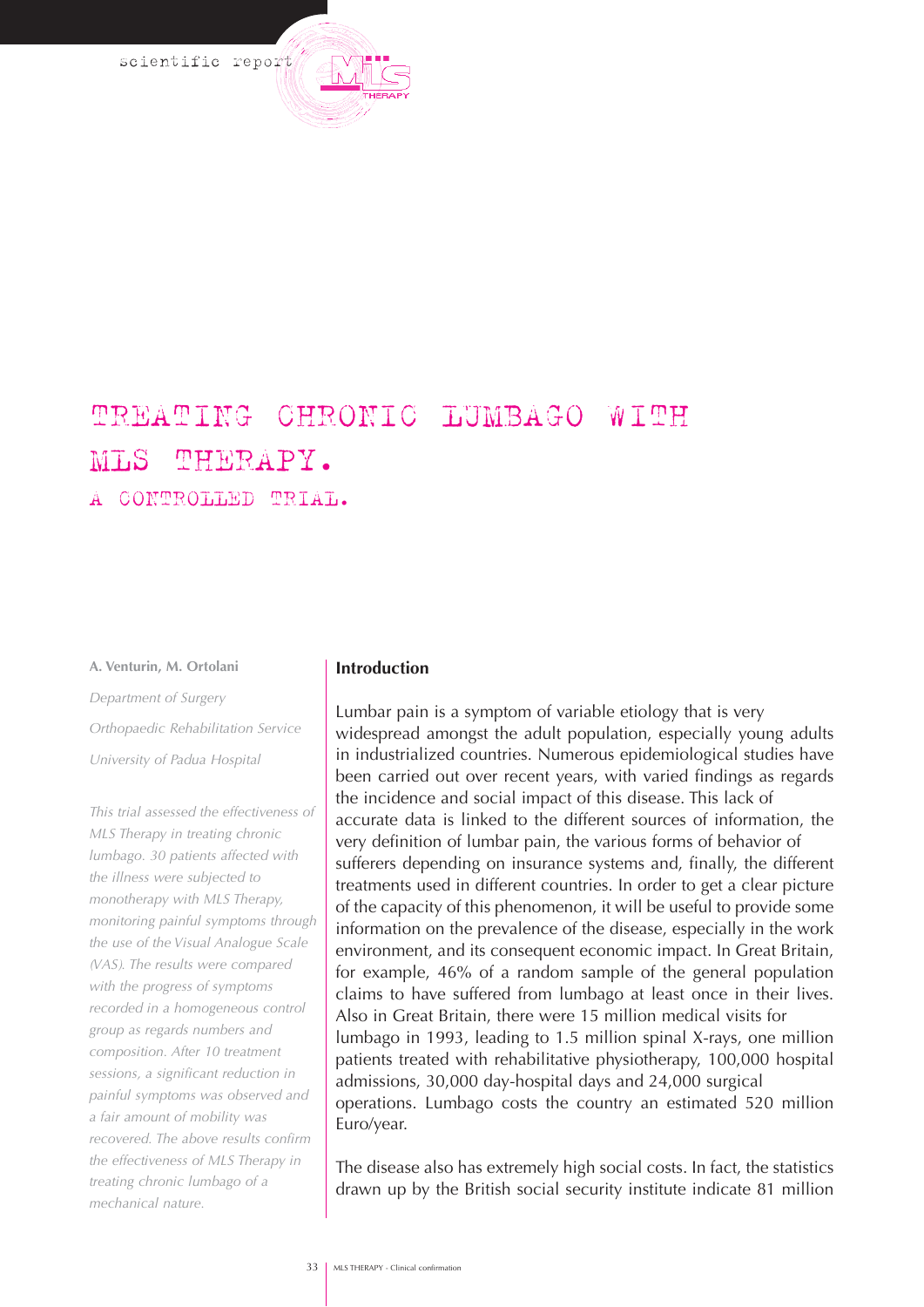paid sick days due to backache in 1991-92, with an estimated increase to 106 million days per year by 2002-2003 (Waddell G, 1996; Andersson GB, 1999).

Laser therapy plays an extremely important role in the field of physiotherapy used on a daily basis in outpatient departments, since the biological effects of the Laser light provide an analgesic, anti-inflammatory and biostimulating effect (England S et al., 1989; Ernst E et al., 1993; Gam A et al., 1993; Tuner J and Hode L, 2002). The difficulty in conducting random controlled trials (RCTs) (Beckermann et al., 1992) on such a widely prescribed therapy, leads to a lack of coherent data in literature, also because of the absence of indications on the physical parameters used (wavelength, frequency, dosage, application method, treatment duration) (Brosseau L. et al, 2000; Vasseljien O. et al, 1992). However, it was found that modulating the wave shape plays a fundamental role in patient response to the therapy, and that certain types of Laser pulses are able to provide greater therapeutic effects (Corti L et al., 2003; Fortuna D et al., 2002). This trial was planned in order to assess the effectiveness of Laser therapy using a specific Laser pulse, known as the MLS pulse (Multiwave Locked System), obtained through the combination and synchronization of two different Laser emissions, on a homogeneous sample of subjects affected with chronic lumbago of a mechanical nature.

### **Population and Methodology**

30 subjects with an average age of 39.63 were involved in the trial (DS 3.54 years, range 29-47), including 13 men and 17 women. In order to be admitted to the study, patients had to have been suffering from the pain for more than three weeks and the pain had to be due to lumbago of a mechanical nature.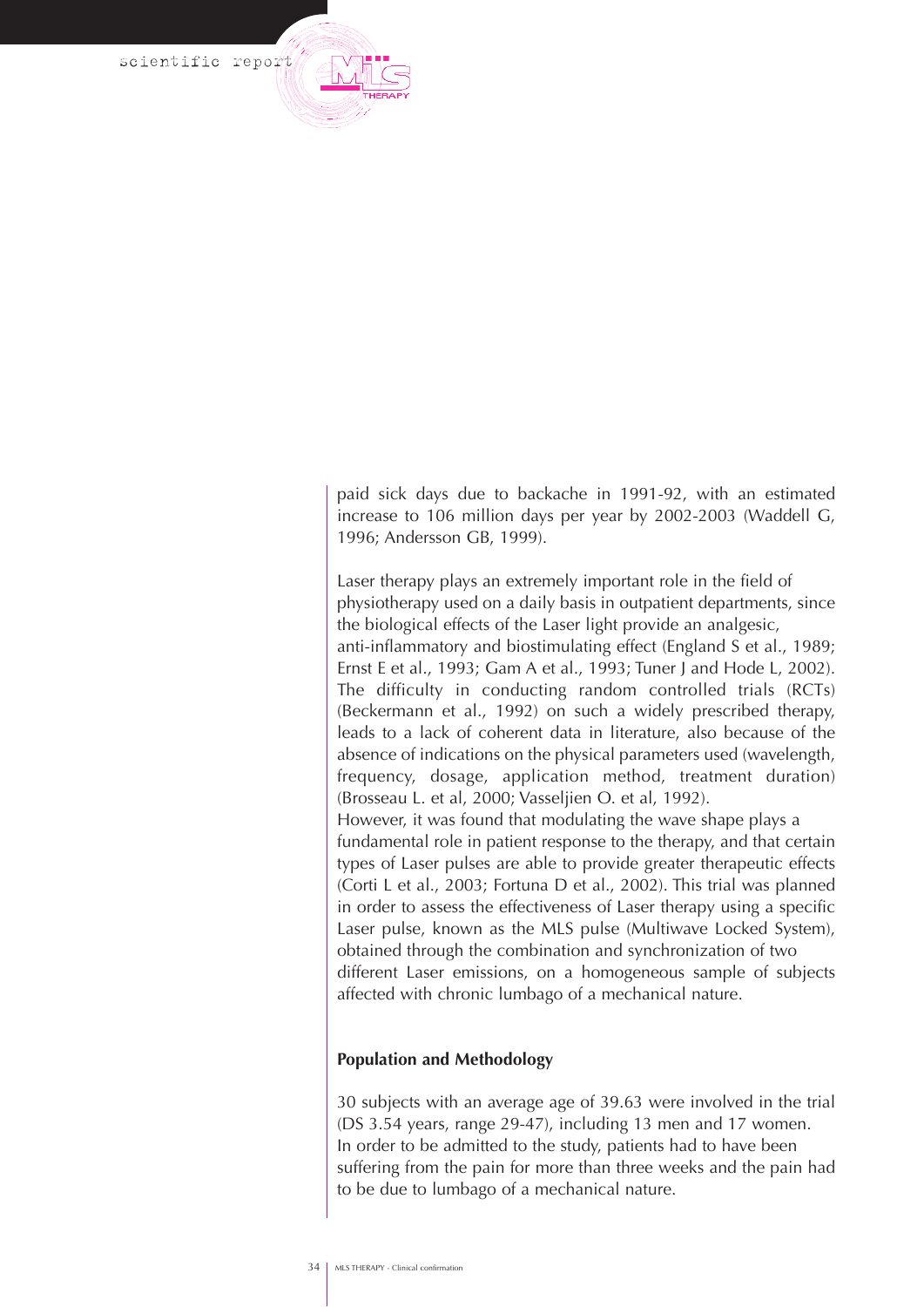| <b>Clinical protocol</b>       |                          |  |  |  |
|--------------------------------|--------------------------|--|--|--|
| $N^{\circ}$ sessions           | 10                       |  |  |  |
| Individual session<br>duration | $2 \text{ min}$          |  |  |  |
|                                |                          |  |  |  |
| <b>Treatment parameters</b>    |                          |  |  |  |
| Pulse repetition<br>frequency  | 700 Hz                   |  |  |  |
| Dose supplied                  | $2.02$ J/cm <sup>2</sup> |  |  |  |

*Table 1: Clinical protocol and treatment parameters*

During the initial check-up, all the patients were subjected to a cognitive investigation of the pain symptoms using the "Visual Analogue Scale" (VAS), and therefore to a specific objective evaluation.

All the patients started exclusive physiotherapy immediately using MLS therapy supplied by the MIX5 (ASA, Arcugnano, Italy) device, able to supply the MLS pulse. There were ten consecutive sessions (table 1), each lasting 2 minutes, using a pulse repetition frequency of 700 Hz, a total quantity of energy supplied per session of 39.67 J and an energy dose of 2.02 J/cm<sup>2</sup>. The multidiode applicator, with a 5 cm diameter, is positioned on the lower back, focusing on the multifidi muscles, since these are the main muscles involved in chronic mechanical lumbago.

At the end of treatment, all the subjects were re-assessed using the same methods, after an average space of 15 days (DS 1; range 14- 16) from the initial assessment. The pain was also assessed using a binary ordinal scale expressed in: improvement of the symptoms (positive result) and stasis or worsening of the symptoms (negative result). A second group of 30 subjects, matching the first group as regards age, sex and pathology, was also recruited. The subjects in this second group were given traditional therapy around 15 days after the initial assessment. Immediately before starting treatment, they were subjected to another check-up using the same methods. The control group was necessary in order to assess any modifications linked to the natural course of the disease, and the reproducibility of the data, or rather a methodological error; because of this, the VAS scale was administered to each subject twice within the space of an hour during the check-up.

In order to assess the progress of the painful symptoms of the subjects treated, the data collected by the VAS scale was monitored on a daily basis, before each session.

All 30 subjects in the study group were forbidden to take any other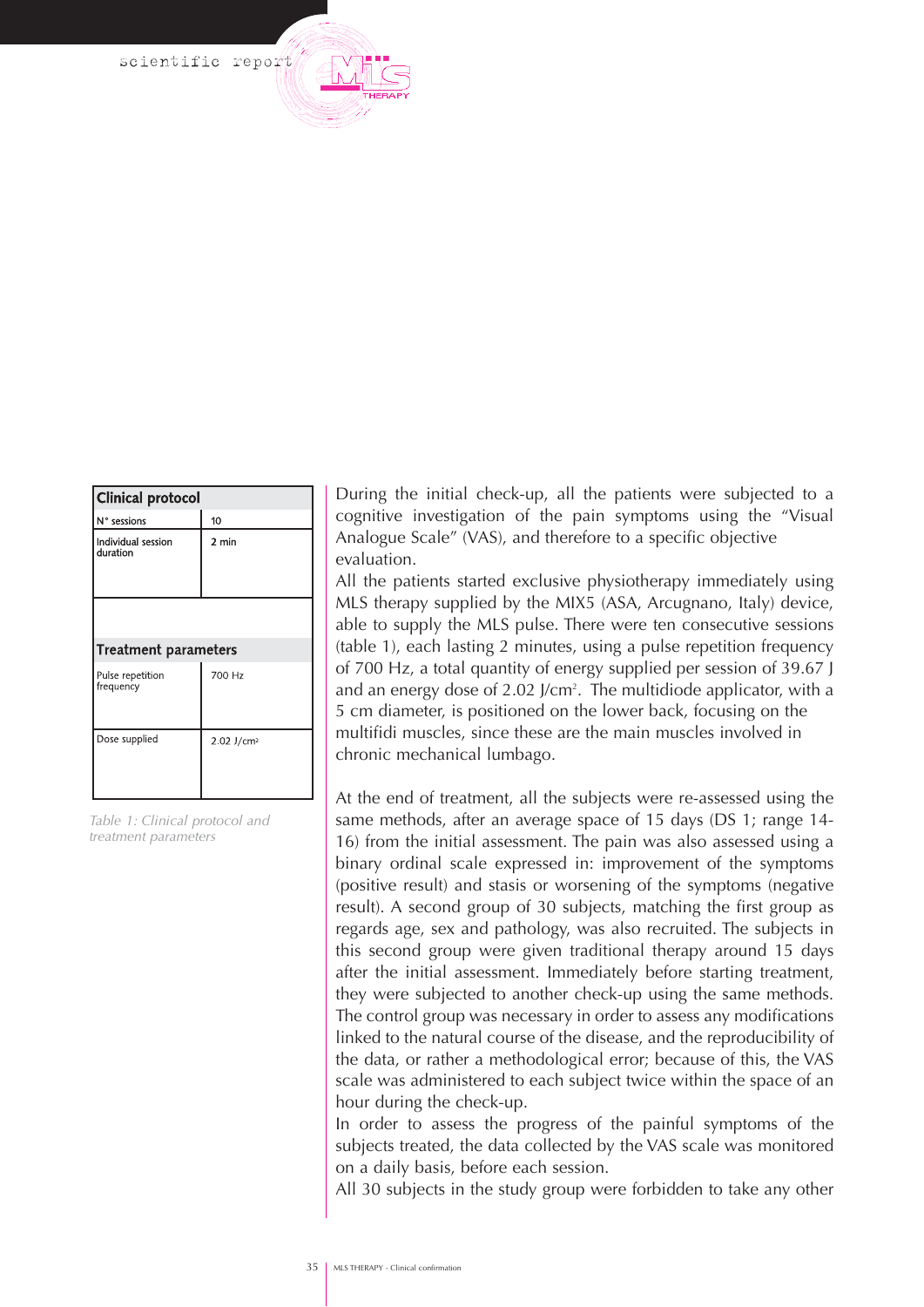form of treatment, such as drugs, physio/kinesitherapy, etc.

The results were statistically analysed using ANOVA tests for measurements, repeated before and after treatment (pre and post), of the variable in question (VAS) with one and two group factors: the group and the outcome. Average differences of  $p < 0.05$  were also considered significant.

### **Results**

In the control group, the variance analysis (ANOVA) did not find any significant differences in the average VAS values during the two evaluations carried out within a short space of time. In fact, the values were 6.88 for the second evaluation and 7.02 during the first  $(p = 0.51)$ . Consequently, the average differences between the two measurements were not significantly above 0, thereby excluding the existence of a systematic error in the measurement technique. The extent of agreement of the measurement pairs was expressed using the coefficient of repeatability, or rather 2DS of the measurement pairs, which was equivalent to 0.41 (figure 1). In fact, rather than a causal error in the measurement method, finding a difference in absolute value above the repeatability coefficient represented a real modification in the variable measured.





*between VAS score at first and second assessment.*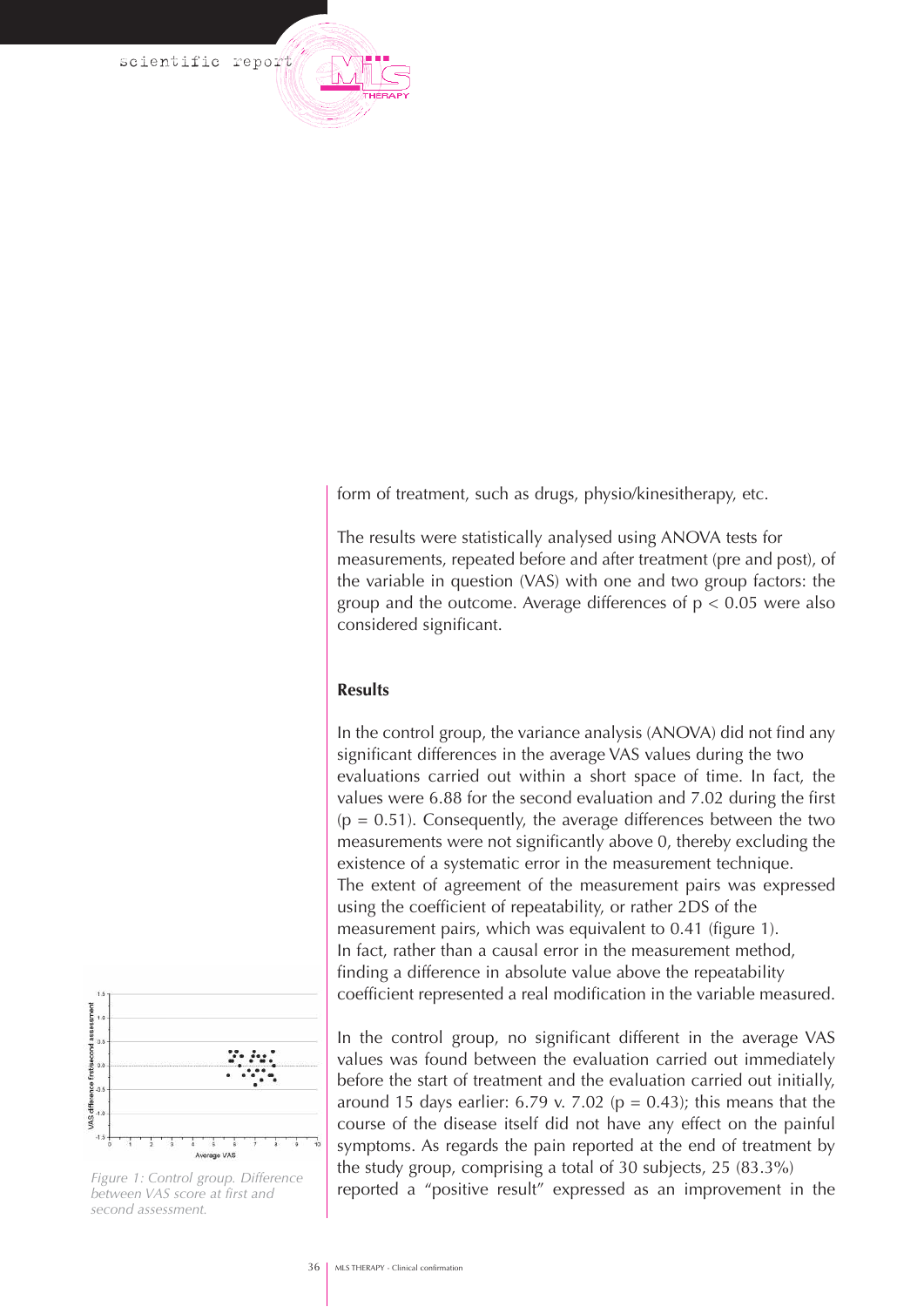

*Fig. 2: Difference between post-treatment VAS and pre-treatment VAS on the basis of the pre-treatment VAS score.* 



*Fig. 3: Average VAS scores relative to the control group and the group treated with MLS Therapy (positive result subgroup, No. 25) measured on day 1 and day 15.* 



*Fig. 4: Positive result subgroup: daily progress of average VAS score.* 

symptoms, while 5 (16.7%) reported a "negative result".

The results relative to each subgroup are illustrated in the diagram in figure 2, where the circles represent the VAS differences of the " positive result" subgroup and the squares the differences of the "negative result" subgroup. In particular, 3 of the latter subjects recorded a stasis of symptoms and 2 stated that the symptoms had got worse.

In the "negative result" subgroup, the post treatment values did not change significantly ( $p = 0.62$ ) with respect to before the treatment, respectively equalling 7.71 and 7.46; none of the individual variations had an absolute value above the coefficient of repeatability.

In the "positive result" subgroup, the average post treatment values fell significantly (P<0.0001) with respect to before the treatment, falling from 7.69 to 2.12 (figure 3); the individual values diminished in all 25 subjects, in keeping with or more than the coefficient of repeatability.

The daily progress of the painful symptoms (expressed as average VAS score in the "positive result" subgroup) during treatment with MLS Therapy is represented in figure 4, where it can be seen that the most significant changes are concentrated in the period between the fourth and eighth day.

### **Conclusions**

MLS therapy is particularly effective in treating chronic lumbago of a mechanical type, ensuring a high percentage of success (83.3% of patients treated) in the reduction of painful symptoms, even in consideration of the fact that this treatment was applied as a monotherapy. The reduction in painful symptoms was extremely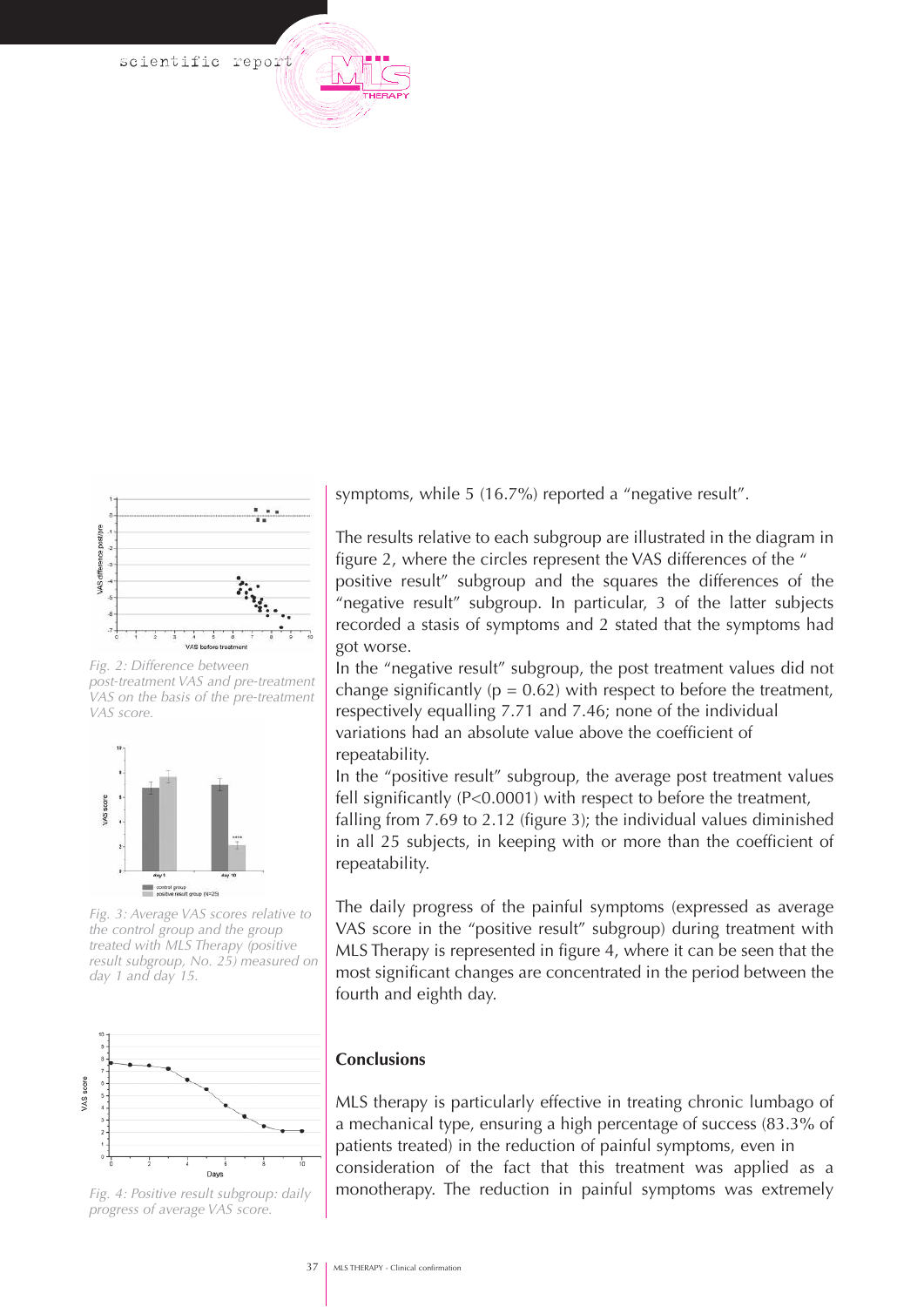significant and was obtained with a reduced number of applications, each of which was particularly brief.

It can therefore be surmised that MLS Laser therapy is able to offer a good chance of reducing or resolving the painful symptoms of chronic lumbago using a "non-operator dependent" method able to reproduce the same effect.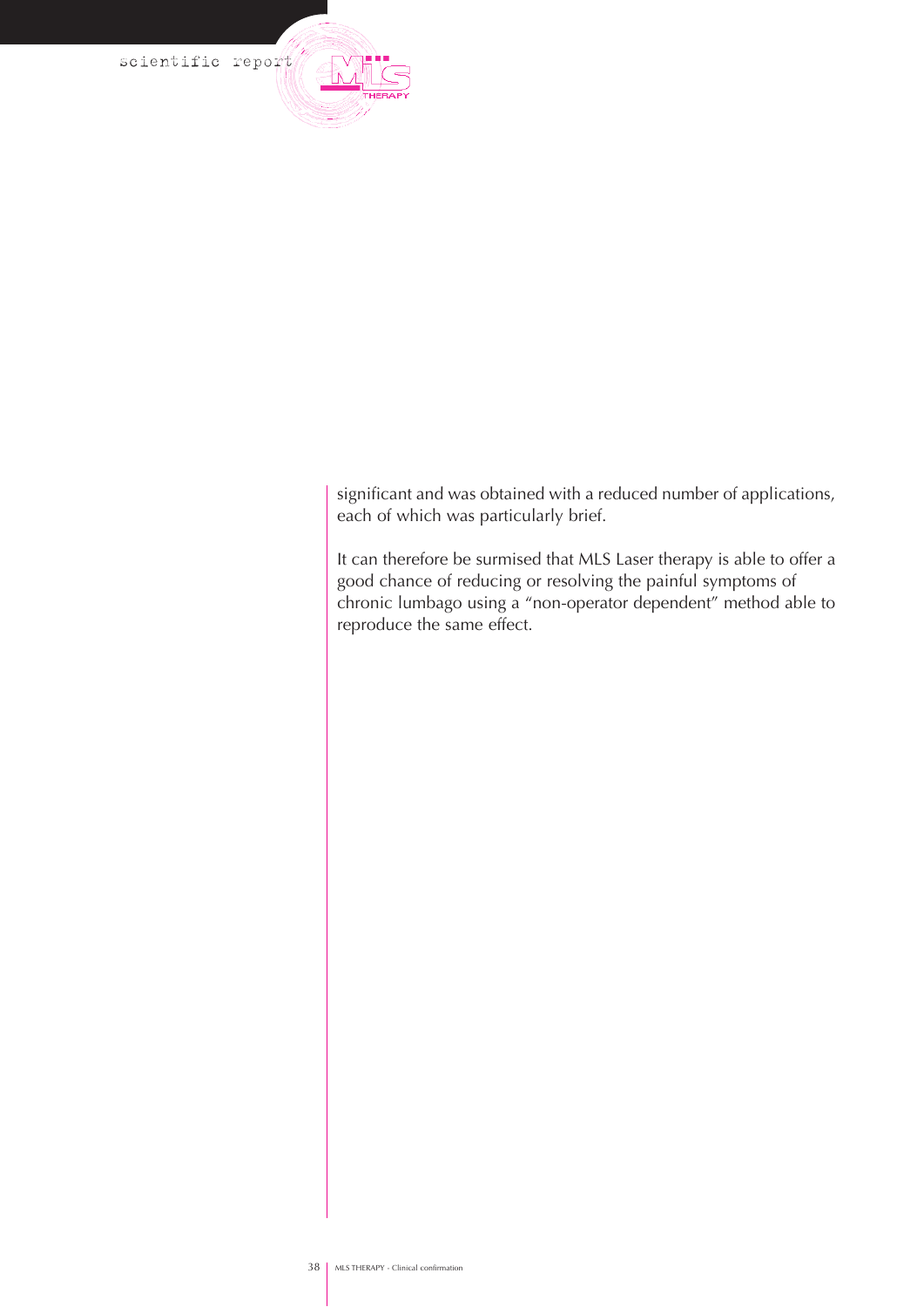### **Bibliography**

- Andersson GB. **Epidemiological features of chronic low-back pain.** Lancet 1999, 354(9178):581-5 • Beckerman H., de Bie R., Bouter L., De Cuyper H., Oostendorp R.
	- **The efficacy of Laser therapy for Musculoskeletal and skin disorders: a criteria-based meta-analysis of randomized clinical trials.**

Phys. Ther. 1992 Jul; 72 (7): 483-91

• Brosseau L., Welch V., Wells G., de Bie R., Gam A., Harman K., Morin M., Shea B., Tugwell P.

> **Low level Laser therapy (classes I, II and III) in the treatment of rheumatoid arthritis.**

Cochrane Database Syst. Rev. 2000; 2: CD002049

• Corti L., Maccari M., Zaghetto L., Pagnutti S., Rosa E.

**Laser treatment of cervical distortion.** Laser and Technology 2003; 13 (1-2), 27-30

- 
- England S., Farrell A., Coppock J., Struthers G., Bacon P. **Low power Laser therapy of shoulder tendonitis.**  Scand. J. of Rheumatol. 1989; 18 (6): 427-33
- Ernst E., Fialka V.

**Low-dose Laser therapy: critical analysis of clinical effect.** Schweiz Med. Wochenschr 1993 May 8; 123 (18): 949-54

- Fortuna D., Zati A., Mondardini P., Ronconi L., Paolini C., Bilotta T.W., Masotti L. **Low Level Laser Therapy (LLLT) ed efficacia clinica.** Medicina dello sport. 2002; 55, 1-8
- Gam A., Thorsen H., Lonnberg F.

**The effect of low-level Laser therapy on Musculoskeletal pain: a meta-analysis.**

Pain 1993 Jan; 52 (1): 63-6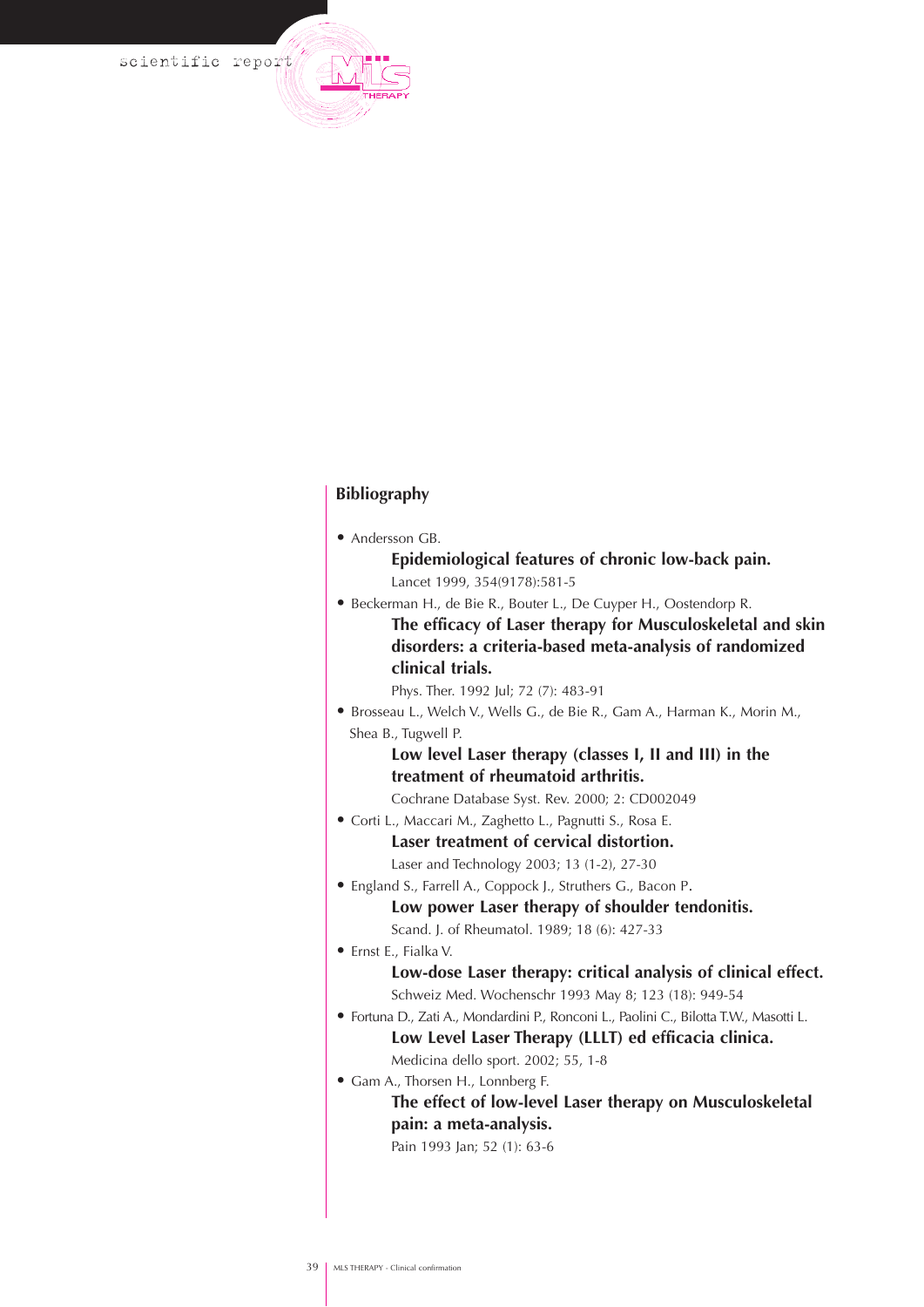B.

THERA

| Mokhtar B., Baxter G., Walsh D., Bell A., Allen J.<br>Double-blind, placebo-controlled investigation of the<br>effect of combined phototherapy/low intensity Laser |
|--------------------------------------------------------------------------------------------------------------------------------------------------------------------|
| therapy upon experimental ischaemic pain in humans.                                                                                                                |
| Lasers Surg. Med. 1995; 17 (1): 74-81                                                                                                                              |
| • Tuner J. and Hode L.                                                                                                                                             |
| Laser Therapy – Clinical Practice and Scientific                                                                                                                   |
| Background.                                                                                                                                                        |
| Prima Books Ed. 2002                                                                                                                                               |
| • Vasseljen O., Hoeg N., Kjeldstadt B., Johnsson A., Larsen S.                                                                                                     |
| Low level Laser versus placebo in the treatment                                                                                                                    |
| of tennis elbow.                                                                                                                                                   |
| Scand. J. of Rehabil. Med. 1992; 24 (1): 37-42                                                                                                                     |
| Waddell G. (1996)                                                                                                                                                  |
| Low back pain: A twentieth century health care enigma.                                                                                                             |
| Spine 21:2820-2825                                                                                                                                                 |
|                                                                                                                                                                    |
|                                                                                                                                                                    |
|                                                                                                                                                                    |
|                                                                                                                                                                    |
|                                                                                                                                                                    |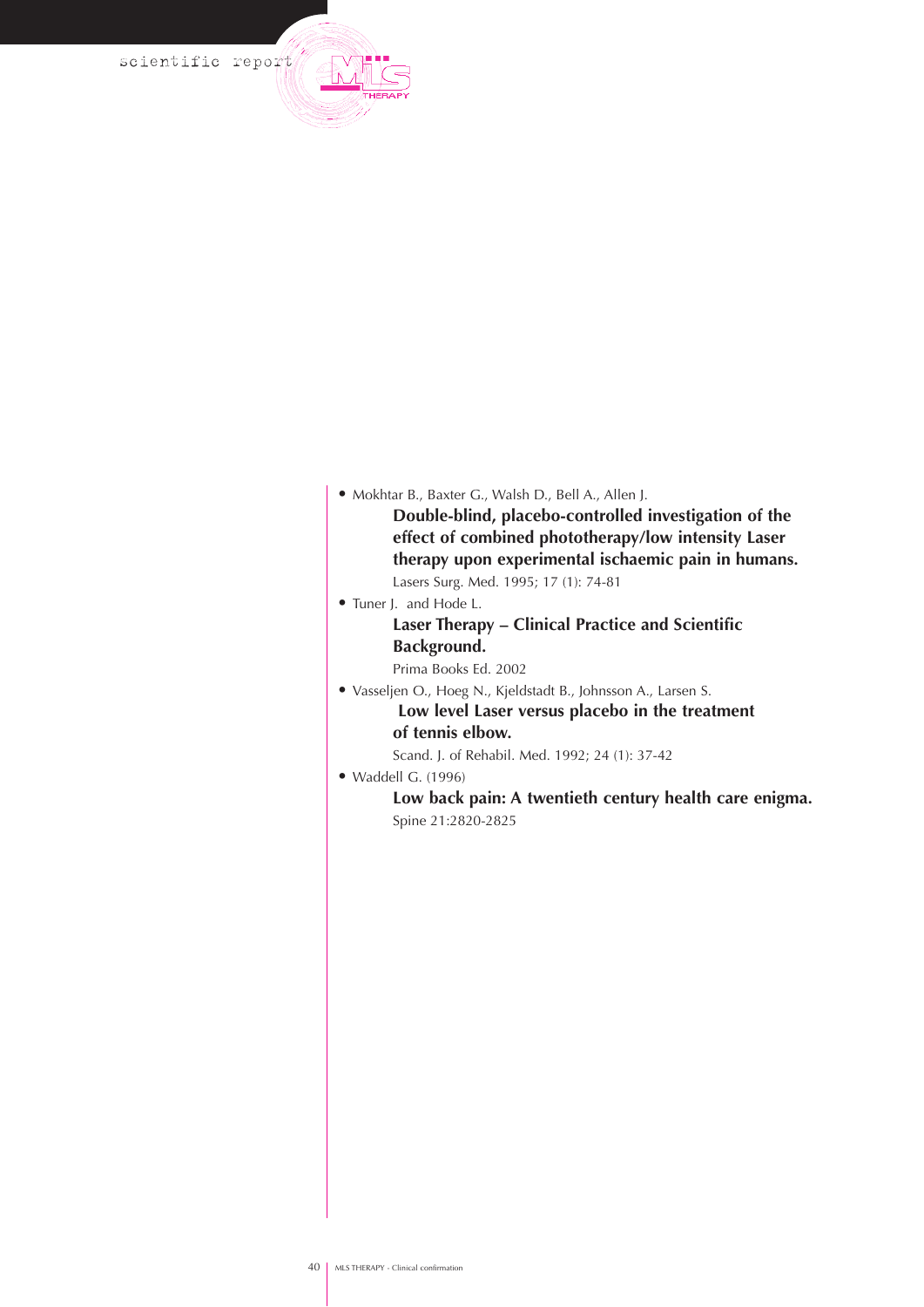# *MLS THERAPY TREATMENT OF CERVICAL DISTORTION.*

**Corti Luigi, Maccari Monica** *CeMuRNI (Multidisciplinary Center on Non-ionizing Radiations) University of Padua Hospital*

#### **Rosa Ennio**

*Physiatry Department Abano Terme Nursing Home*

*This study assessed the effectiveness of MLS Therapy treatment on post-traumatic cervical distortion. 20 patients affected with the disease were recruited and then treated with MLS Therapy. The results, based on an assessment of the subjective (VAS scale) and objective (articular mobility) parameters, confirm the therapeutic value of this new method. A comparison with existing results in literature regarding the effectiveness of the combined, unsynchronized emission demonstrates that the specific MLS synchronization leads to a synergy of the component emissions' therapeutic effects, guaranteeing shorter treatment times and particularly long-lasting results.*

### **Introduction**

Neck pain linked to "whiplash" as the result of a road traffic accident is caused by the distortion of the cervical column. The term "whiplash" does not indicate a clinical diagnosis, but a damaging or potentially damaging mechanism. Recent years have seen an increase in the number of people suffering from this problem, despite the fact that the number of road traffic accidents has fallen. Up to 5% of people involved in accidents will suffer from persistent, disabling neck pain. While men are the most likely to suffer from the problem, women are actually the most likely to suffer from persistent pain.

While this condition should be interpreted as a disease affecting the soft tissues and muscles, the damage to the cervical column is actually difficult to comprehend, as the symptoms are often unrelated to the findings of the objective examination and often only arise some time after the accident. It is supposed that these symptoms are due to the mechanical misalignment of the cervical column that occurs at the moment of the trauma.

The most common situation is a collision, when the vehicle is hit from behind and pushed forward. The passenger's body comes into contact with the seat back and becomes one with the vehicle, following the forward thrust.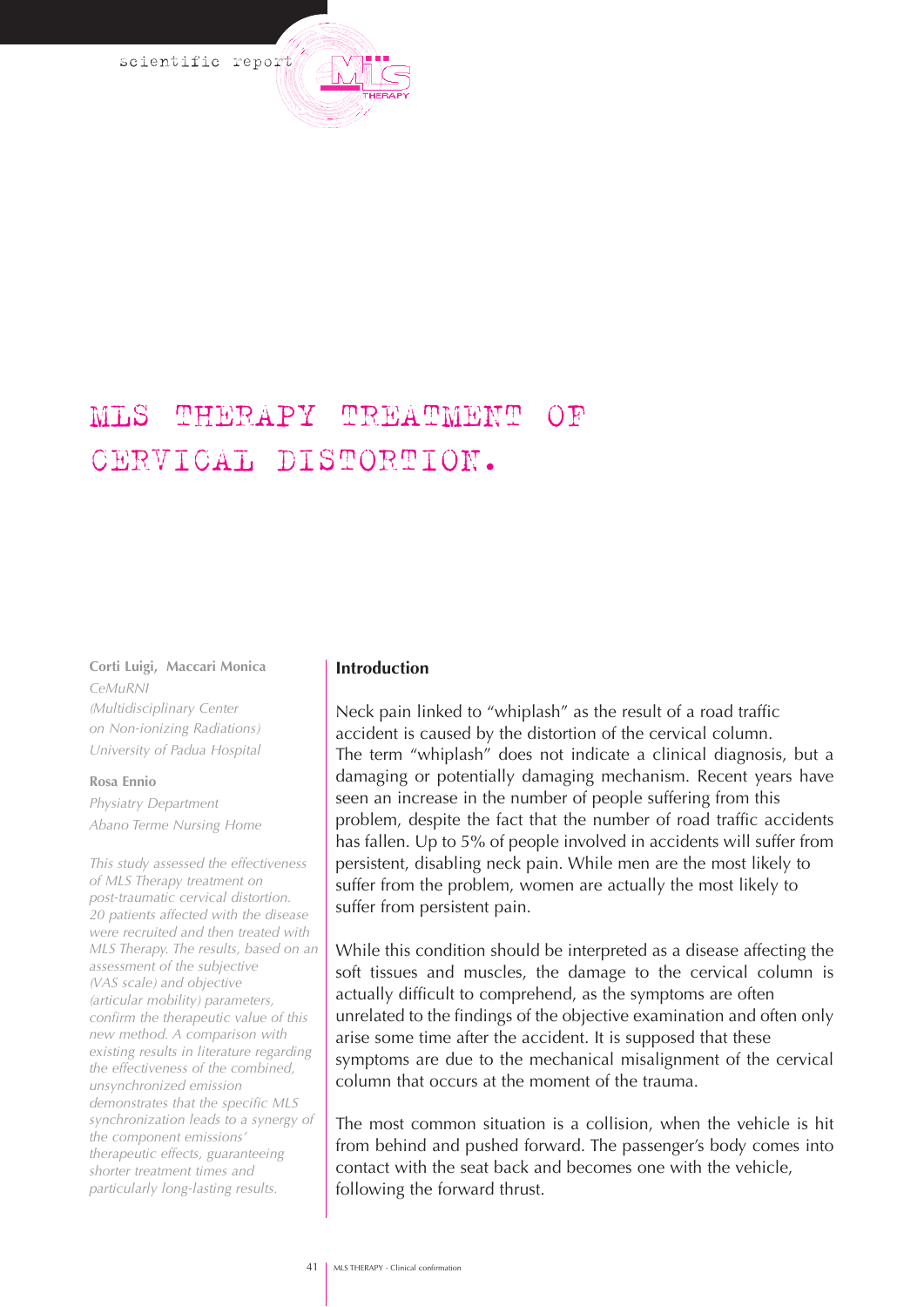Kaneoka and Ono (1999) used a special cineradiographic technique to study the movement of the cervical column of some volunteers subjected to collisions at a speed of 4 km/h.

They found three distinct models of movement for the cervical column after impact. During the flexion/extension movement, the vertebra in position C6 initially rotates backwards before the upper vertebrae. This means that the cervical column initially

demonstrates a flexed position. When C6 reaches the maximum rotational angle, C5 is forced to extend. The upper segments bend while the lower ones extend, and the cervical column assumes a typical "S" shape. In this position, the C5-C6 segment performs a "book opening" movement around an instantaneous rotation axis shifted towards the other.

The cervical column is therefore forced to move by the lower vertebrae. This movement is completely different to that of normal extension and is probably linked to the appearance of the typical symptoms: cervicalgia, stiffness, reduced upper spine mobility,

headache, dizziness, and cognitive and psychological symptoms such as irritability, tiredness, anxiety, insomnia, attention deficit and concentration problems.

Cervicalgia and headache occur in the majority of cases within one week from the accident, getting worse over the next three months.

A characteristic of the whiplash syndrome is the discrepancy between the persistence of the painful symptoms, and the lack of any specific structural damage. It seems that this long term persistence of the symptoms is linked to the severity of the cervical distortion and, in part, to certain factors preceding the trauma (past cranial trauma and headaches), as well as the initial post-traumatic reaction (for example, disturbed sleep or psychological alterations). The best treatment for this problem is still a matter of debate.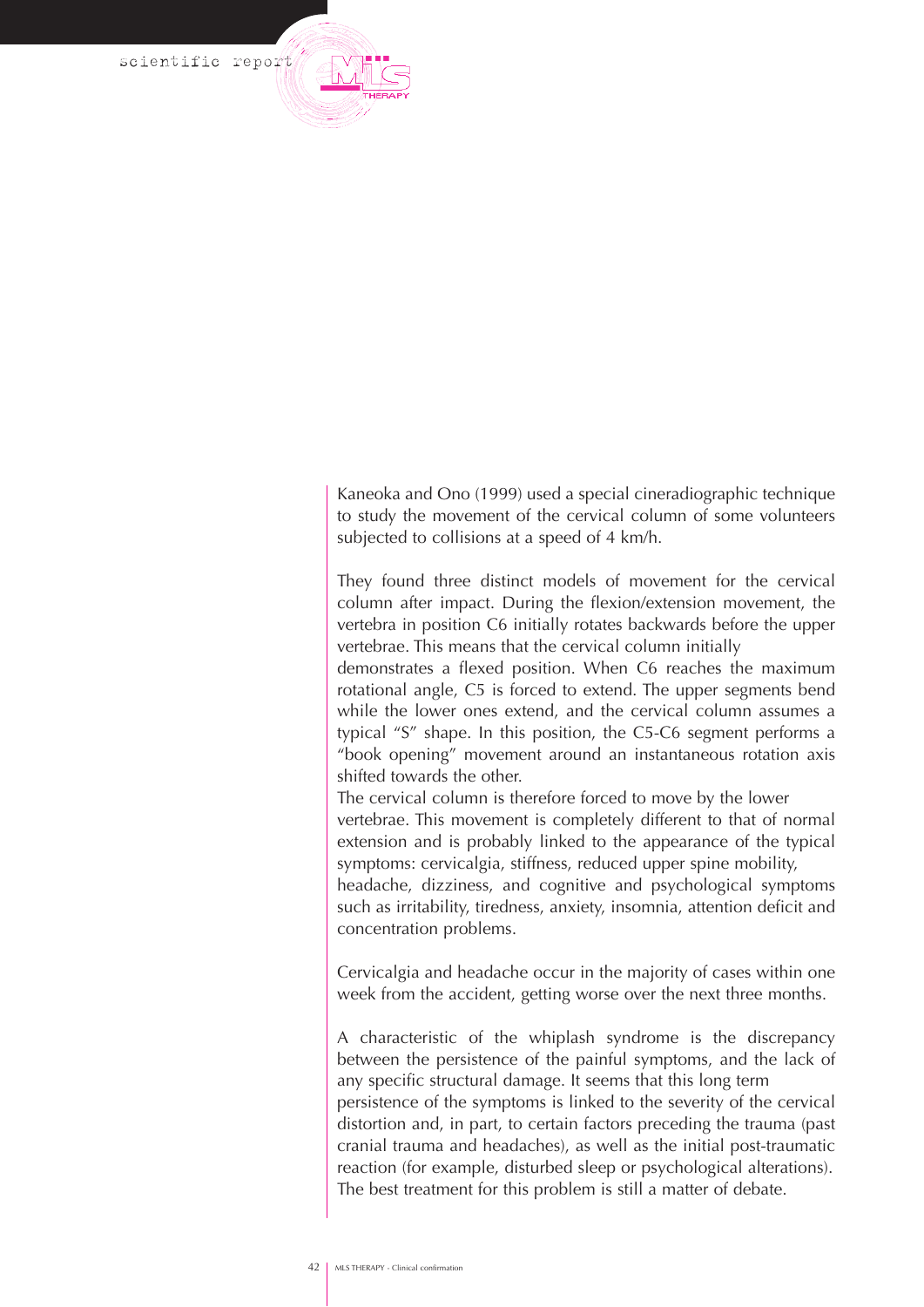In fact, various different approaches of both a conservative and active nature have been tried, including immobilization, physiotherapy and drugs, although the outcome is always uncertain and variable (Verhagen A. et al, 2004).

For some time now, it has been well known that Laser therapy can be used successfully in the treatment of numerous

muscular/articular pathologies (Bjordal JM, 2003; Hakguder A et al., 2003). Clinical practice has provided indications that particular infrared emissions, characterized by specific energy supply methods, are able to provide specific therapeutic effects.

It has been observed that continuous emissions have a prevalently anti-inflammatory effect, while pulsed emissions have a more marked analgesic effect (Tuner J. and Hode L., 2002).

During an earlier study, we aimed to assess the effectiveness of the combination of two emission types in the treatment of posttraumatic cervicalgia, aiming to superimpose the two therapeutic effects (Corti L. et al, 2003). We found that this combination is effective in reducing painful symptoms and improving patient mobility,

although a high number of sessions and fairly long treatment times were required.

Recently, we observed an accumulation of indications from a large number of public and private centres regarding the effectiveness of new MLS Therapy in treating various osteo/muscular/tendinous pathologies. This therapy uses a particular kind of pulse (the MLS pulse) achieved through the synchronization of specific continuous and pulsed infrared Laser emissions, using a characteristic patented control system. The effectiveness of this pulse would seem to lie in the correlation between the specific synchronization pattern and the synergy of the component emissions' therapeutic effects. This study aims to assess these indications under stricter conditions.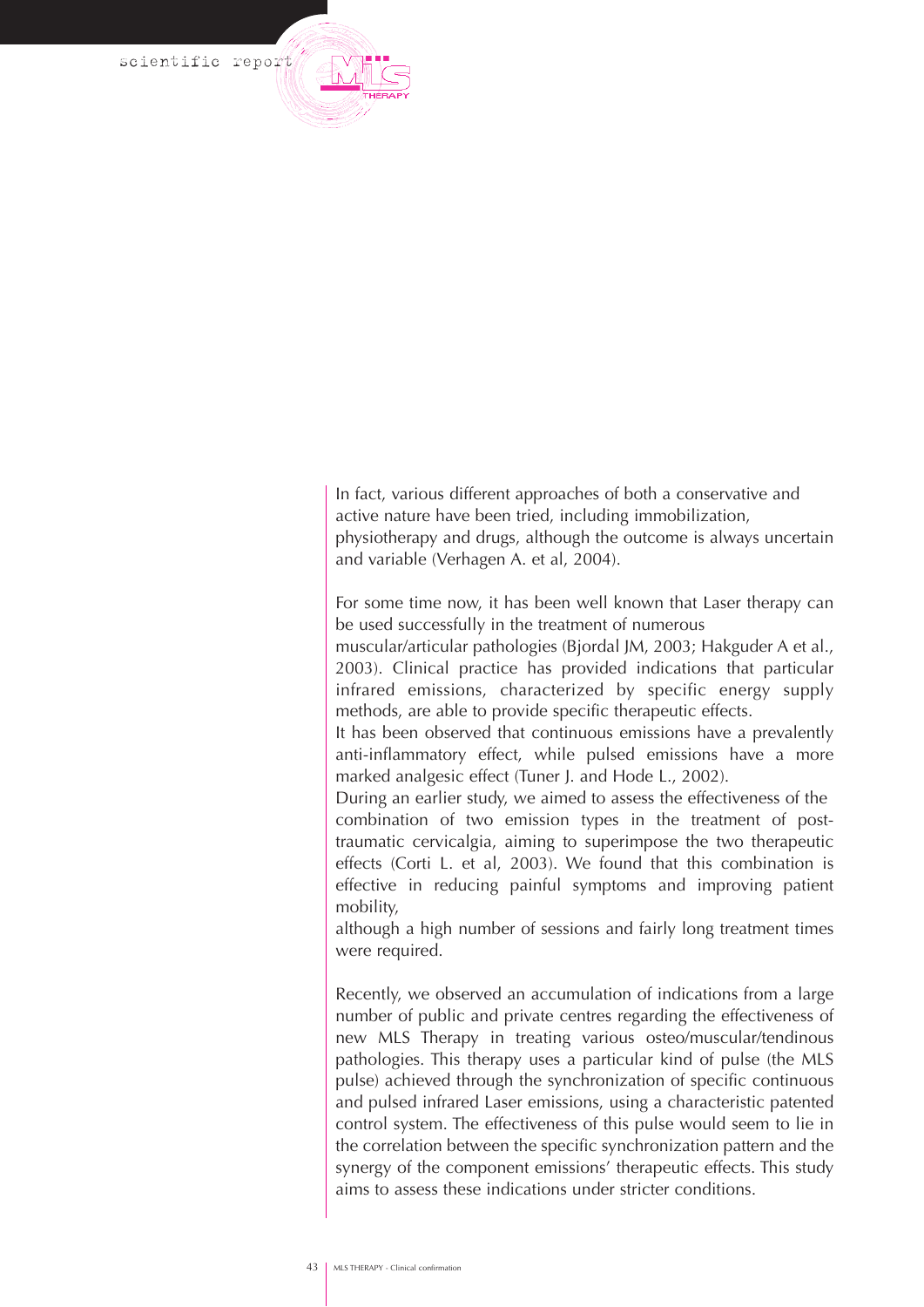It assesses the effectiveness of MLS Therapy treatment of post-traumatic cervical distortion, as this is a problem that is notoriously difficult to resolve, comparing the results with those obtained when treating the same pathology with a combined, unsynchronized emission (Corti L. et al, 2003).

### **Materials and Methods**

The study group consisted of 20 patients with cervical distortion caused by a road traffic accident, 12 men and 8 women, aged between 30 and 41 (average  $=$  33).

Cervical distortion was diagnosed following the standard spinal X-ray procedure. In some cases, the patient's condition was also assessed using dynamic radiography and an MRI of the cervical region. The initial distribution of the entity of symptoms presented the usual dispersion due to the fact that traumas of an equal intensity to the sympathetic system can influence the individual response.

The MLS Therapy treatment was administered using the MIX5 device (ASA srl, Arcugnano, Italy).

MLS Therapy was administered once a day for a total of 10 treatment sessions. Each session involved a single application of MLS Therapy lasting no more than 2 minutes (table 1). The therapy was applied by positioning the characteristic multidiode applicator in the proximity of a single point in the cervical region, corresponding to the joint between C2 and C3, in order to irradiate a circular area with a 5 cm diameter. During the first 3-4 sessions, a pulse repetition frequency of 500 Hz was used, while during the last 6-7 sessions, the

frequency was increased to 1000 Hz, in keeping with the authors'

| <b>Clinical protocol</b>       |                                                |  |  |  |
|--------------------------------|------------------------------------------------|--|--|--|
| $N^{\circ}$ sessions           | 10                                             |  |  |  |
| Individual session<br>duration | 1 min and 22 sec<br>(first 3-4 sessions)       |  |  |  |
|                                | 1 min and 10 sec<br>(remaining sessions)       |  |  |  |
|                                |                                                |  |  |  |
| <b>Treatment parameters</b>    |                                                |  |  |  |
| Pulse repetition<br>frequency  | 500 Hz<br>(first 3-4 sessions)                 |  |  |  |
|                                | 1000 Hz<br>(remaining sessions)                |  |  |  |
| Dose supplied                  | 1.27 J/cm <sup>2</sup><br>(first 3-4 sessions) |  |  |  |
|                                | 1.29 J/cm <sup>2</sup><br>(remaining sessions) |  |  |  |

*Table 1: Clinical protocol and treatment parameters*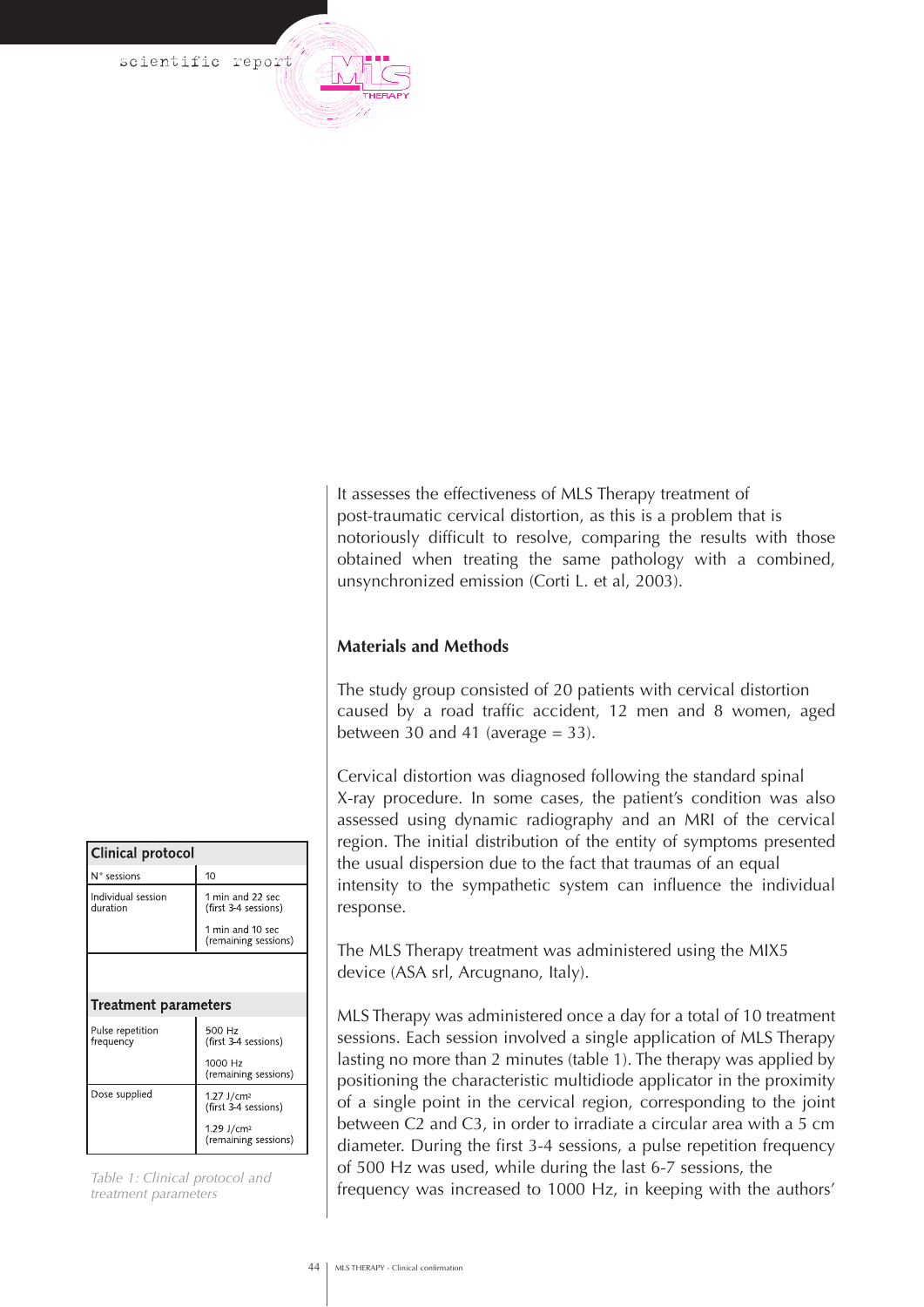personal experience and the results of the earlier study (Corti L. et al, 1988; Corti L. et al, 2003). Doses equivalent to  $1.27$  J/cm<sup>2</sup> were given during the first 3-4 sessions and 1.29 J/cm<sup>2</sup> during the last 6-7 sessions. These doses were chosen on the basis of the research team's clinical experience, and do not differ in any way from those found in other case histories (Corti L et al, 1988; Corti L et al, 1991; Corti L et al, 2003), which indicate 1 J/cm<sup>2</sup> as the reference dose for acute analgesic therapy.

MLS Therapy was associated with massotherapy after the fifth session. In cases with more intense painful and functional symptoms, the therapy was also associated with acupuncture, stretch and spray after the fifth session.

The painful symptoms were assessed using the VAS scale (visual analogue scale) at the end of each MLS Therapy session and one month after the end of treatment. The objective assessment was carried out by measuring the patient's ability to twist his/her head in degrees after treatment. In all cases, we also monitored the specific symptoms of cervical distortion in addition to pain, such as nausea, tinnitus, dizziness, etc.

The statistical significance of the results was analysed following standard procedures (t-test and post-hoc ANOVA if necessary).

## **Results**

At the end of the treatment with MLS Therapy, we observed a consistent improvement of the painful symptoms in all the patients. The average VAS score fell from an initial value of 8 to an average value of 2 ( $p<0.0001$ ) at the end of the tenth and last treatment session (figure 1). It is particularly significant that the most consistent

45 MLS THERAPY - Clinical confirmation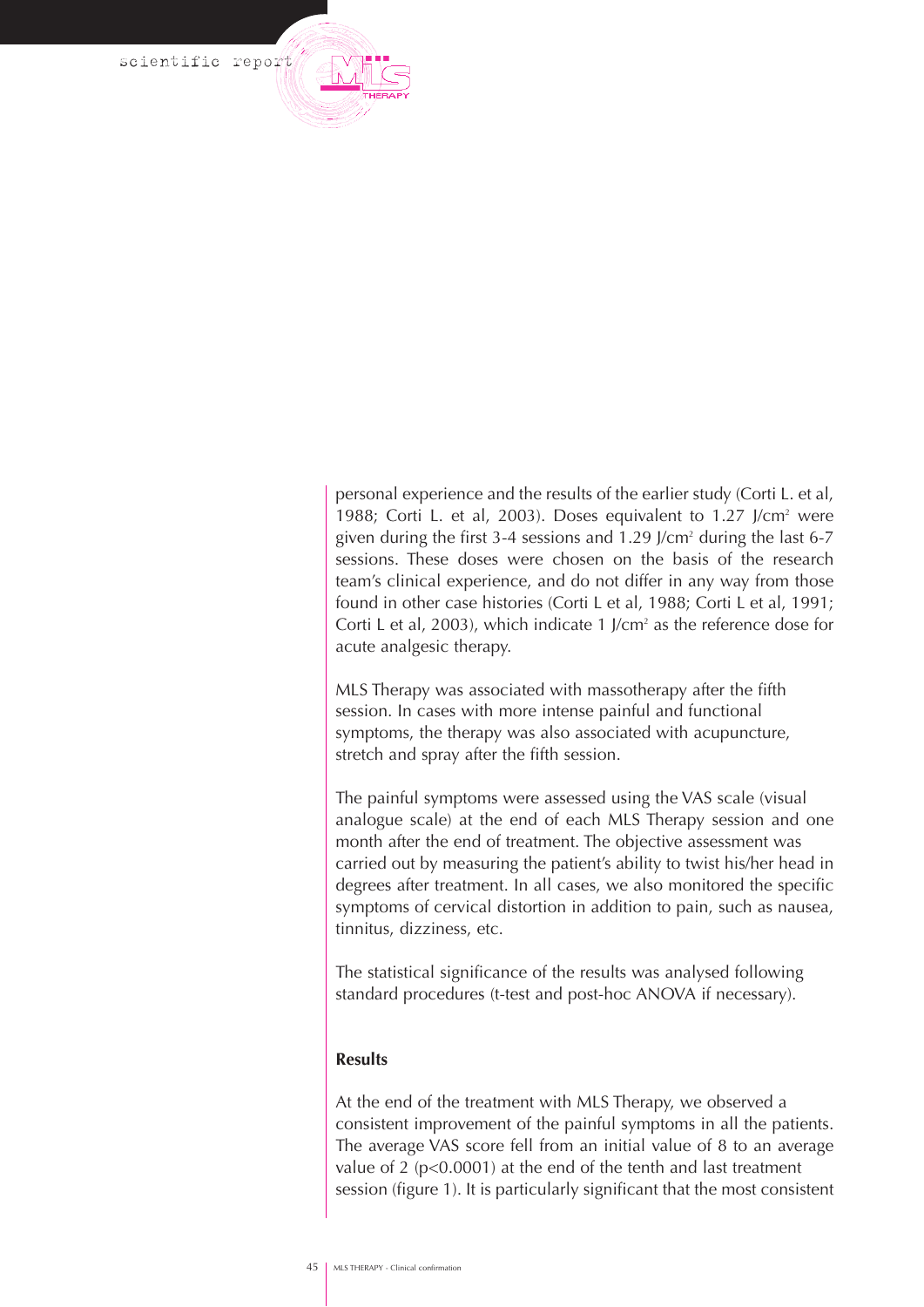





*Figure 2. VAS score before treatment, at the fifth session, and after completion of treatment with MLS therapy.*

reduction in the VAS score was observed within the first 5 sessions. In fact, the average score at the end of the fifth treatment sessions was 3.5, falling further still during the following five sessions to reach an end value of 2 (figure 2).

In 2 cases only, a slight worsening of the painful symptoms was observed during the first session, but this was resolved in the following sessions. This initial rebound effect should be attributed to the usual vessel and sympathetic system stimulation following the energy supply that reactivates the primary processes at the level of the various tissue components. One month later, the average score recorded using the VAS was annulled thanks to continuing treatment with other therapies: rehabilitation and resolution of persisting factors such as malocclusion or earlier pathologies.

The improvement in painful symptoms was accompanied by an improvement in articular mobility. At the end of treatment, an improvement in the patient's ability to twist his/her neck was recorded in 60% of cases.

5 patients suffered from nausea and dizziness in association with pain and stiffness. These symptoms improved quickly, in keeping with reduction in painful symptoms.

## **Discussion**

The results described in this article highlight the effectiveness of MLS Therapy in treating a problem that often fails to respond to traditional treatments, such as cervicalgia caused by whiplash syndrome. It is very important to note the fact that the application of this new method led to an extremely significant result by the fifth treatment session, after a reduced number of applications and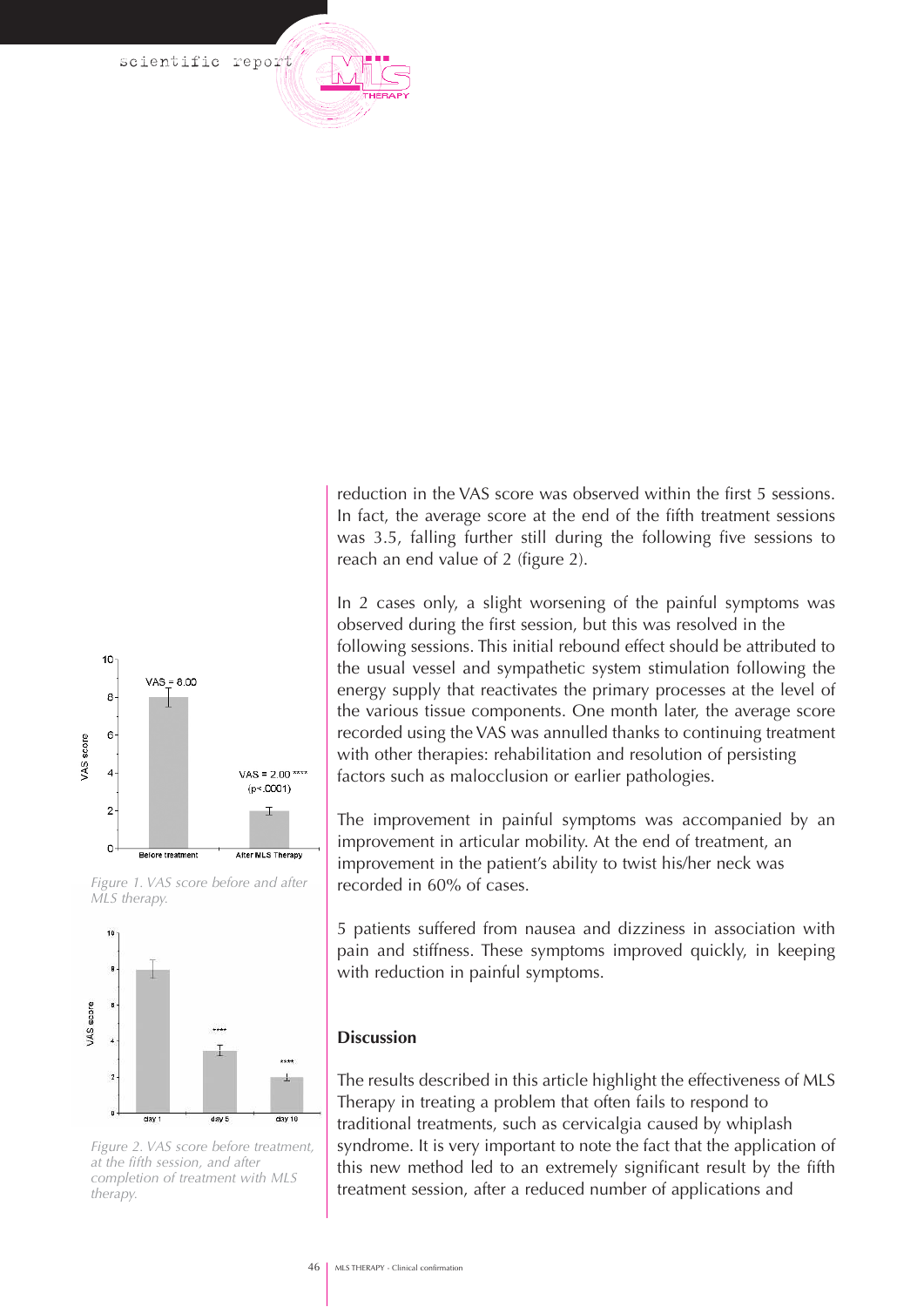administration of MLS Therapy as a monotherapy (we should remember that it was only associated with other treatments from the sixth session onwards).

The therapy was also found to be effective in all the cases treated. The unsurprising initial heterogeneity of the sample as regards symptoms is due to different individual reactions that usually occur in the case of trauma at the level of the sympathetic system, but is not very significant as regards the quality of the results, since the chosen assessment parameters are the most reliable and secure possible.

It is particularly interesting to compare the results obtained in this study with those of the aforementioned study (Corti L. et al, 2003), in which the same pathology is treated by supplying the same energy doses, but using a combined, unsynchronized emission.

In fact, it was found that, with treatment times of around 10 times shorter (from 20 to less than 2 minutes) and with the same overall number of sessions, MLS Therapy makes it possible to obtain a faster and more consistent reduction in painful symptoms (figure 3), consequently accelerating the patient's recovery of mobility.

In fact, the VAS score is significantly lower at the fifth session  $(p<0.001)$  – proving that it acts faster – and at the end of treatment  $(p<0.01)$ , showing that the MLS pulse is able to induce a more marked pain relief effect at the end of treatment than that obtained using the simple combined emission.

We can therefore conclude that the type of emission used, which only differs from the combined emission in the specific MLS synchronization, is able to provide a considerably greater therapeutic effect. The results of this study demonstrate how specific MLS synchronization of the continuous and pulsed emissions is able to induce the synergic reinforcement of the anti-inflammatory and



*Figure 3. Comparison of VAS score progress following treatment with combined, unsynchronized emission and with MLS emission.*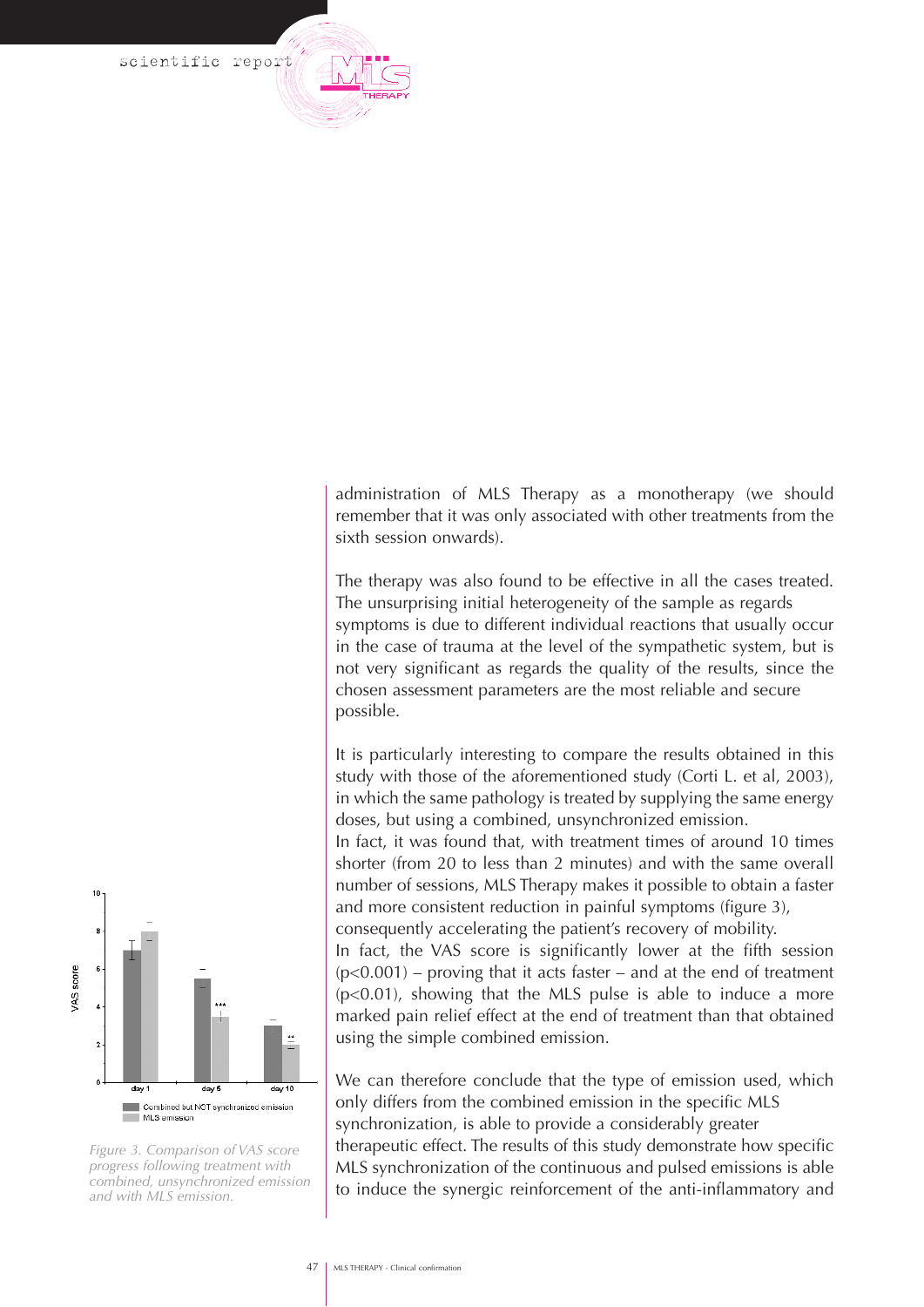analgesic therapeutic effects of the two emissions, and this reinforcement cannot be obtained by merely superimposing the two emission types.

Subsequent analysis of these results in view of the definition of which energy stimulus is effectively efficient in inducing biostimulation and restoring the cell's metabolic balance (biochemical and bioelectrical), leads us to believe that the particular modulation of a Laser pulse, associated with a specific combination of wavelengths and emission modes, represents a stimulus of superior quality from a biological point of view. In other terms, one can surmise from the results that there are Laser pulses (such as the MLS pulse) that are 'perceived' by the cell as more effective, although supplying the same amount of energy.

It can therefore be affirmed that this specific modulation provides the energy supply with a peculiar 'quality' that makes it easier to absorb and able to exercise its therapeutic effect to a greater extent. This result, supported by detailed trial data, is in line with findings on cellular culture (Squizzato F. et al, in 2003), on laboratory animals (Gigo Benato D et al., in press) and with the results of some literature analyses (Fortuna D. et al, 2003).

In conclusion, this study demonstrates that MLS Therapy has a significant therapeutic effect on the inflammatory and oedematous process and on the pain transmission mechanism by a synergic and simultaneous action. This contributes to ensuring greater patient benefits and a consistent reduction in treatment times.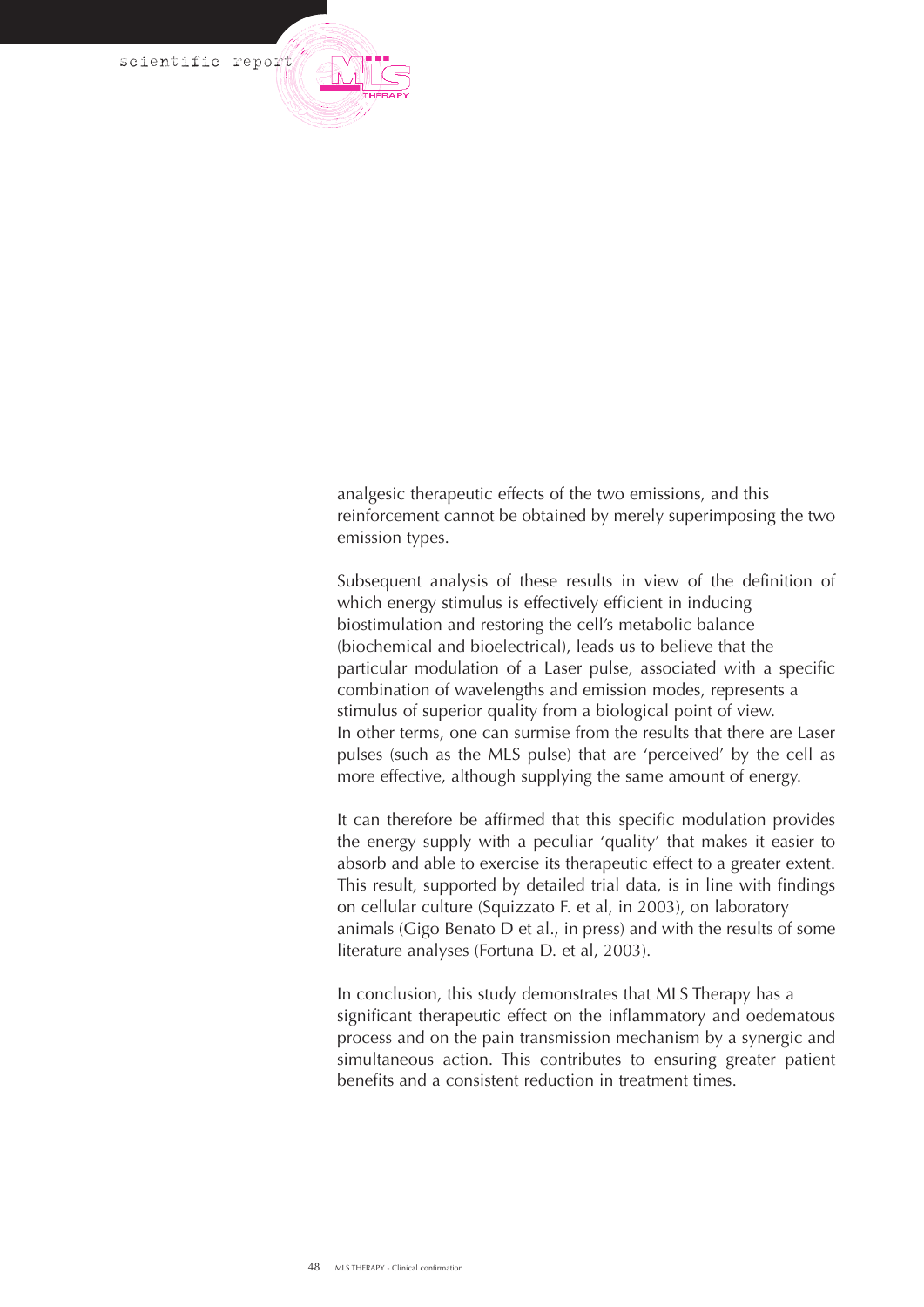B,

## **Bibliography**

| • Corti L. et al.                                                |
|------------------------------------------------------------------|
| Valutazione qualitativa e quantitativa del dolore in             |
| pazienti trattati con mid-Laser.                                 |
| Proceedings dell'International Congress on Laser in medicine and |
| surgery, Bologna, 1985                                           |
| · Corti L. Tondello G. Tomio L.                                  |
| Manuale di laserterapia.                                         |
| Cedam 1988                                                       |
| · Corti L. et al.                                                |
| Trattamento Laser della spalla algica dopo ecografia.            |
| Laser&Technology 1991; 1: 17-22                                  |
| • Corti L. et al.                                                |
| Il Laser in terapia antalgica. Rilievi preliminari sul ruolo     |
| della frequenza di emissione infrarossa nell'efficacia           |
| terapeutica.                                                     |
| Minerva rifless. 1988; 5(1): 17-20                               |
| • Gouilly P., Petitdant B., Woltrager E.                         |
| Dorsalgies d'Origine Cervicale.                                  |
| Kinésithérapie Scientifique 1994; 337: 19-22                     |
| · Hakguder A., Birtane M., Gurcan S., Kokino S., Turan FN.       |
| Efficacy of low level Laser therapy in myofascial pain           |
| syndrome: an algometric and thermographic evaluation.            |
| Lasers Surg Med. 2003;33(5):339-43.                              |
| · Kaneoka K., Ono K., Inami S., Hayashi K.                       |
| Motion analysis of cervical vertebrae during whiplash            |
| loading.                                                         |
| Spine 1999; 15;24(8):763-9                                       |
| • Rober L.                                                       |
| La Kinesitherapie dans le Traitement des Cephalees de            |
| Tension.                                                         |
| Kinésithérapie Scientifique 1994; 339:15-22                      |

49 | MLS THERAPY - Clinical confirmation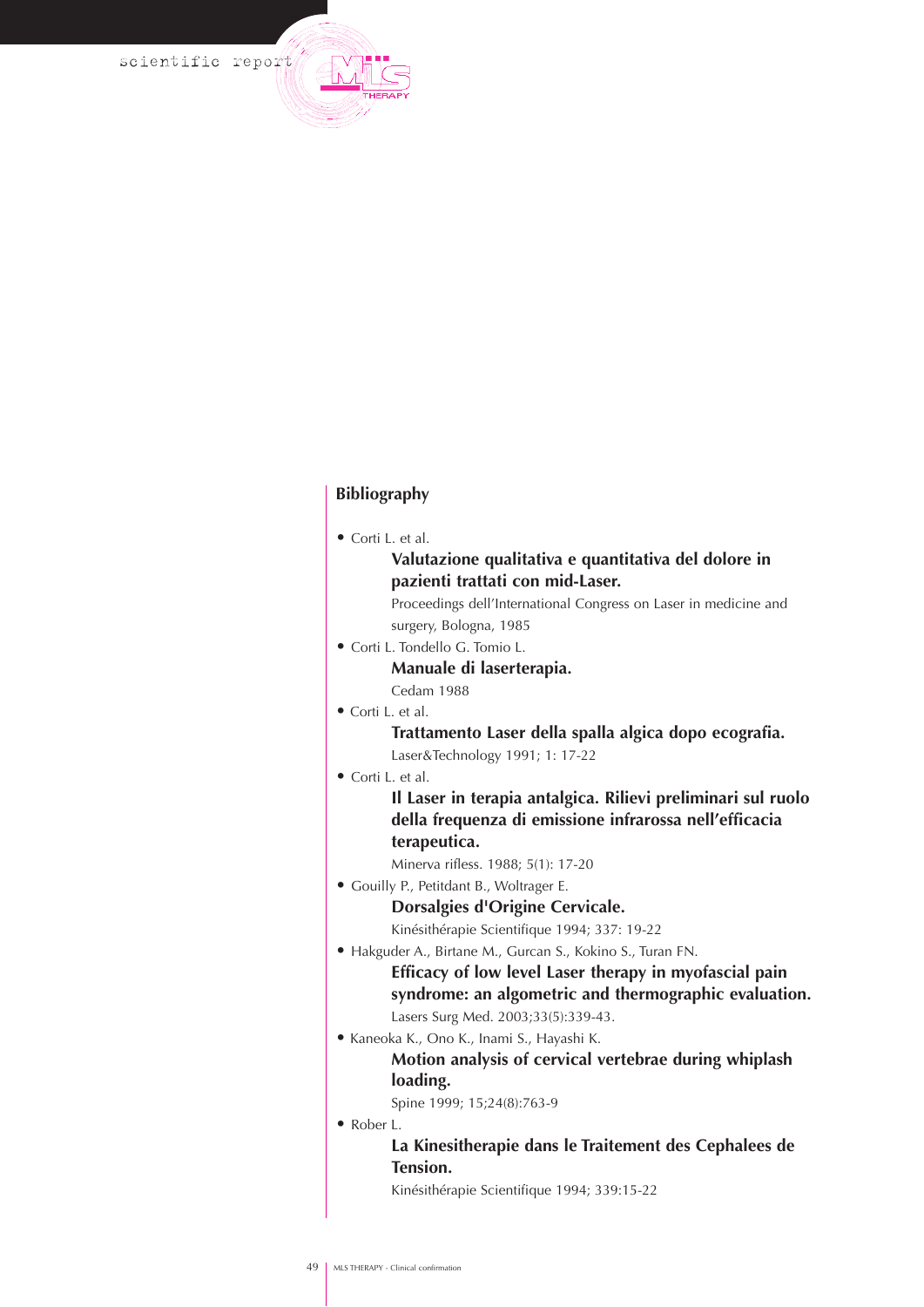• Sandmark H., Nisell R.

## **Measurement of Pain Among Electricians with Neck Dysfunction.**

Scand J Rehab Med 1994; 26: 203-9

• Selvaratnam PJ., Matyas TA., Glasgow F. Non-invasive

**Discrimination of Brachial Plexus Involvement In Upper Limb Pain.** 

Spine 1994; 19 (1): 26-33

• Takala EP., Viikari-Juntura E., Tynkkynen EM.

**Does Group Gymnastics at the Workplace Help in Neck Pain?** 

Scand J Rehab Med 1994; 26: 17-20

• Verhagen A., Scholten-Peeters G., Bie R., Bierma-Zeinstra S.

**Conservative treatments for whiplash.** 

Cochrane Database Syst Rev. (2004). 1:CD03338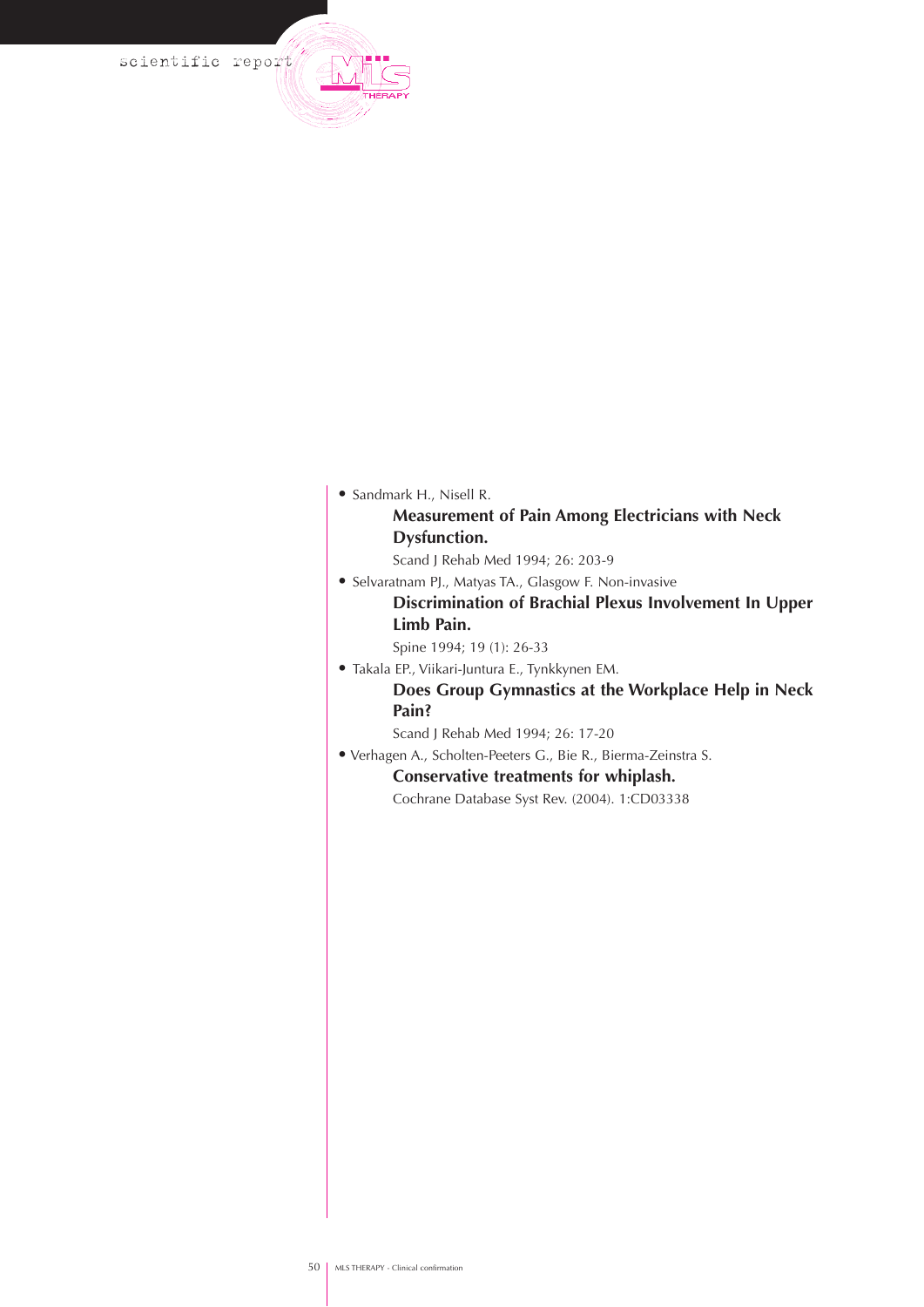# *MLS THERAPY TREATMENT OF VARIOUS OSTEO/MUSCOLAR/TENDINOUS PATHOLOGIES.*

**Dr. Adriano Tasca**  *Laser Centre - Cartigliano - ITALY*

*This study aimed to investigate the effectiveness of MLS Therapy treatment on various osteo/muscular/tendinous pathologies. 128 patients aged between 18 and 82 were treated with MLS Therapy for shoulder pain, lumbago, lumbosciatica, carpal or metatarsal tunnel syndrome and tension headache. Following treatment, significant remission of the painful symptoms was observed in all cases treated. The results confirm the therapeutic validity of the new MLS Therapy, as long as certain fundamental criteria are respected when establishing the therapeutic protocol.*

## **Introduction**

Some osteo/muscular/tendinous pathologies are a source of considerable social costs due to their incidence amongst the population and their debilitating symptoms.

The extent of the phenomenon and its consequent economic impact increase with the prevalence of the pathology, especially in the workplace. In order to provide a clear picture of the extent of the problem, we have provided some information regarding the incidence of some of the pathologies covered by this study.

## *Chronic lumbago*

Chronic lumbago is a syndrome of variable etiology, second only to widespread respiratory diseases as the cause of time off work. In Great Britain, 46% of a random sample of the general population claims to have suffered from lumbago at least once in their lives. This leads to an estimated cost of 620 million Euro/year. It is estimated that paid sick days due to back pain will increase to 106 million by 2002-2003 (Waddell G., 1996; Andersson G.B., 1999).

## *Lumbosciatica*

Lumbosciatica is also a syndrome of variable etiology, characterized by pain that spreads from the lumbar area to the buttocks and lower limbs, following a lateral or posterior course. The most widespread causes are a prolapsed intervertebral disc and contraction of the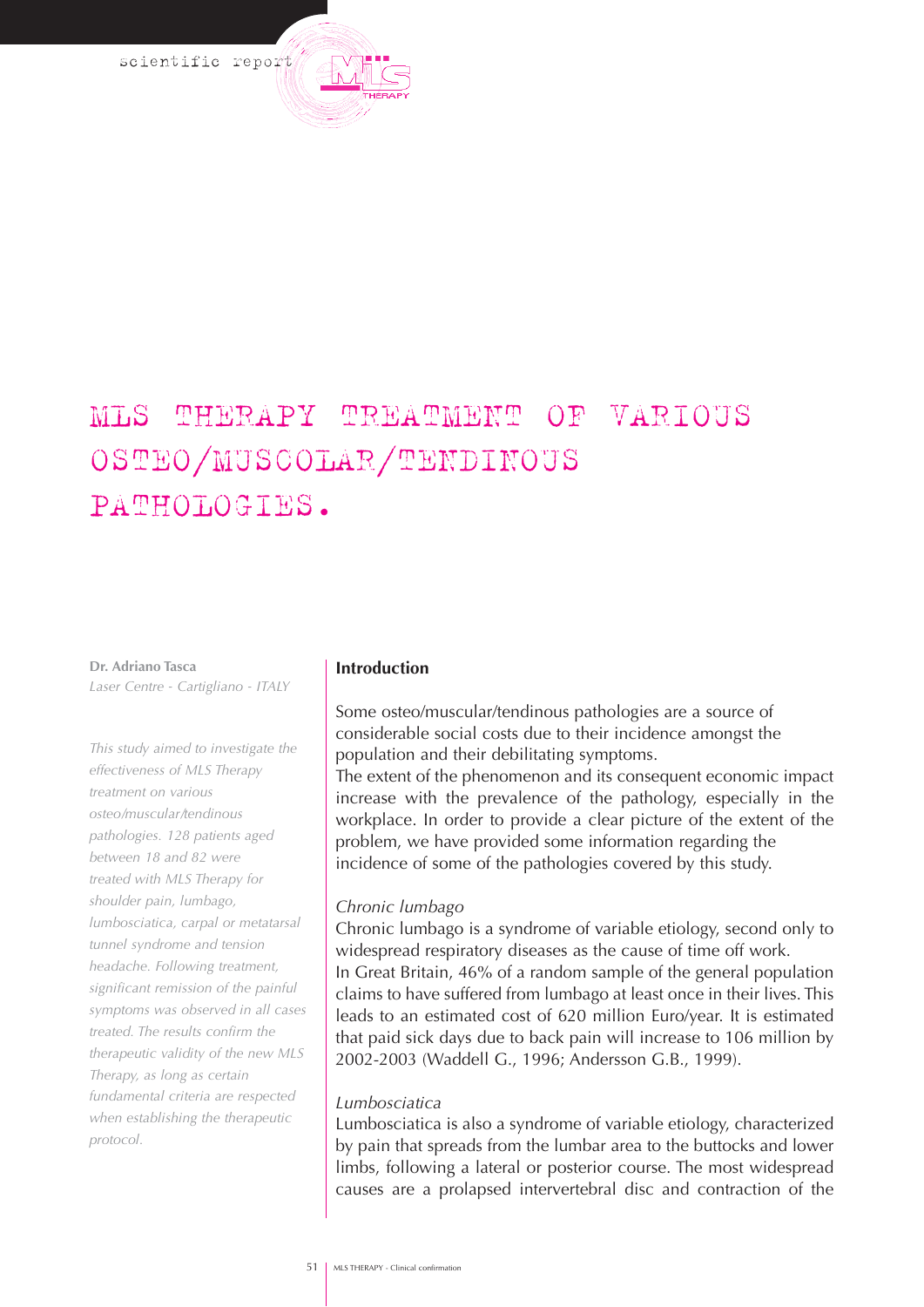| Pathology                     | $N^{\circ}$ patients |
|-------------------------------|----------------------|
| Shoulder pain (PHS)           | 36                   |
| Lumbago                       | 28                   |
| Lumbosciatica                 | 32                   |
| Carpal tunnel syndrome        | 12                   |
| Metatarsal tunnel<br>syndrome | 10                   |
| Tension headache              | 10                   |
|                               | 128                  |

*Table 1: Patient distribution by pathology.*

ileopsosas muscles. The pathology strikes both sexes in the same way, affecting around 7% of Italian adults (Various Authors, 2003)

## *Carpal tunnel syndrome*

Carpal tunnel syndrome is caused by compression of the median nerve at the height of the wrist, caused by enlargement of the tendon due to inflammation inside the tunnel. Compression of the median nerve causes pain, lack of feeling and tingling in the first three fingers of the hand. If the pathology is not treated early, it may lead to permanent disability. It is estimated that, in the United States, around 3-4% of the total population may develop the syndrome every year, with a consequent demand for treatment and temporary inability to work (Tanaka S. et al, 1994). Data regarding the Italian population is substantially similar (Mondelli M. et al, 2002).

#### *Tension headache*

Sporadic tension headaches occur in around 30 per cent of the general population, while 5% suffer from this problem recurrently (at least one episode per week). Prevalence varies from 34-65% in men to 36-86% in women. Typical neurological symptoms include painful pressure on head and neck muscles, the discovery of painful points corresponding to muscles during palpation, and contraction of the masseter and trapezius muscles. The intensity of the pain is slight-average and never completely disabling.

Its characteristics do not vary over time or according to age.

In its episodic form, the headache lasts from 30 minutes to seven days (less than one day in most cases). In its chronic form, the pain lasts from months to years and is only subject to one or two day interruptions. In 90 per cent of cases the pain is bilateral, strong, coercive and non-pulsating. The regions affected are usually the nape and the forehead. The pain may however extend to the occipital, parietal and frontal regions, and sometimes even to the shoulders. The accompanying symptoms include paracusis,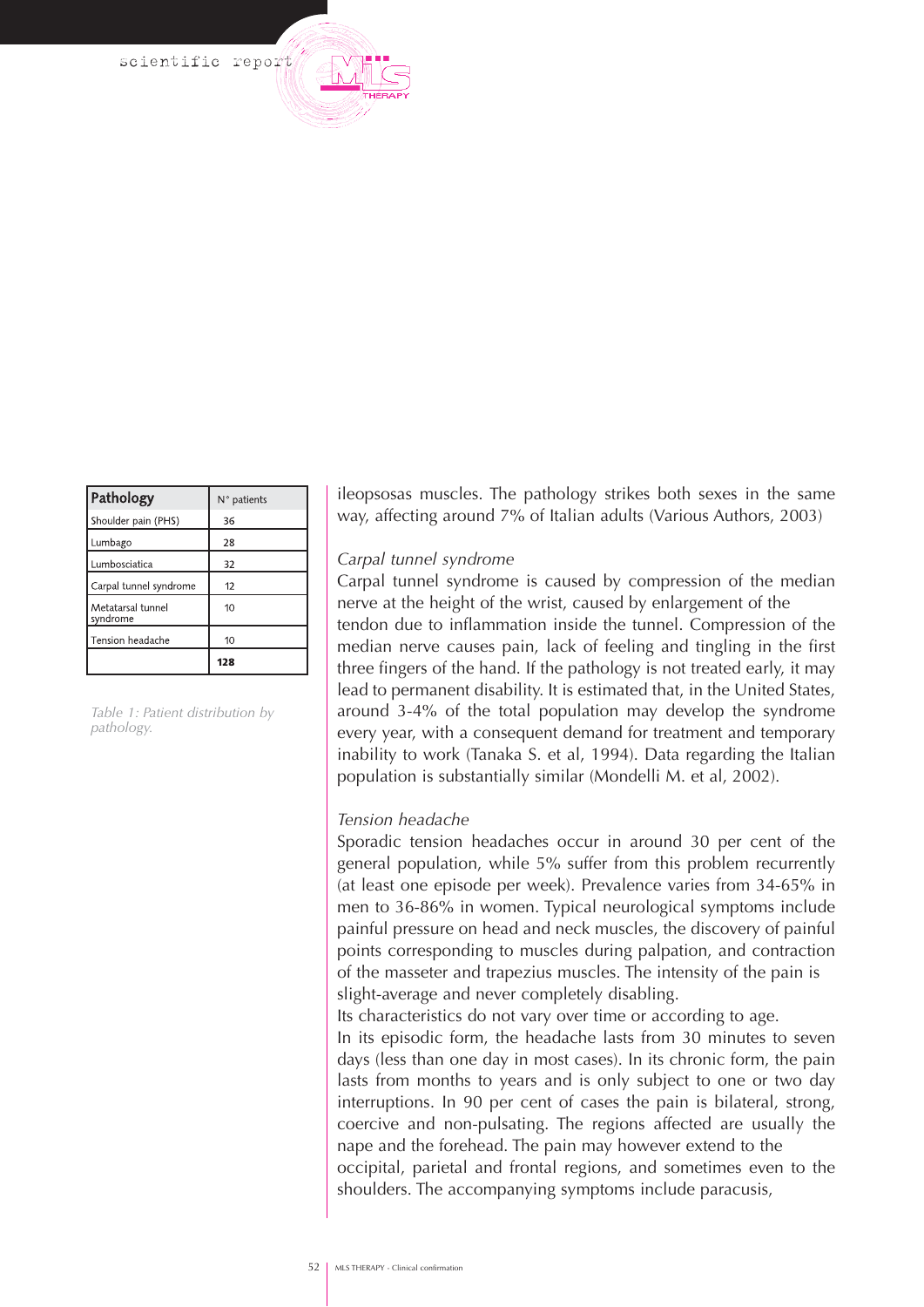dizziness and slight neck stiffness (especially if the pain has spread to the neck). Pain is the only symptom in the episodic form, while chronic forms may be associated with photo/phonophobia, irritability, anorexia and nausea.

#### *Periarthritis humeroscapularis (shoulder pain)*

The term periarthritis humeroscapularis indicates a condition of periarticular inflammation that is really caused by a combination of different pathologies. It affects around 1-2% of the total population (van der Windt DA. et al, 1995). This pathology can also lead to painful, debilitating symptoms and considerable reduction of articular mobility, with consequent problems for the patient in performing even the simplest daily activities.

For all the above pathologies, pharmacological treatment targeted at reducing the painful symptoms and/or treating the inflammatory process may be more or less effective depending on the case and the pathological etiology. The problem of undesirable side effects, which are always present, is particularly significant in specific patient categories, such as the elderly, who may be less tolerant to pharmacological treatment, making this type of approach more problematic.

Clinical practice has recognized Laser therapy as a possible alternative or adjuvant. In fact, the effectiveness of Laser radiation, with suitable emission parameters, has been demonstrated in inducing analgesia, reducing the inflammation and reducing oedema. Clinical evidence on the subject (Tuner J. and Hode L, 2002) leads us to surmise that certain wavelengths and emission methods are able to provide specific therapeutic effects. Approaches that combine different infrared emissions and different emission modes (continuous and pulsed) are particularly interesting.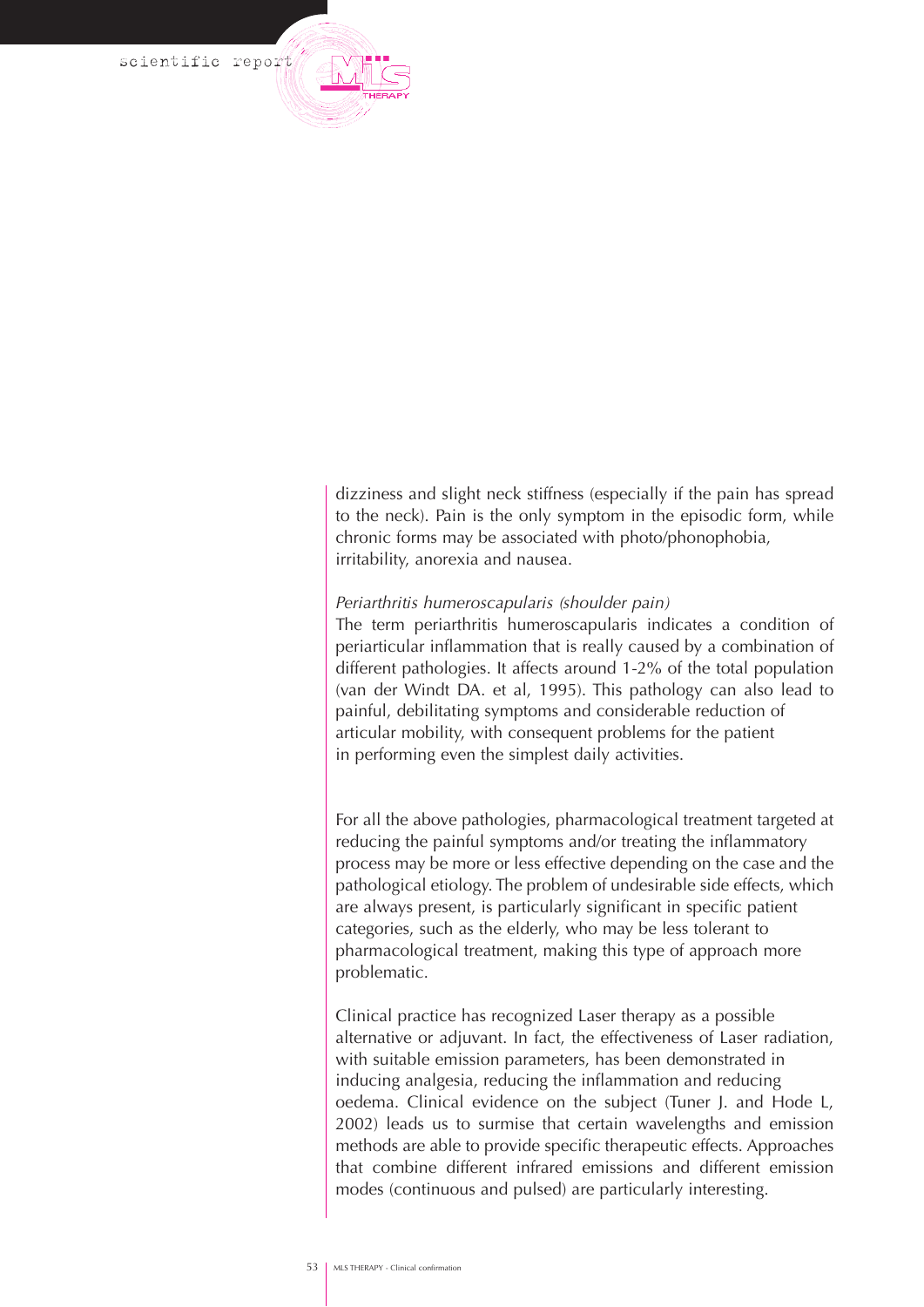| Clinical protocol                                                             |                                                                                                            |  |
|-------------------------------------------------------------------------------|------------------------------------------------------------------------------------------------------------|--|
| N° sessions: 6                                                                | Shoulder pain<br>Tension headache<br>Carpal and metatarsal<br>tunnel                                       |  |
| N° sessions: 8                                                                | Lumbago<br>Lumbosciatica                                                                                   |  |
|                                                                               |                                                                                                            |  |
| Standard treatment protocol<br>(fixed duty cycle)                             |                                                                                                            |  |
| Shoulder pain (PHS)                                                           | 2 min point app. duration<br>900 Hz pulse rep. frequency<br>2.16 J/cm <sup>2</sup> dose supplied           |  |
| Lumbago<br>Lumbosciatica                                                      | 3 min point app. duration<br>900 Hz pulse rep. frequency<br>3.24 J/cm <sup>2</sup> dose supplied           |  |
| Carpal tunnel<br>syndrome                                                     | 2 min point app. duration<br>900 Hz pulse rep. frequency<br>2.16 J/cm <sup>2</sup> dose supplied           |  |
| Metatarsal tunnel<br>syndrome                                                 | 2 min point app. duration<br>900 Hz pulse rep. frequency<br>2.16 J/cm <sup>2</sup> dose supplied           |  |
| Tension headache                                                              | 2 min point app. duration<br>400 Hz pulse rep. frequency<br>1.81 J/cm <sup>2</sup> dose supplied           |  |
|                                                                               |                                                                                                            |  |
| Analgesic treatment protocol                                                  | (variable duty cycle) - very acute/acute stage                                                             |  |
| All                                                                           | 1-5 min point app. duration<br>5 Hz pulse rep. frequency<br>0.085 0.423 J/cm <sup>2</sup><br>dose supplied |  |
|                                                                               |                                                                                                            |  |
| <b>Treatment protocol for</b><br>pathologies in chronic or<br>ingrained stage |                                                                                                            |  |
| All                                                                           | 1 min point app. duration<br>CW (continuos wave)<br>2,23 J/cm <sup>2</sup> dose supplied                   |  |
|                                                                               |                                                                                                            |  |

*Table 2: Clinical protocol and treatment parameters.*

These approaches have demonstrated (Corti L. et al, 2003) interesting biostimulation properties, already suggested by previous in vitro and in vivo studies (Gigo Benato D. et al, 2003; Squizzato F. et al, in press).

Innovative MLS Therapy appears to be particularly promising. In fact, in addition to combining specific continuous and pulsed infrared Laser emissions, it synchronizes them using a specific patented system, thereby creating a characteristic energy emission temporal pattern. The previous clinical results described in this report, together with those obtained in other centres where MLS Therapy is used on a regular basis, indicate that in the treatment of certain common pathologies affecting the muscular system, this synchronization synergizes the therapeutic analgesic and anti-inflammatory/anti-oedema effects, reducing treatment times and increasing the effectiveness of the therapy.

The scope of this study is therefore to investigate the effectiveness of MLS Therapy on some common pathologies, and, in the event of a positive result, to identify the optimal treatment parameters on the basis of the phase of the pathology (very acute/acute or chronic/ingrained).

## **Population and Methodology**

128 patients aged between 18 and 82 (average age 40), including 62 men and 66 women, suffering from the pathologies indicated in table 1, were treated with MLS Therapy using the MIX5 device (ASA srl, Arcugnano, Italy).

The effectiveness of the treatment was assessed by means of a subjective examination (VAS scale) at the end of each session.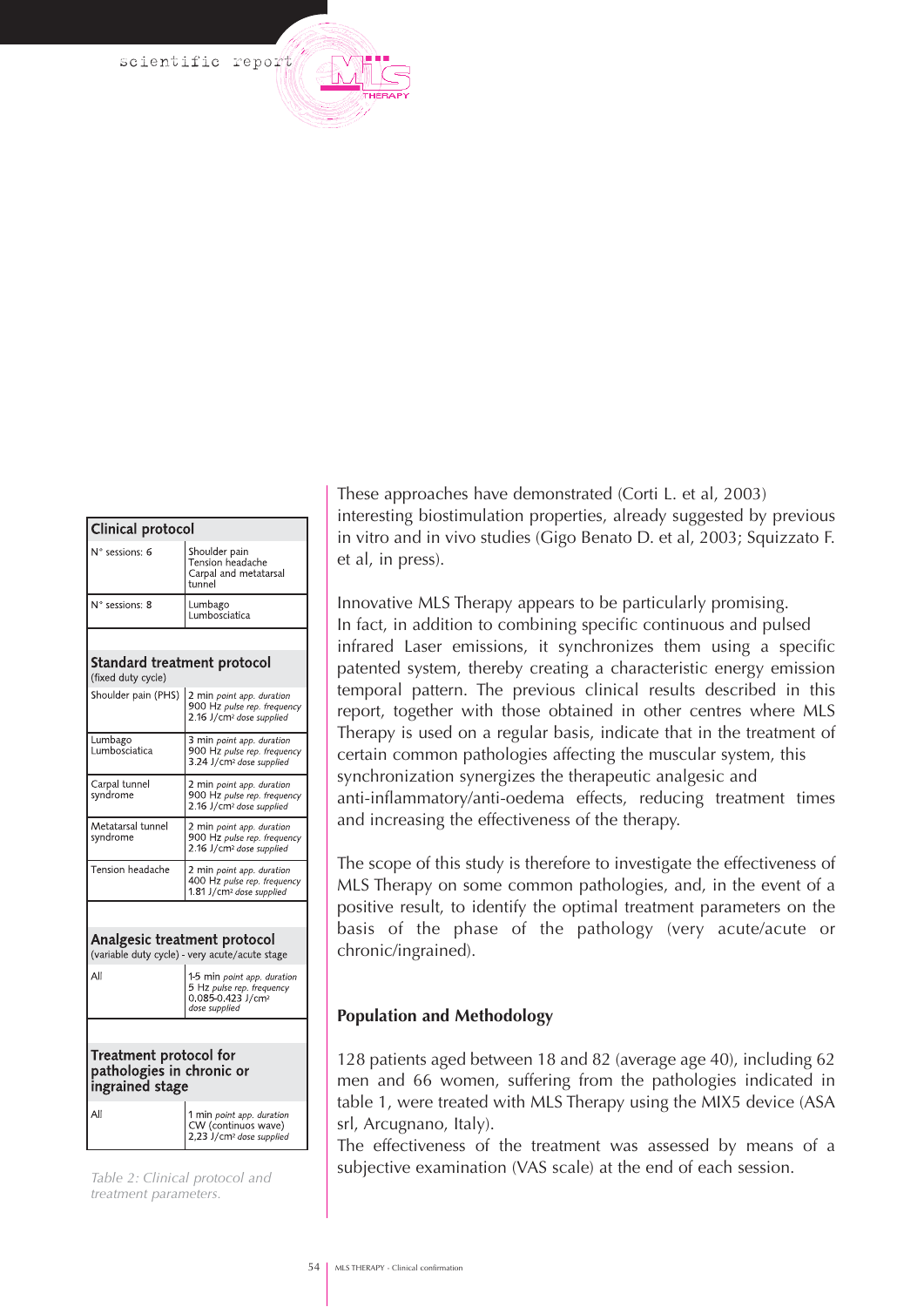The treatment was administered to each patient on a daily basis, on weekdays. The number of treatments varied depending on the pathology being treated (from a minimum of 6 to a maximum of 8 sessions, see table 2). The patients were normally treated using standard treatment parameters (pre-set in the device) established on the basis of the available clinical literature (Bjordal J.M., 2003; Tuner J. and Hode L, 2002). The therapy was only adapted to the individual patient's response if necessary (reduction of the VAS during the first two sessions to below 1.5), depending on the phase of the pathology (very acute/acute or chronic/ingrained), respectively opting for more marked analgesic treatment targeted at direct action on the pain transmission mechanism or more aggressive treatment in order to facilitate the resolution of more ingrained pathologies.

The author, being experienced in acupuncture, optionally performed the treatment also on acupuncture points.

In patients suffering from an acute or very acute stage of the pathology, we decided to apply MLS Therapy following a protocol based on the administration of low energy doses at a low frequency. This was possible because the device in question allows the

operator to modify the duty cycle from fixed to variable, making the dose dependent on the pulse repetition frequency. In the case of pathologies in a chronic or ingrained stage, we applied a protocol based on the administration of energy doses similar to those applied in standard protocols, supplied in a shorter space of time.

The treatment parameters used in the various cases are indicated in table 2. A brief description follows of the practical treatment method using the multidiode applicator supplied with the MIX5 device. Before each application, the skin in the area in question was cleaned thoroughly using a bland disinfectant solution.

#### *Shoulder pain.*

Application in front of and behind the joint, with particular attention to painful points detected during the check-up, focusing on active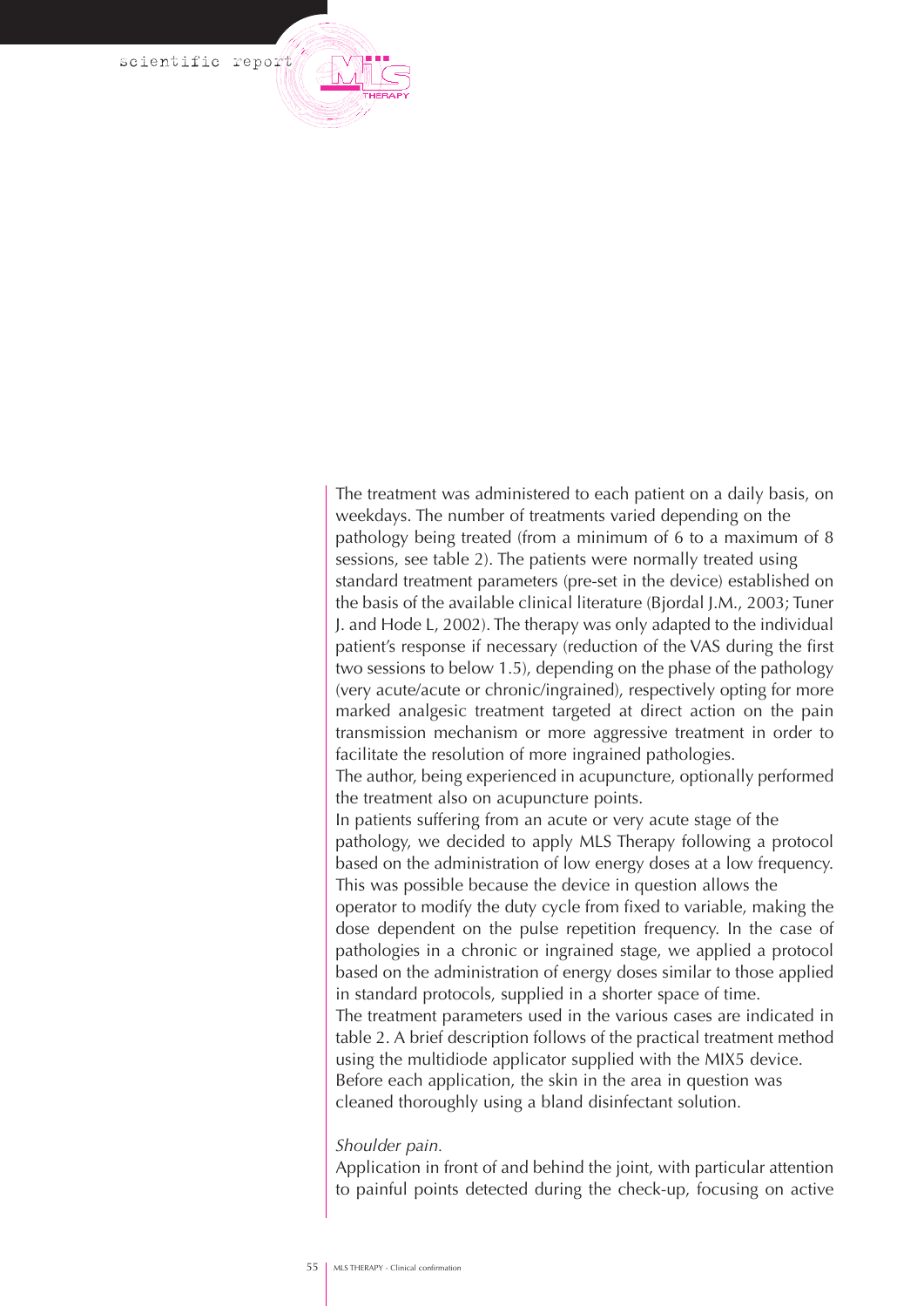trigger points. The applicator was positioned at the centre of the local pain. As a reference, the anterior points of acupuncture IC 14, 15, 16; TR 14 and the posterior points IT 9, 10, 11, 12, 13 were taken into account.

## *Lumbago.*

Treatment of the lumbar region, on both sides of the spinal column, especially at the level of the lower margins of the spinal apophyses of L2-L5 and to the sides of the sacrum. Treatment of four additional points per side, two in a distal direction starting from the articulation between L3 and L4 and two in a distal direction starting from the articulation between L5 and S1.

## *Lumbosciatica.*

Treatment on points corresponding to the lower margins of the spinal apophyses from L1 to S1, to the right or left of the spine depending on the sciatic nerve involved. Application to 8 points along the sciatic nerve (with reference to the acupuncture points V36, 37, 40, 55, 56, 57, 60).

## *Carpal tunnel.*

Treatment on two points above the plica of the wrist, on the plica, and on two points at the level of the palm of the hand (reference to points MC5-8).

## *Metatarsal tunnel.*

Treatment at the level of the metatarsus with reference to acupuncture points F3-4, VB 40-41.

## *Tension headache.*

Treatment of the active trigger points on the trapezius muscle and the masseters.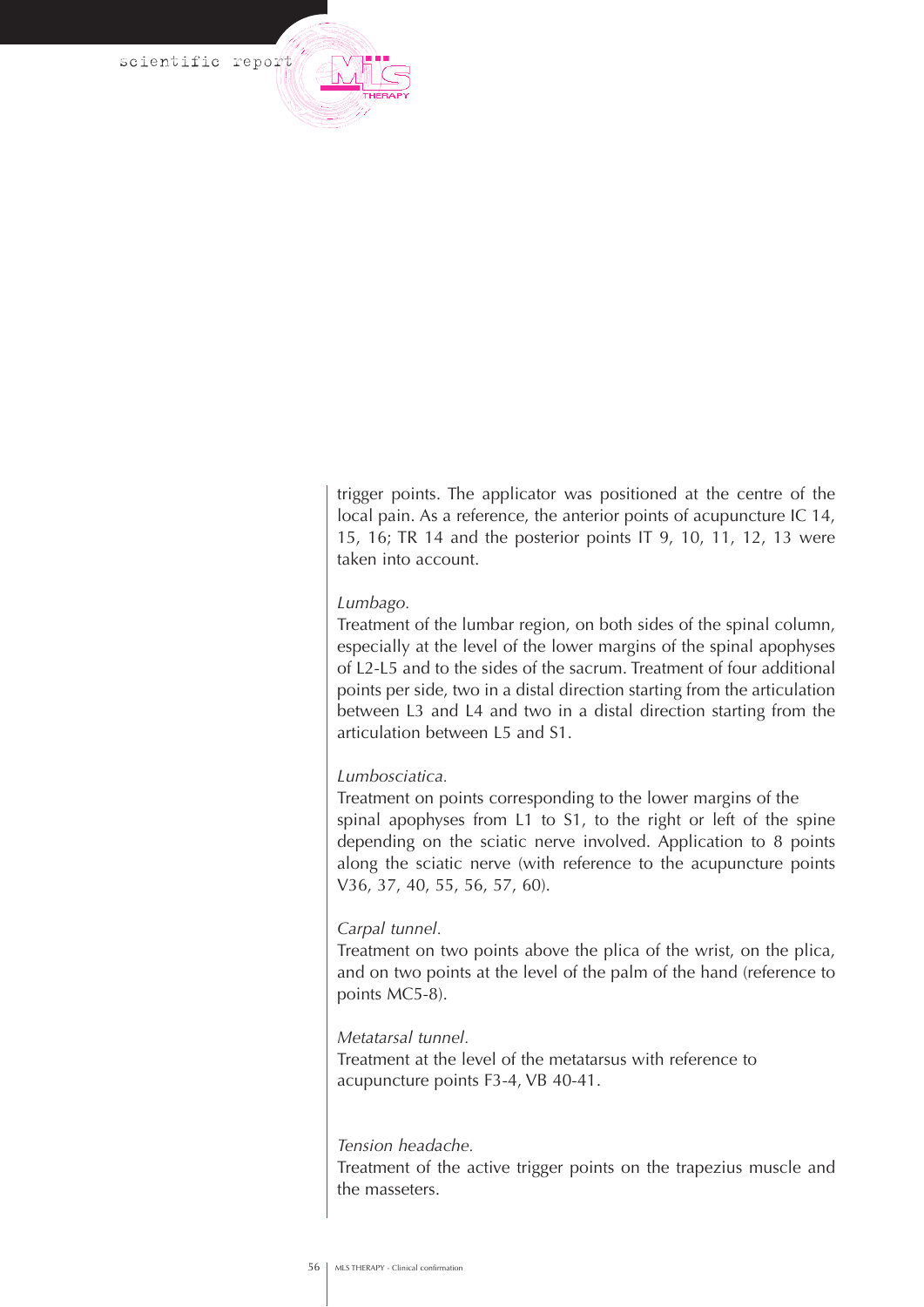The average VAS scores relative to each group of patients (for each specific pathology) were calculated before starting MLS treatment and after completion of the entire therapy cycle. These values were compared using t tests and ANOVA when necessary.

#### **Results**

At the end of the treatment sessions, a significant reduction (p<0.0001) in the VAS score was observed in all patients, from an average of 7.63 to an average of 2.00 (Figure 1). In the case of some pathologies (shoulder pain, tension headache), the reduction - in terms of absolute difference – was even more significant (see table 3).

In 70% of patients, independently of the pathology, we also observed a reduction in the VAS score from the initial value to what would be the final post-treatment score by the end of the fourth session. For these patients, the treatment was continued for a further 2-4 sessions in order to keep the trial conditions homogenous, but it is unlikely that stopping treatment would have led to a fresh outbreak of the symptoms.

| Pathology                     | Initial<br>VAS | Final<br>VAS |
|-------------------------------|----------------|--------------|
| Shoulder pain (PHS)           | 8.50           | 2.00         |
| Lumbago                       | 6.50           | 2.00         |
| Lumbosciatica                 | 7.50           | 2.00         |
| Carpal tunnel syndrome        | 6.00           | 2.00         |
| Metatarsal tunnel<br>syndrome | 6.50           | 2.00         |
| Tension headache              | 8.50           | 2.00         |
|                               | 7.63           | 2.00         |

*Table 3: Initial and final VAS scores in relation to the pathology in question, and overall averages before and after treatment. The overall averages (in bold) are pondered averages for the number of patients in each class.*

## **Discussion**

The results of this study extend the indications for MLS Therapy and suggest its general validity for many other osteo/muscular/tendinous pathologies.

In fact, MLS Therapy proved itself to be particularly effective in the treatment of all the pathologies considered, using the protocols initially established on the basis of earlier clinical experience. These protocols guaranteed an excellent result in the majority of cases treated.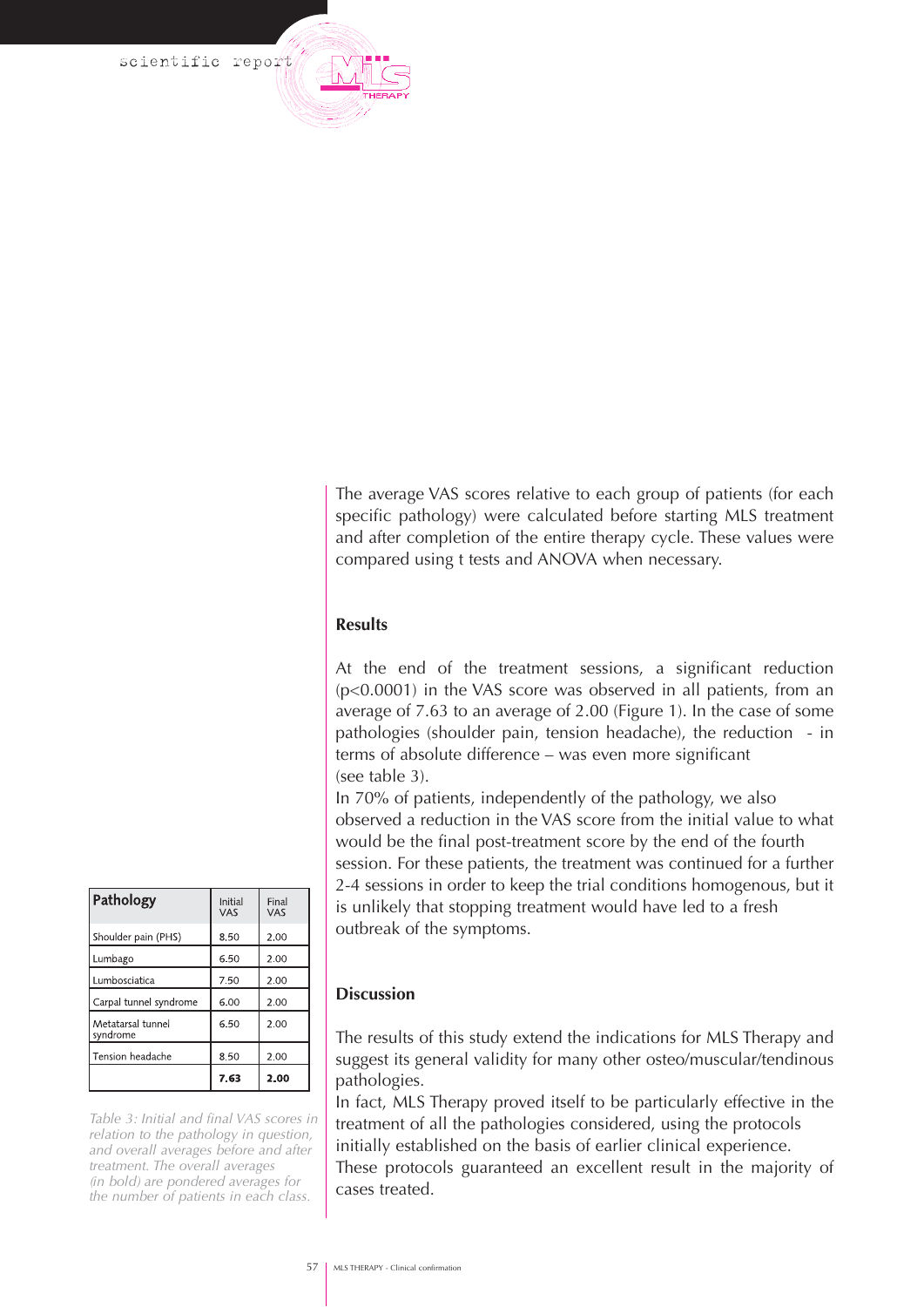The fact that some patients suffering from particularly intense painful symptoms, especially deriving from pathologies at an acute stage, found particular relief when the treatment parameters were modified in order to provide an MLS Therapy protocol with a marked analgesic effect (changing duty cycle from fixed to variable and reducing the pulse repetition frequency), demonstrates how important it is to be able to adapt the therapy to the individual patient's response and also on the basis of the neurogenic pain component.

It is therefore important that the MLS Therapy tool employed, as is the case of the one used in this trial, makes it possible to cater for this requirement in cases where it is necessary to apply this type of protocol.

Although this trial was performed on a limited number of patients, the results lead us to believe that MLS Therapy is an extremely valid approach for treating the pathologies in question, in terms of ease of application, absence of side effects, effectiveness and speed in reducing the painful symptoms.



*Fig, 1: Average VAS scores before start of treatment and after completion of treatment with MLS therapy.*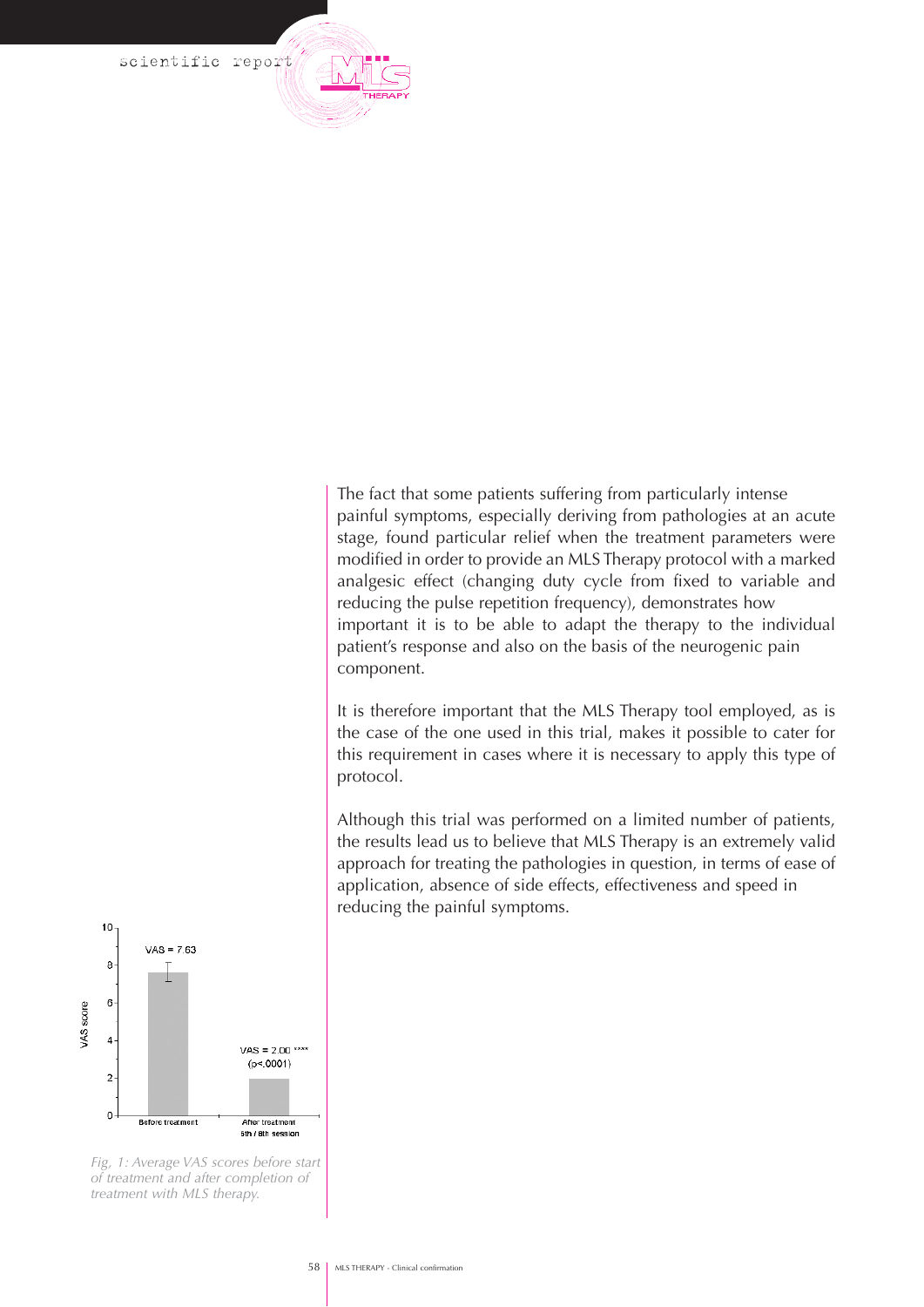## **Bibliography**

```
\bullet AA, VV.
```
## **Rapporto Osservasalute 2003.**

Università Cattolica di Milano

• Andersson GB.

**Epidemiological features of chronic low-back pain.**  Lancet 1999, 354(9178):581-5

• Bjordal JM., Couppe C., Chow RT., Tuner J., Ljunggren EA. **A systematic review of low level Laser therapy with location-specific doses for pain from chronic joint disorders.** 

Aust J Physiother. 2003;49(2):107-16.

- Corti L., Maccari M., Zaghetto L., Pagnutti S., Rosa E. **Laser treatment of cervical distortion.**  Laser and Technology 2003; 13 (1-2), 27-30
- Fortuna D., Zati A., Mondardini P., Ronconi L., Paolini C., Bilotta T.W., Masotti L. **Low Level Laser Therapy (LLLT) ed efficacia clinica.**  Medicina dello sport. 2002; 55, 1-8
- Gigo Benato D., Geuna S., de Castro Rodrigues A., Tos P., Fornaro M., Boux E., Battiston B., Giacobini-Robecchi M.G. (2003).

**Nerve regeneration after end-to-side neurorrhaphy is enhanced by post-operative low-power Laser biostimulation: an experimental study.** 

Abstracts of the 2nd Congress of the World Society for Reconstructive Microsurgery Heidelberg, June 11th - 14th, 2003

• Mondelli M., Giannini F., Giacchi M. et al.

**Carpal tunnel syndrome incidence in a general population.** Neurology. 2002 Jan 22; 58(2): 289-94

• Squizzato F., Mognato M., Facchin F., Corti L.

**Cell growth modulation of human cells irradiated in vitro with low-level Laser therapy.** 

(in press)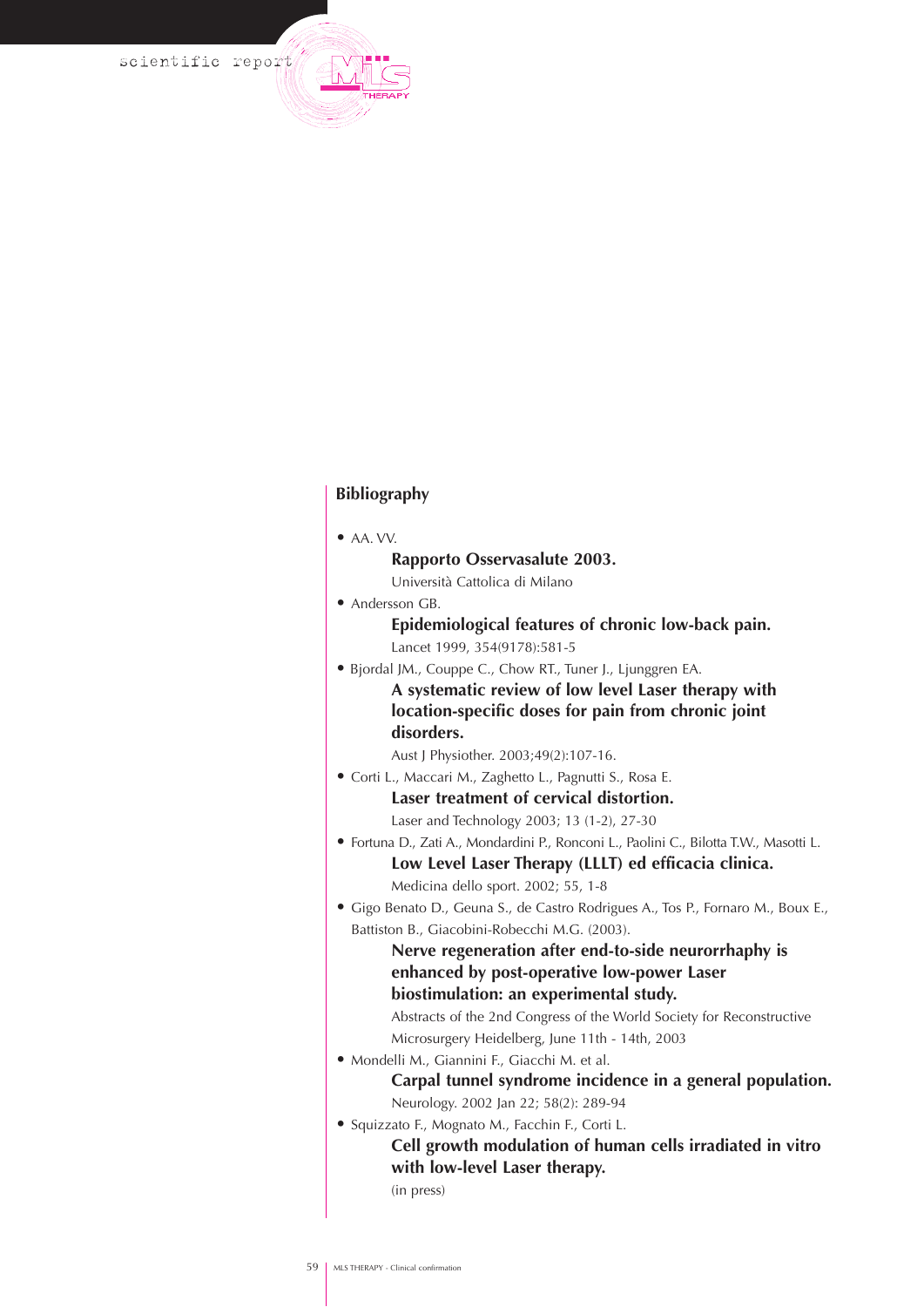• Tanaka S., Wild D., Seligaman P., Behrens V., Cameron L. and Putz-Anderson V.(1994). **The US prevalence of self-reported carpal tunnel syndrome: 1988 national health interview survey data.**  Am J of Public Health 84(11):1846-1848 • Tuner J. and Hode L. **Laser Therapy – Clinical Practice and Scientific Background.** Prima Books Ed. 2002 • van der Windt DA., Koes BW., de Jong BA., Bouter LM. **Shoulder disorders in general practice: incidence, patient characteristics, and management.**  Ann Rheum Dis. 1995 Dec;54(12):959-64 • Waddell G. (1996) **Low back pain: A twentieth century health care enigma.**  Spine 21:2820-2825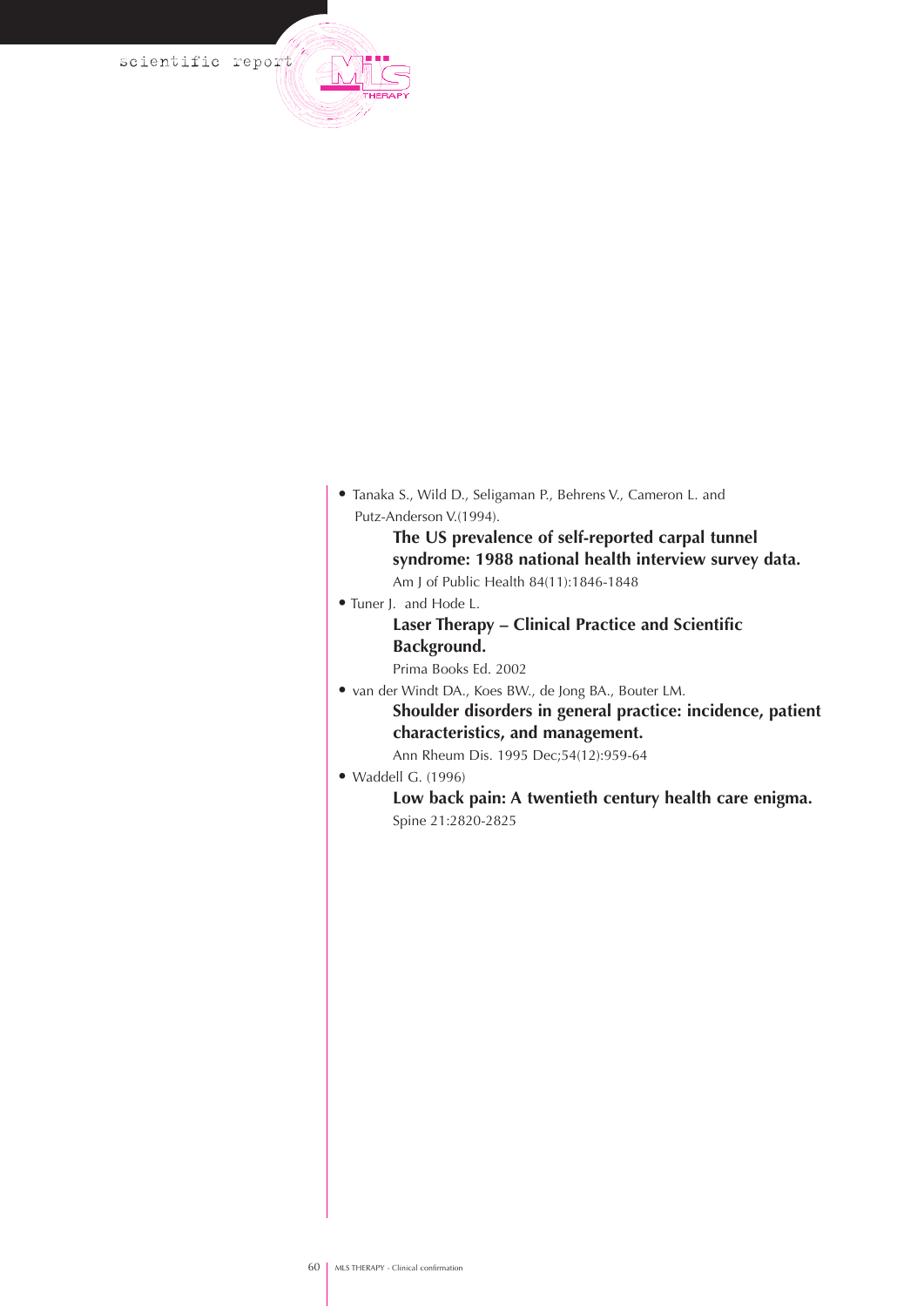## *MLS LASER THERAPY TREATMENT OF SHOULDER PAIN: A CONTROLLED COMPARATIVE STUDY.*

**Luigi Corti** *CeMuRNI* 

*(Multidisciplinary Center on Non-ionizing Radiations)* 

*University of Padua - Padua*

*Shoulder pain (periarthritis humeroscapularis) is a widespread problem that is difficult to resolve, as well as having a varied etiology. This trial evaluated the effectiveness of treating this pathology with MLS Therapy, applied as a monotherapy, comparing the results with those obtained using traditional contact Laser therapy, in the presence of a suitable control group. The results demonstrated that MLS Therapy is highly effective in inducing a fast reduction of painful symptoms and that this effect is greater than that obtained using traditional Laser therapy.* 

## **Introduction**

The term "periarthritis" is commonly used to describe a range of painful situations in the shoulder region, including the impingement syndrome, acute and chronic calcific tendonitis, subacromial bursitis and adhesive capsulitis.

These are complex and multifactorial clinical scenarios, which cause pain and reduced mobility.

These pathologies are most commonly found in classic cases where the limb is subjected to excessive strain, either during work or

following intense physical activity. Periarthritis is a strain-related pathology that affects the extra rotary muscles of the upper limb (supraspinatus, infraspinatus, teres minor) or the synovial bursae (subacromial, subcoracoid and subscapular). In some athletes, the shoulder is put through considerable strain and may be subject to repeated micro traumas. In the long term, these may determine a painful syndrome that is often the cause of a suspension of sports or work activity. The pain is frequently localized on the anterior/lateral face of the shoulder, tending to spread along the front face of the arm. Following the application of pressure, a strong pain in correspondence to the bicipital groove may arise. The painful symptoms also worsen when the joint is moved. In order to understand how the different clinical scenarios develop, we need to bear in mind some important anatomical/functional aspects. Firstly, there is a zone of greater wear in correspondence to the insertion of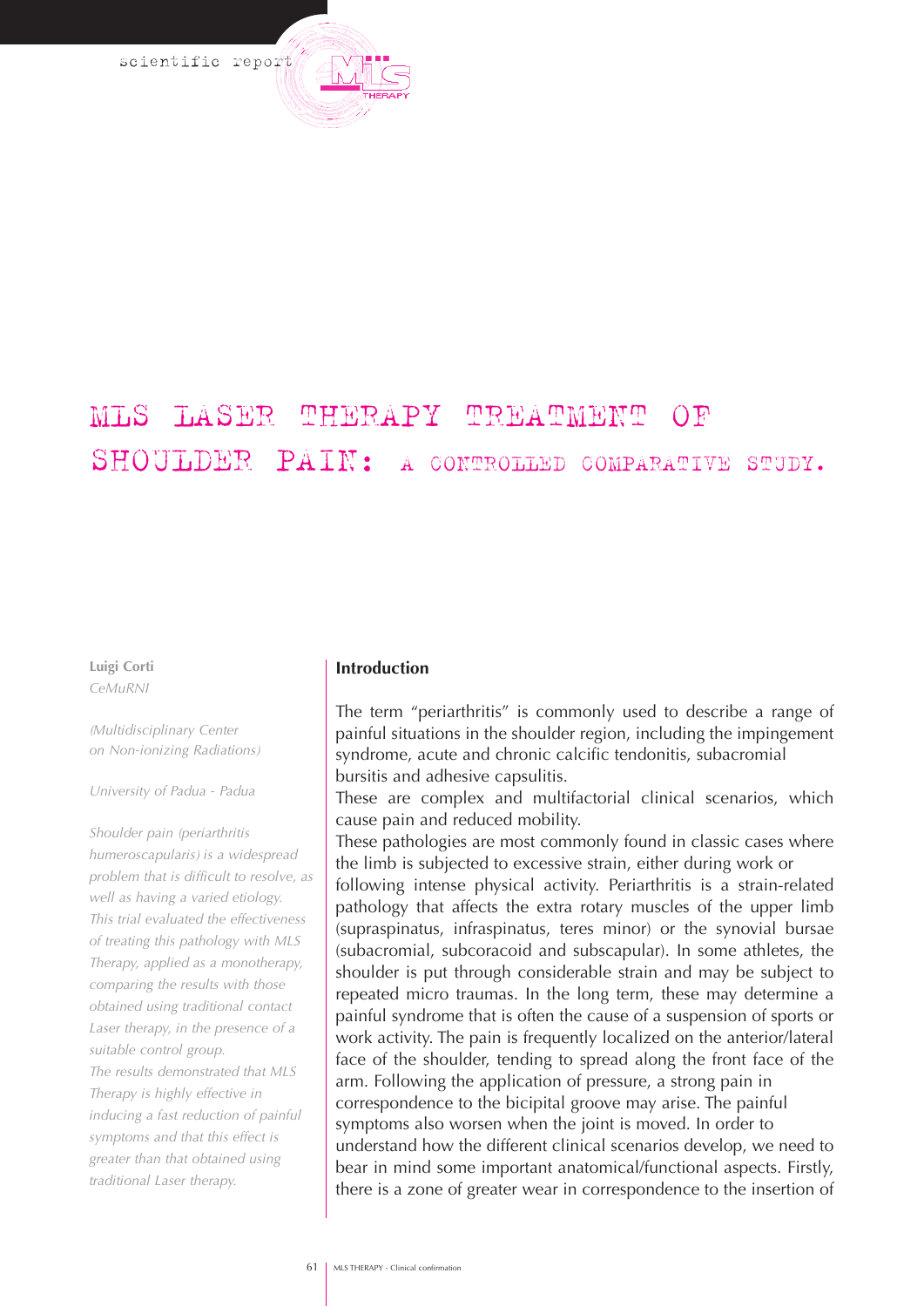the supraspinatus muscle, which is particularly delicate due to repeated trauma of the humerus head against the front margin of the acromion when raising and lowering the arm.

This trauma is responsible for lots of local painful situations ("impingement symptoms"). The long head of the biceps tendon is subjected to considerable wear, especially in proximity to the greater tuberosity and at the point where it enters the bicipital groove. There are also zones of precarious vascularization in correspondence to the supraspinatus tendons and the long head of the biceps. The so-called "critical zone", a portion of the supraspinatus tendon situated around 1 cm away from the insertion of the greater tuberosity, is very vulnerable.

This poorly vascularized zone may become ischaemic during movement when subjected to anomalous pressure.

Complex mechanisms may also lead to the occurrence of calcification, which frequently affects the supraspinatus tendon,

followed by the infraspinatus, the teres minor and the subscapular in that order. Calcification may increase in volume, infiltrating the fibres of the nearby tendons and raising the floor of the subacromial bursa. The tendon may therefore break under the floor of the bursa or inside the bursa itself. This creates communication between the bursa and the articular cavity, which can be clearly seen in

arthrography. At the same time, alterations may affect the adjacent bone structures, which may be subject to sclerosis, osteophytosis and atrophy.

The standard treatment for shoulder periarthritis, at least in the early stages, is essentially conservative and involves reduction of physical activity, pharmacological therapy with FANS, either generally or locally, and physiotherapy (Laser therapy, ionophoresis, T.E.N.S. or diadynamic currents, ultrasound therapy). Kinesitherapy is targeted at restoring joint mobility, especially in the clinical forms of frozen shoulder; restoring mobility makes it possible to reinforce the results achieved by medical and physical therapy while muscular

MLS THERAPY - Clinical confirmation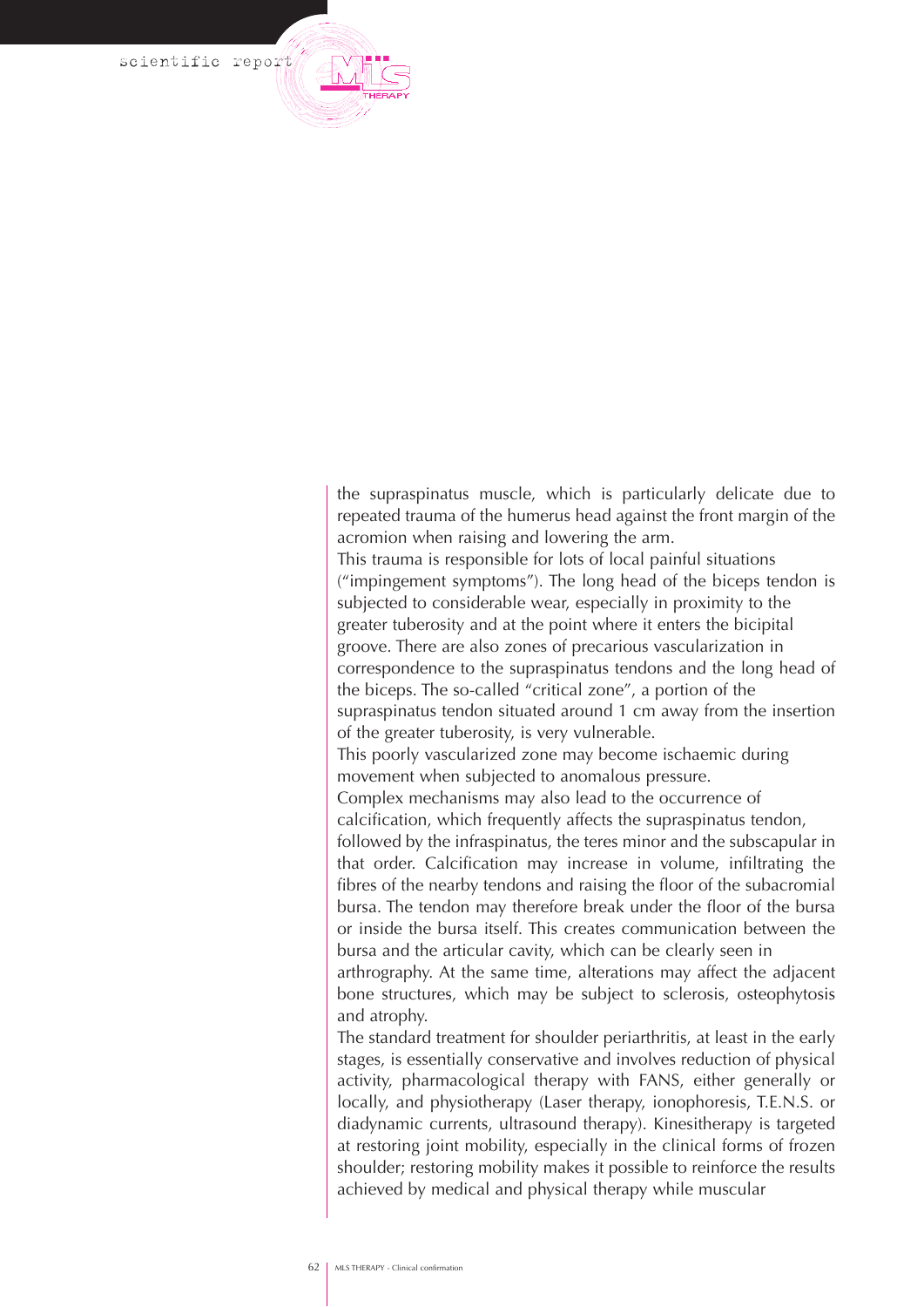strengthening exercises aim to strengthen the weakened muscular groups. In our last study we highlighted the effectiveness of traditional Laser therapy in treating shoulder periarthritis, both through point treatment and by scanning the zone to be treated. Some recent studies, including those featured in this scientific report, have highlighted the effectiveness of MLS Therapy in treating various osteo/muscular/tendinous pathologies. In particular, its greater effectiveness in terms of pain relieving speed has been highlighted in comparison to that of traditional Laser therapy for the treatment of cervicalgia caused by whiplash. We wanted to extend the comparison of the effectiveness of MLS Therapy and traditional Laser therapy to the treatment of periarthritis humeroscapularis, another pathology that is difficult to resolve.

## **Patients and methods**

72 patients suffering from shoulder pain due to strain, including 38 men and 34 women, were randomly divided into 3 groups of 24 patients each. These groups were respectively treated with traditional contact Laser therapy, traditional scanning Laser therapy and MLS Therapy. Each patient underwent ten treatment sessions, whatever the therapy type (one application per day for 10 consecutive days). The painful symptoms were assessed using the VAS scale (visual analogue scale) at the end of each session. The dimension of the calcifications was assessed using ultrasound (probe for small parts at 7.5 – 10 MHz). The point therapy was performed using the IDEA TS device (ASA Srl, Arcugnano, Italy) equipped with a continuous emission hand piece, 808 nm, Pmax 500 mW. The treatment was performed on local points of pain and any active trigger points identified by means of palpation.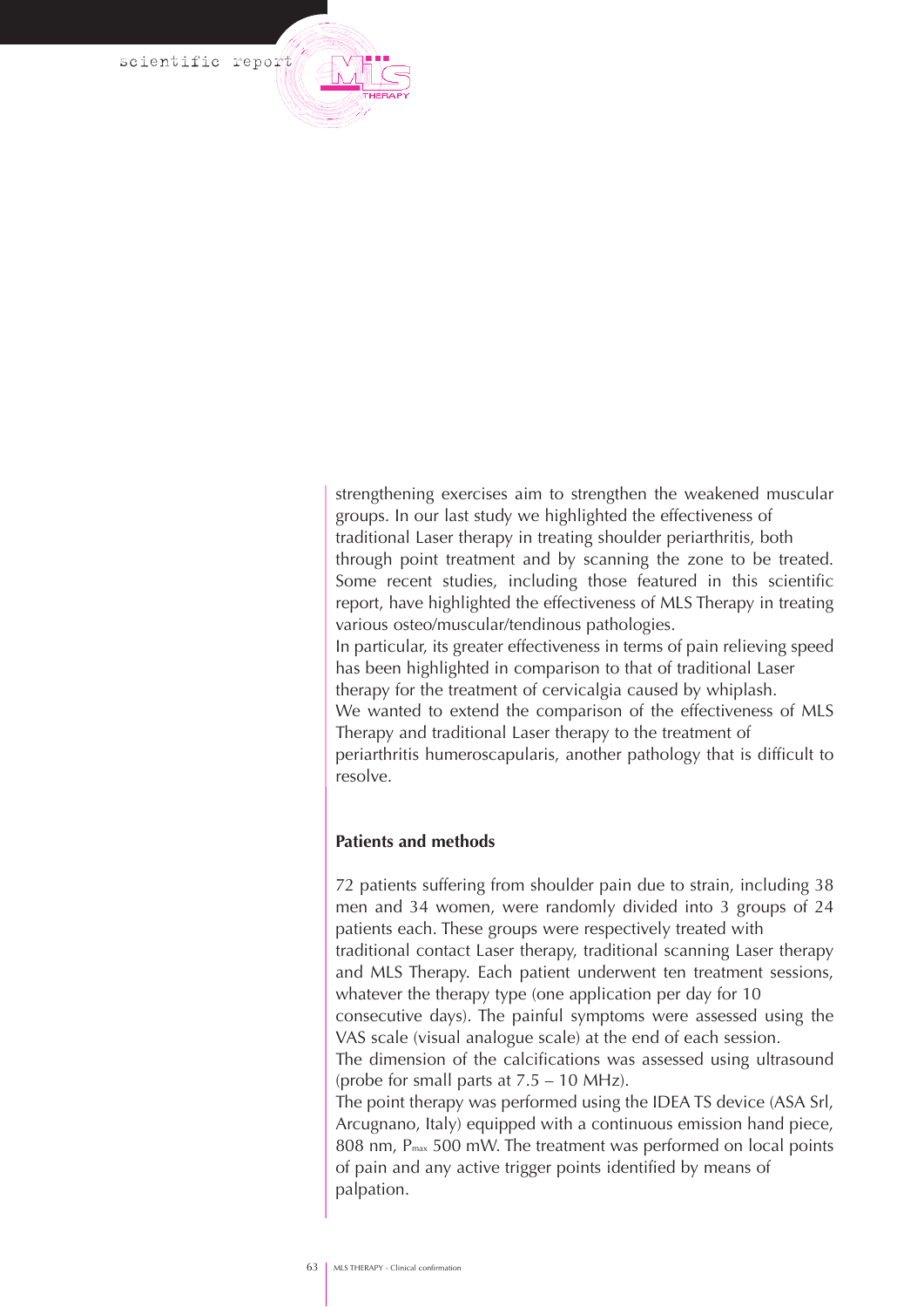| <b>Device</b>  | <b>IDEA</b><br>TS | <b>COMBY</b><br>TS D | MIX5       |
|----------------|-------------------|----------------------|------------|
| Therapy        |                   | Contact Scanning     | <b>MLS</b> |
| Wavelength     | 808               | 808+905              | MLS Pulse  |
| Time (mm:ss)   | 00:10             | 02:53                | 01:14      |
| Frequency (Hz) | 700               | 700                  | 700        |
| Dose $(J/cm2)$ | 12                | 1.2                  | 1.2        |

*Table 1: Emission features of the devices used and treatment parameters.*

The scanning treatment was administered using the Laser COMBY TS model D system (ASA Srl, Arcugnano, Italy), evenly covering the anterior and posterior region of the shoulder. Finally, MLS Therapy was performed using the MIX5 system (ASA Srl, Arcugnano, Italy), administering the energy in the front zone and in the rear zone of the joint.

The same energy dose was supplied in all 3 cases  $(1.2 \text{ J/cm}^2)$  and the same Laser pulse repetition frequency was used (700 Hz).

The emission characteristics of the devices and the application parameters are described in table 1.

All three therapeutic methods were applied as monotherapies, without the aid of pharmacological treatment or

physio/kinesitherapy.

A second control group was also recruited, involving the same number of patients (72), age distribution, sex, and initial average pain intensity as assessed using the VAS scale. This group was subjected to objective painful symptom examinations at the same time as the first group and was then treated with MLS Therapy after 10 days had passed, when treatment on the first group had come to an end. This was done in order to monitor variations in the course of the painful symptoms due to the natural evolution of the disease. The treatment methods and parameters were the same as those described for the study group.

The painful symptoms of each group were assessed using the VAS scale at 15, 30 and 60 days from the end of treatment.

## **Results**

## *Painful symptoms*

All three therapeutic methods proved to be effective with respect to the control group, guaranteeing statistically significant pain relief (see figure 1 and table 2). The two traditional techniques (contact/scanning) were not found to be equally effective. In fact,

MLS THERAPY - Clinical confirmation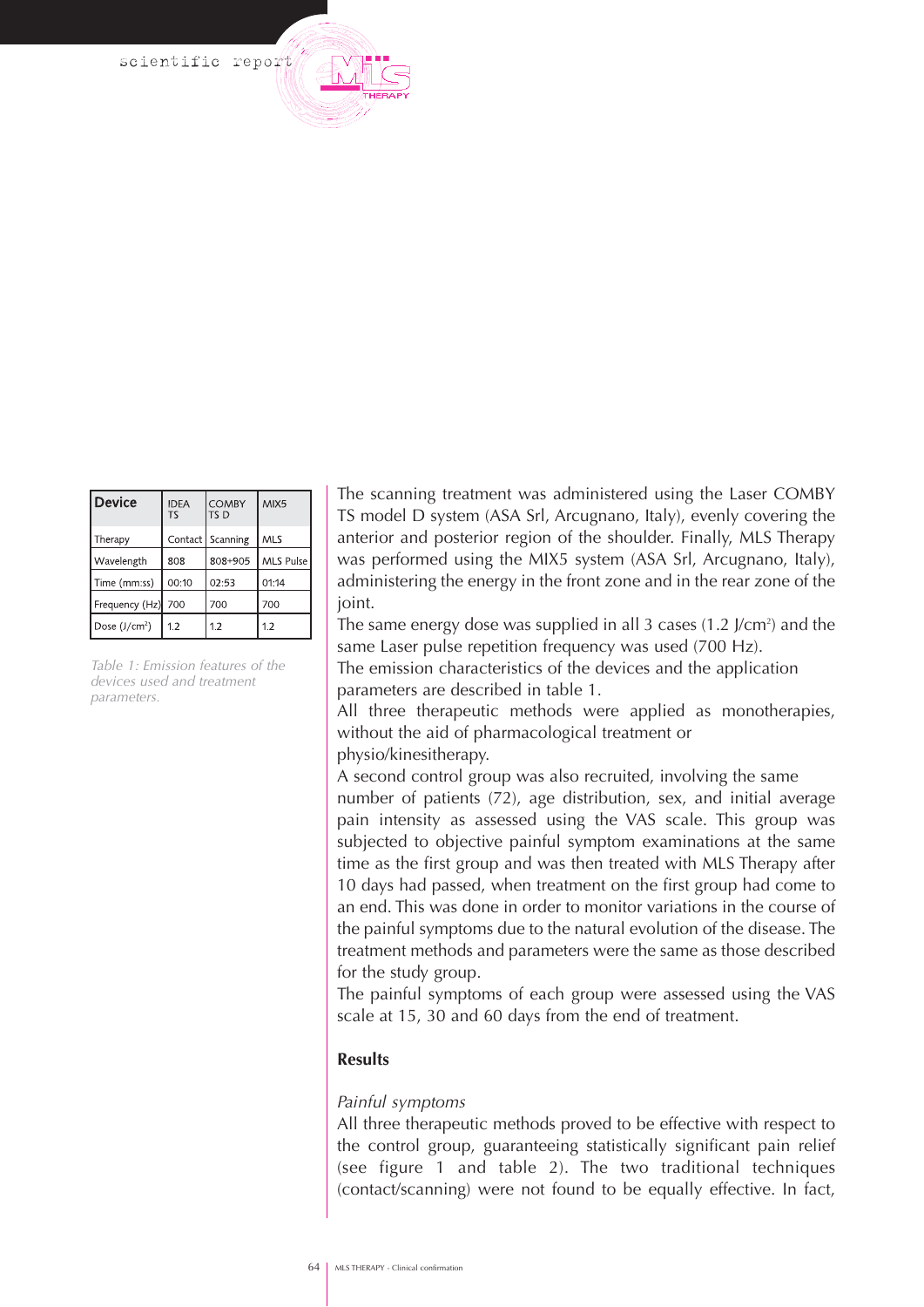

*(Fig. 1)*

| <b>Therapy</b>                    | Day | Day<br>5                      | Day<br>10     |
|-----------------------------------|-----|-------------------------------|---------------|
| Control group 7 29+0 45 7 37+0 41 |     |                               | 7 45 + 0.32   |
| Contact                           |     | 7 27+0 51 5 15+0 49           | $4.27 + 0.52$ |
| Scanning                          |     | 6 37+0 41 4 69+0 43 2 92+0 46 |               |
| <b>MLS</b>                        |     | 7.14+0.44 3.26+0.38 1.60+0.32 |               |

*Table 2: Average VAS score measured at day1, day 5, day 10 of treatment*



scanning with the combined emission was found to be slightly more effective in terms of pain relief speed compared to the contact Laser therapy (figure 2). However, the increase in pain relief speed obtained using MLS Therapy was highly significant and much faster than the traditional treatments. The percentage of patients for whom MLS therapy was effective was particularly high (84%). The follow up at 15, 30 and 60 days confirms that the results are long-lasting.

#### *Calcification dimensions*

As far as regards the calcification dimensions, all three types of Laser treatment led to a significant reduction of approximately the same entity.

## **Conclusions**

This study demonstrates that the new MLS Therapy is a valid tool for treating shoulder pain, since it makes it possible to reduce painful symptoms within a shorter space of time than traditional contact or scanning Laser therapy. The results obtained in the follow up at 15, 30 and 60 days from the end of the treatment confirm that the results obtained are long lasting and not due to a transitory effect of temporary analgesia. The success rate (84%) appears to be particularly important in consideration of the fact that MLS Therapy was not associated with other types of physical, pharmacological or manipulative treatment.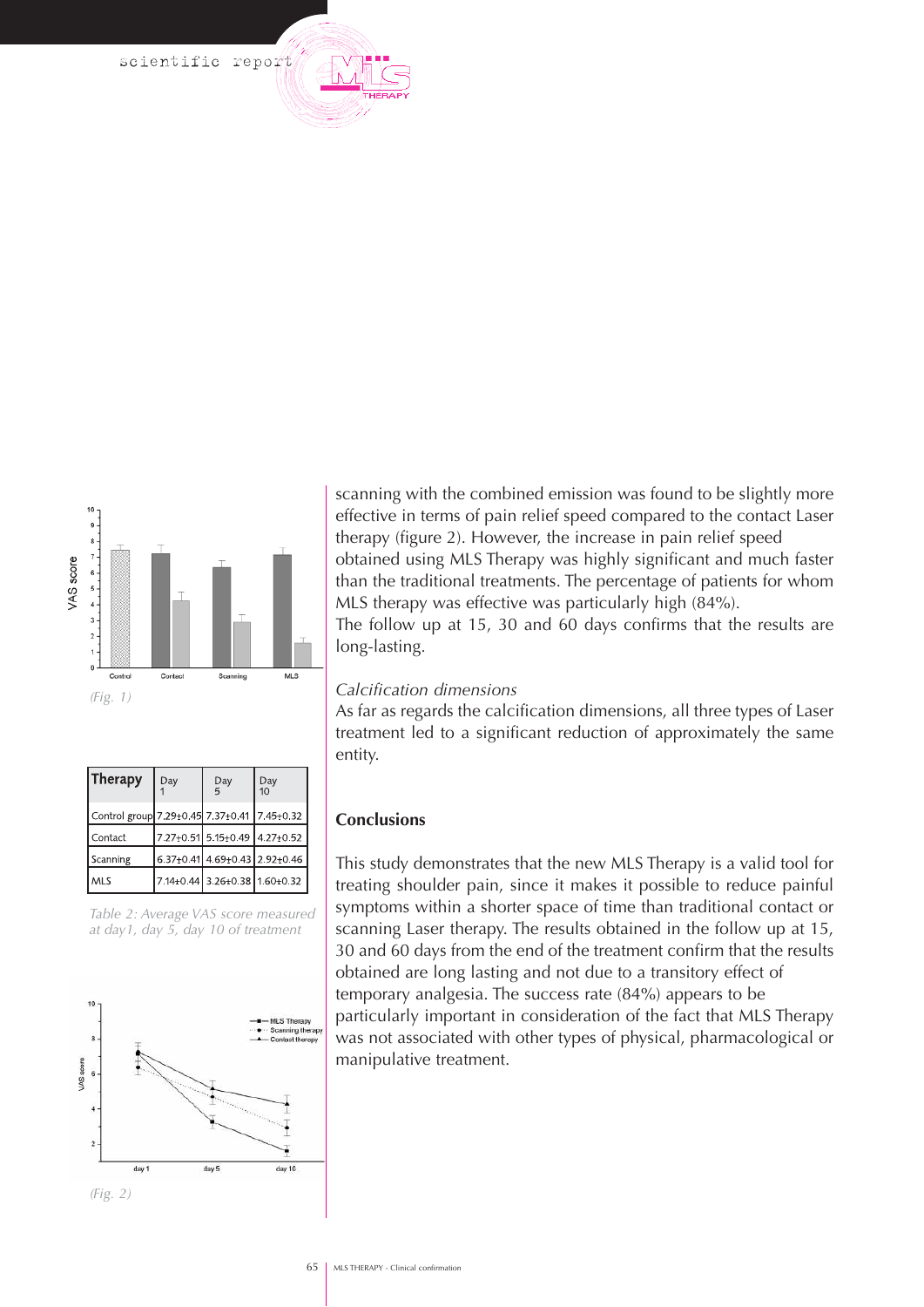# *CLINICAL RESULTS IN THE TREATMENT OF ANKLE AND KNEE DISTORTION PATHOLOGIES WITH MLS THERAPY*

**Corti L.<sup>1</sup> , Rosa E.<sup>2</sup> , Norbiato V.<sup>2</sup> , Pedrini L.<sup>1</sup>**

*1 Radiotherapy I.O.V.-I.R.C.C.S. 2 Physiotherapy Service*

**Keywords:** MLS VAS pain distortion knee ankle

## **ABSTRACT**

The aim of this study is to evaluate the effectiveness of MLS (Multiwave Locked System) Therapy on osteo-musculotendinous pathologies previously not considered, such as trauma to the knee and ankle. The knee is a complex joint, extremely exposed to trauma and degenerative lesions; while the ankle bears the body weight and is thus very vulnerable and subject to sprains.

Of the 28 patients included in this study, 11 had knee trauma, 18 had ankle trauma. A 10-day treatment with the M6 system (ASA, Arcugnano, Vicenza) was scheduled, making automatic execution of the therapy possible. The VAS scores before MLS Therapy, those before therapy but after palpation, and those right after treatment are compared through t-test.

The results confirm the effectiveness of MLS Therapy in the remission of painful symptoms and in recovery of functionality in a short time, so as to allow, in many cases, for the suspension of therapy before completing the 10 sessions foreseen by protocol.

## **INTRODUCTION**

It has been known for some time that laser therapy successfully treats numerous musculoarticular pathologies (Bjordal JM. et al. [1]; Hakguder A. et al. [2] playing an important role in the physical therapy used in daily medical practice (England S. et al. [8]; Ernst E. et al. [9]; Gam A. et al. [10]; Tuner J. et al. [3]).

In particular, it has been observed that continuous emission has an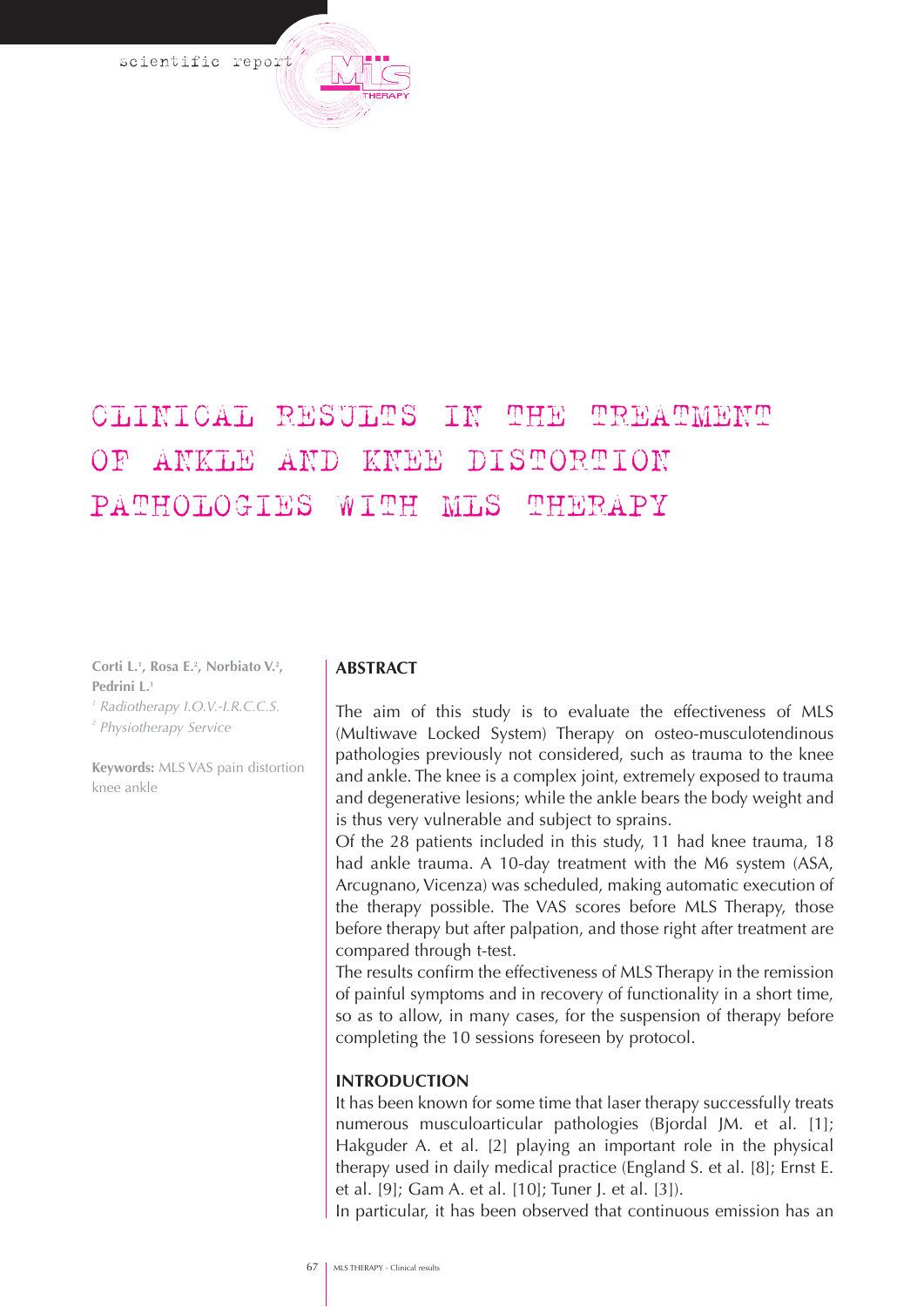anti-inflammatory effect and pulsated emission has a prevalently analgesic effect (Tuner J. [3]); while, in a previous study on treatment of post-traumatic cervicalgia, it has been shown that the combination of the two types of emission represents an effective way of obtaining the overlapping of both therapeutic effects (Corti L., et al. [4]). Thanks to the control system that generates the MLS impulse, MLS therapy takes another step ahead: through synchronization of continuous and pulsated emission, the analgesic, anti-inflammatory and anti-edema effects are strengthened synergically with each other. These results are in line with previous cell culture and laboratory animal studies, where we can see how particular types of laser impulses are able to exercise greater therapeutic effects (Squizzato F. et al. [5]; Gigo-Benato D. et al. [6]; Fortuna D. et al. [7]). The aim of our research was to expand the case histories relative to MLS Therapy, evaluating its effectiveness on osteomusculotendinous pathologies as of yet not taken into consideration, such as knee and ankle trauma.

**TAB 1 Anatomy** patellar<br>surface articular patella<br>surface articular cartilage cartilage medial<br>condyle medial<br>condyle fibular collatera nosterior lateral ligament posterior *cruciate*<br>ligament cruciate condvle ligament lateral fibular condyle ollateral tibial ligament collateral collateral<br>ligament lateral ligament meniscu lateral meniscus medial medial meniscus cross sectior cross femoral anterior section biceps<br>tendon anterior cruciate<br>ligament section<br>femoral<br>biceps<br>tendon cruciate igamen fibul ....<br>Shin  $GL<sub>1</sub>$ 

*The knee joint extends from between the distal end of the femur and the proximal end of the tibia and is protected in front by the knee-cap, which eases the muscles' job during flexion and extension movements. The bony surfaces are covered by a layer of cartilage which eases their reciprocal sliding. The knee has two menisci, medial and lateral The menisci are cartilaginous structures serving both for increasing stability and for absorbing blows and loads, acting like proper shock*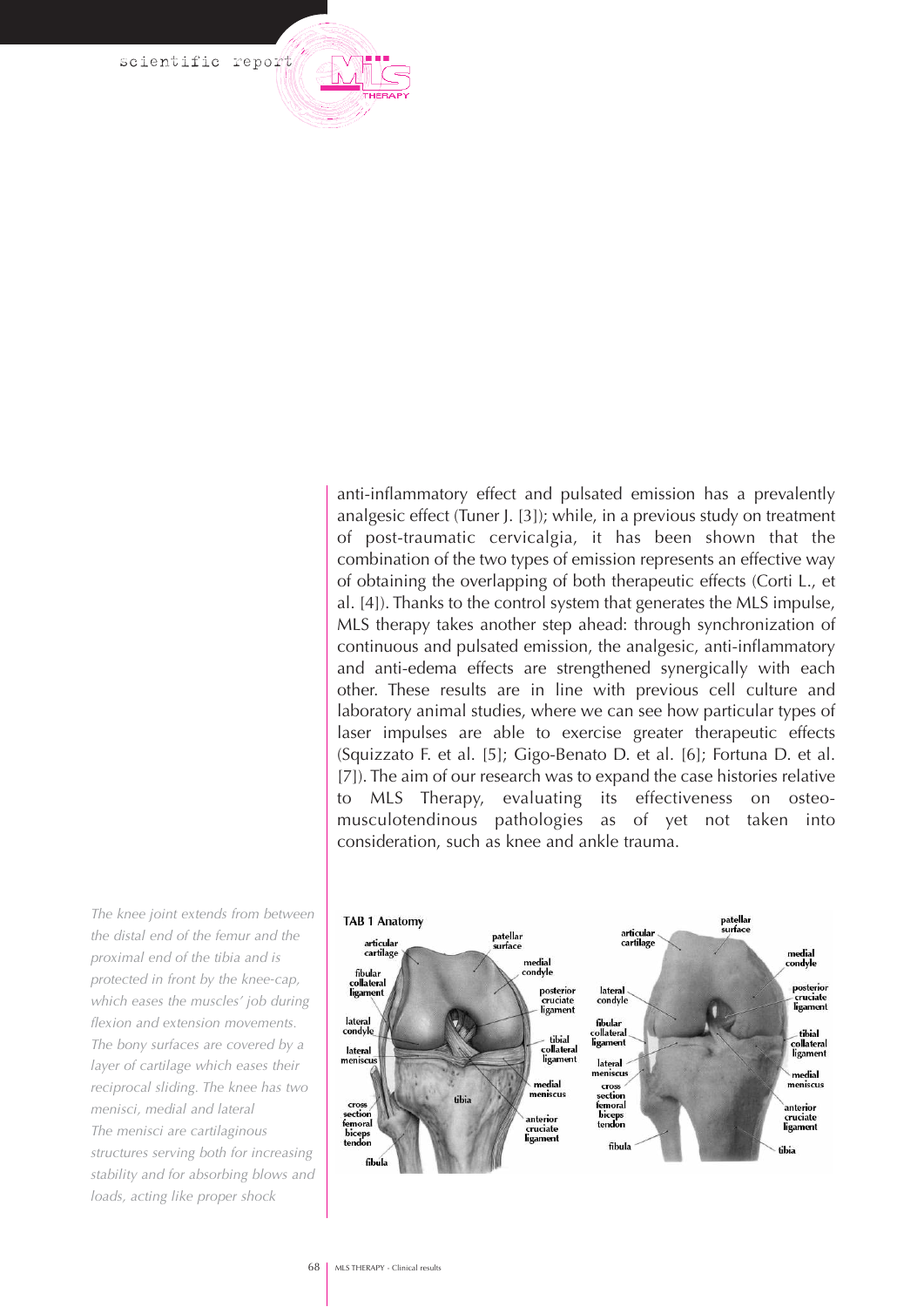*absorbers. Finally, the ligaments are fibrous structures connecting the joint ends: the anterior cruciate ligament with the posterior cruciate ligament forms the central pivot of the knee, essential for the knee's stability as it prevents anterior translation of the tibia in respect to the femur. Thanks to the help of the articular capsule, which contains the synovial fluid, and the muscles, the ligaments allow movement.*

We have specifically emphasized the effectiveness in terms of pain remission, confirming the validity of this therapeutic approach in reduced treatment time.

#### **The knee**

Because of its anatomy, the knee joint is the most exposed to trauma and degenerative lesions.

It is a complex joint which subjects the bone, capsule, meniscus, ligament and myotendinous structures to considerable stress; an incorrect movement while practicing sports, a sudden functional overload of the knee, a contrast with the foot set on the ground can produce acute lesions.

The most common traumas are due to sudden rotation of the tibial plate with the foot set on the ground.

They provoke lesions in the menisci, the cruciate ligaments, the collateral ligaments or sprains. In our study we present the most frequent cases regarding gonalgia from knee sprains, the diagnoses range also to contusions, meniscal alterations, tendonitis, lesions to the ligaments, apophysitis.

Sprain is due to a "closed" lesion, or one without tearing of the skin, of a joint that is rotated violently beyond the normal limits of its mobility. This abrupt movement leads to an incomplete and temporary dislocation of the bone heads involved.

The speed of the movement and return to its normal position, even if it doesn't generally provoke bone lesions, does not prevent, however, a serious sprain or even the breaking of the ligaments that stabilize the joint itself.

The symptoms of pain and fast developing local swelling are due to this mechanism of straining and laceration.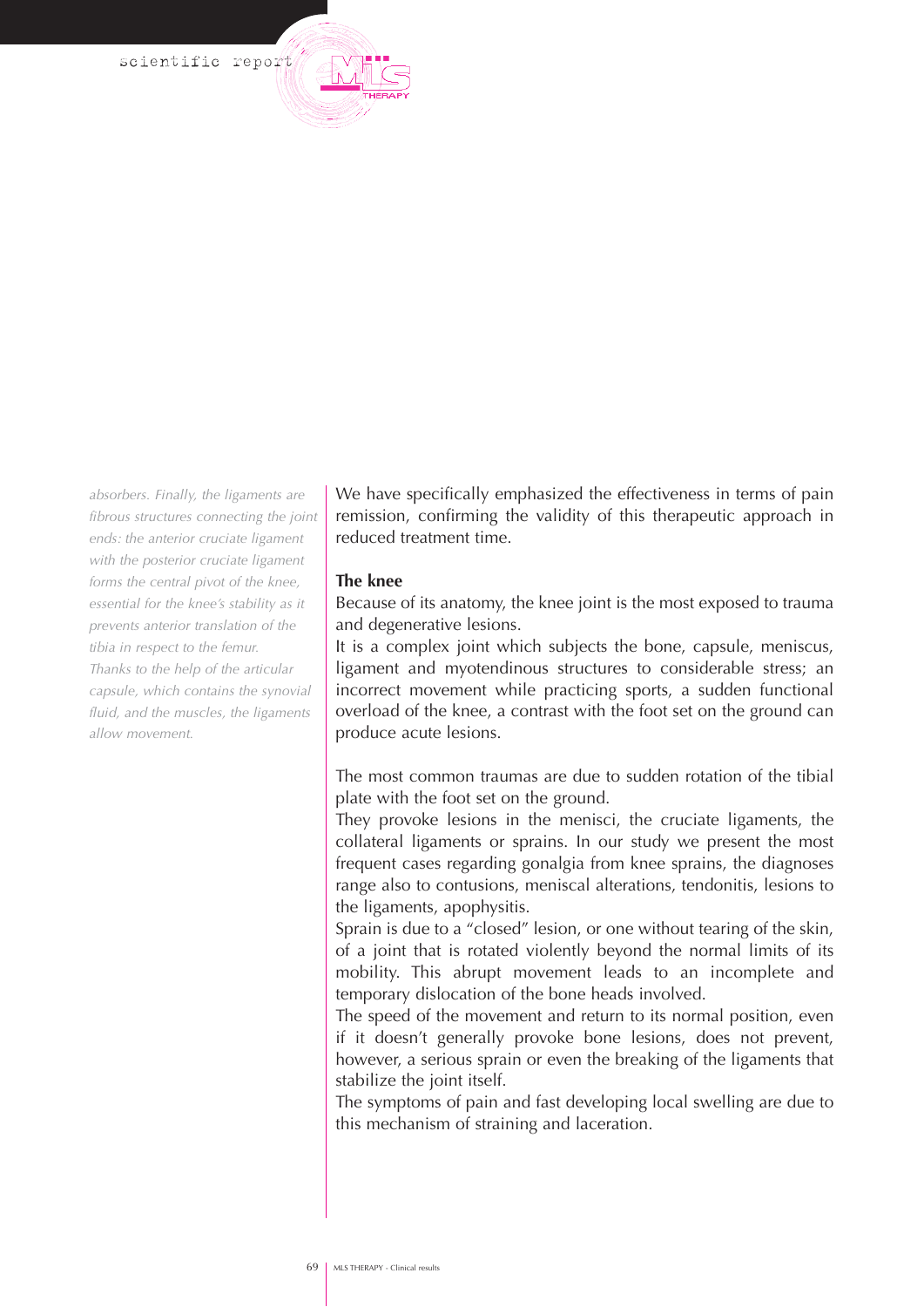*The foot is a sophisticated structure made of 26 bones, joined by 33 joints reinforced by more than 100 ligaments. The weight of the body passes to it through the ankle or talocrural joint, formed by the articulations between the tibia, fibula and talus. The articular capsule of the ankle joint extends between the distal surfaces of the tibia, the medial malleolar, the lateral malleolar, and the talus. The ligaments extend between all these bones, strong fibrous cords whose rupture, following more serious sprains, implies a greater articular play with subsequent instability. The main ligaments are the medial deltoid ligament and the three lateral*

*ligaments. The malleolars, supported by these ligaments and held together by the tibiofibular ligaments prevent the ankle joint from slipping sideways.*



Ankle and foot joints. Side view (Martini FH et al. [11])



Ankle and foot joints. Medial view (Martini FH et al. [11])

The ankles are very vulnerable and thus subject to sprains. A sprained ankle comes about because of heavy stress involving the ligaments. The most common sprain mechanism is an internal rotation movement of the ankle. When this unusual movement is faster and stronger than can be contrasted by the muscles, the ligaments will be subject to an excessive traction leading to damage to the ligaments. This damage can be more or less complex depending on the number of ligaments involved and the extent and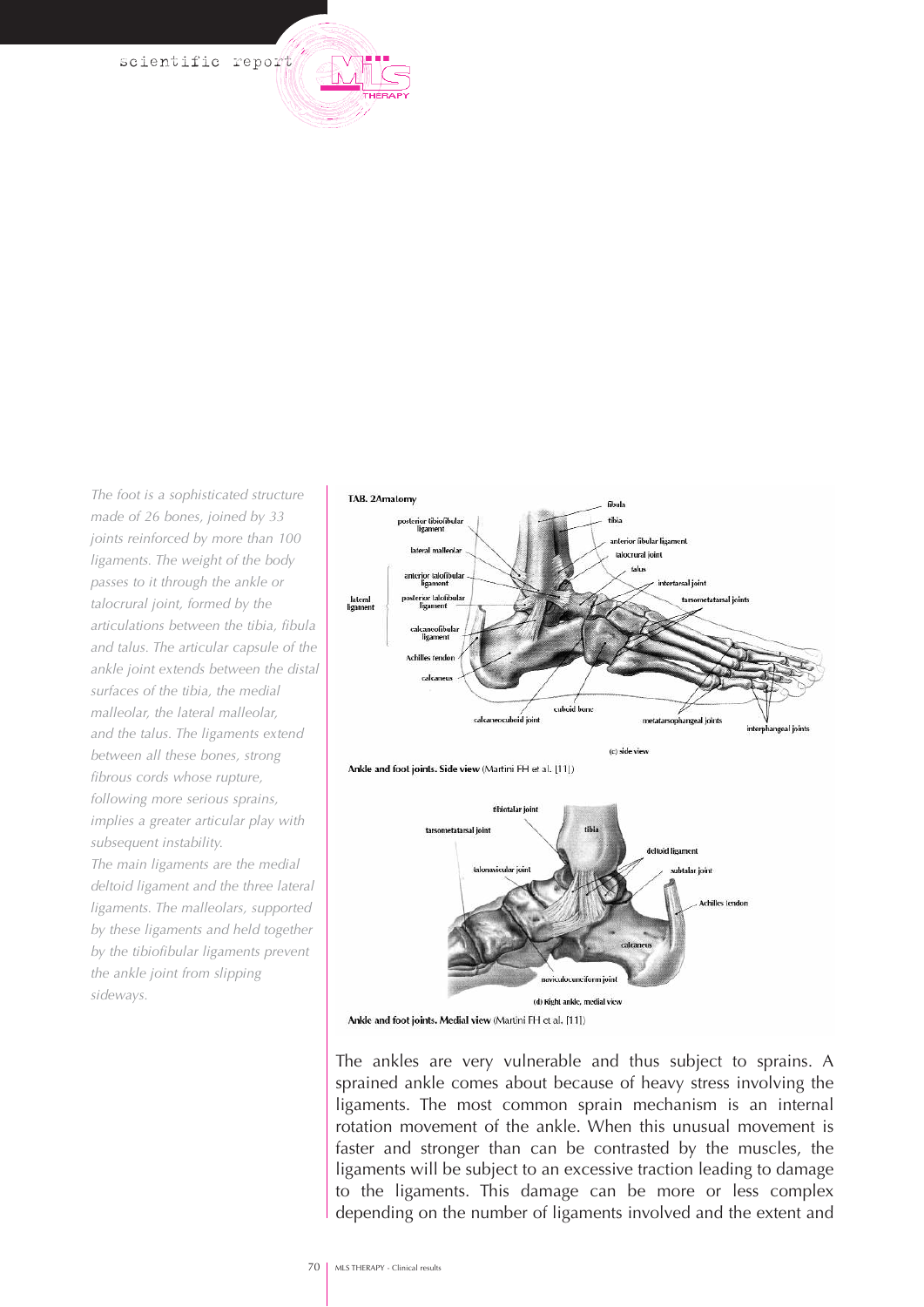seriousness are quantified in three degrees: first degree sprains consist of a sprain of the ligaments without breaking; second-grade sprains include a partial break of the ligaments, nevertheless leaving joint stability intact; finally, third-degree sprains are the most serious and means there is complete breaking of the ligaments, leading to instability.

Also in the case of the ankle the traumas examined in our study have different etiologies: tibiotarsal sprain with lesions of the ligaments, contusions of the malleolars, plantar fascitis of the calcaneus insertion of the foot, metatarsal fracture, tendonitis, partial lacerations of the ligaments, tenosynovitis, capsulitis.

Just as for the shoulder and elbow joints, individual tendons can develop degenerative pathological processes linked to functional overload. One of the most common kinds of tendonitis, found in some cases of this clinical study, is tendonitis of the Achilles tendon. The Achilles tendon originating from the muscles of the posterior leg space, inserts in the calcaneus; its task is to transmit the force originating in these muscles to the skeleton and it is constantly involved during walking, running and jumping.

The main symptom is pain along the length of the tendon sometimes felt in the calcaneus region, initially tied to physical effort, but after a while also at rest.

## **MATERIALS AND METHODS**

Admitted to the study were patients coming for physiotherapy and rehabilitation for the consequences of trauma to the knee or ankle.

28 patients participated, 17 with ankle trauma, 11 with knee trauma. The patients were treated daily, on weekdays, for a total of 10 sessions altogether. During the first 5 sessions MLS Therapy was applied as monotherapy. In the following 5 sessions MLS Therapy was accompanied by electrostimulation in order to favour muscle recovery, with an identical protocol for all the patients.

The MLS Therapy equipment used for this study is the M6 system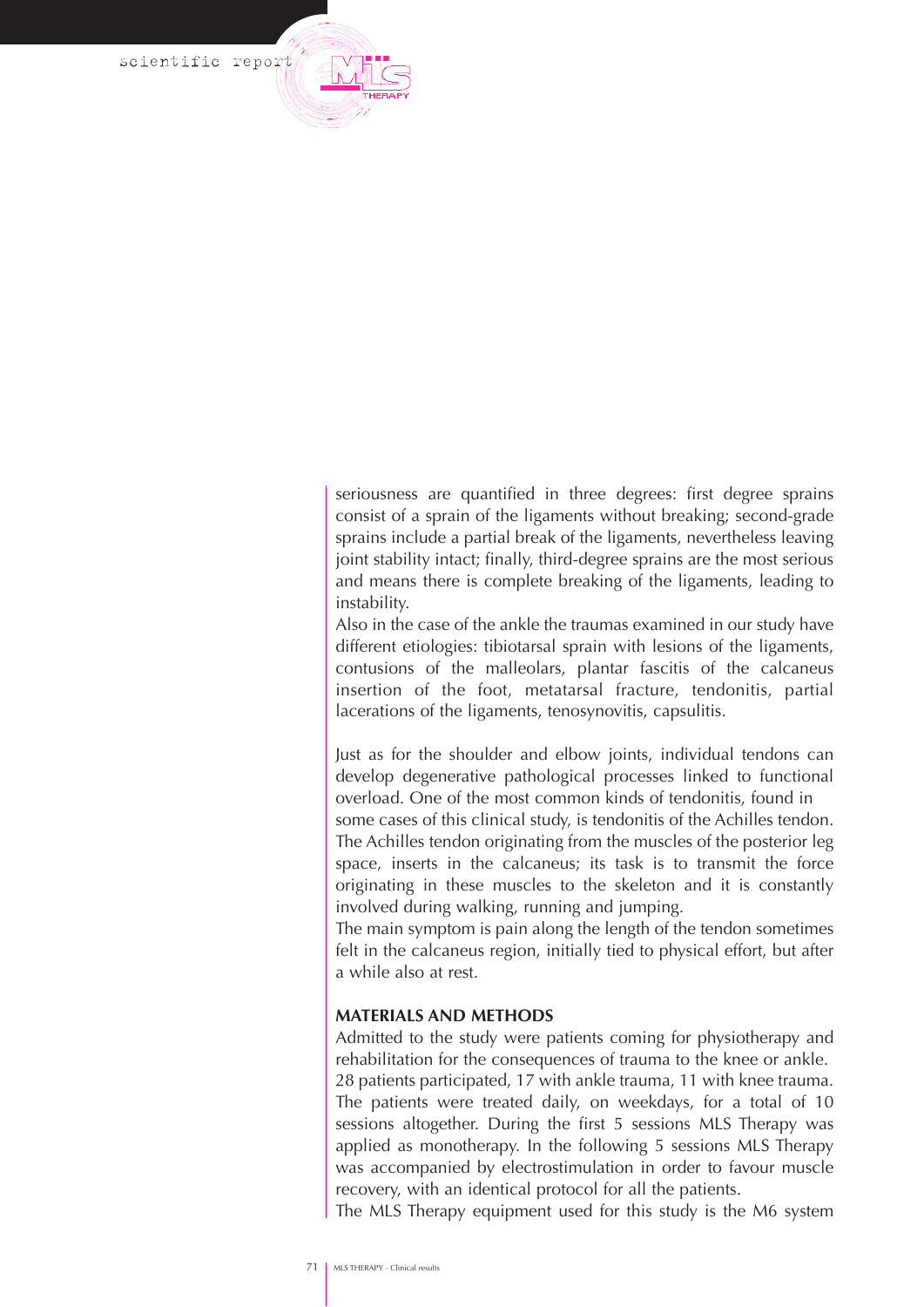(ASA, Arcugnano, Vicenza). M6 makes automatic execution of MLS Therapy in Multitarget form possible. Thanks to its robotized head, illumination is performed by automatic shift on the treatment zone of a target area illuminated simultaneously.

The applicator is positioned above the area to be treated (100cmÇ), at a distance of approximately 20 cm, trying to guarantee as far as possible that the patient does not move his leg during treatment.

The applicator is positioned above the area to be treated (100cmÇ), at a distance of approximately 20 cm (measurable with the ultrasound sensor with which the equipment is supplied).

In this study treatment with MLS Therapy was performed at a constant frequency of 700 Hz per 10 minutes at an intensity of 50%. The total energy emitted was 481.5 J, which corresponds to a dose of 4.8 J/cmÇ.

Assessment of the outcome was made by VAS (Visual Analogue Scale) at three different moments of each session: the value of spontaneous pain was evaluated before the start of MLS Therapy (T1), pain after palpation before the onset of therapy (T2) and pain at the end of therapy (T3).

In some cases the articular functionality before the onset of therapy and at the end of the entire 10-session cycle was evaluated. In particular, the extent of articular excursion of the knee was studied: with the patient lying down and the knee flexed the distance between heel and buttocks was measured (normal extension corresponds to about 5°).

The VAS data at T1 (before MLS Therapy), Ts (before MLS Therapy after palpation), T3 (right after MLS Therapy) were compared through t-test. The minimum level of significance was set at 0.05. The data were analyzed with Origin software (Microcal), version 7.0.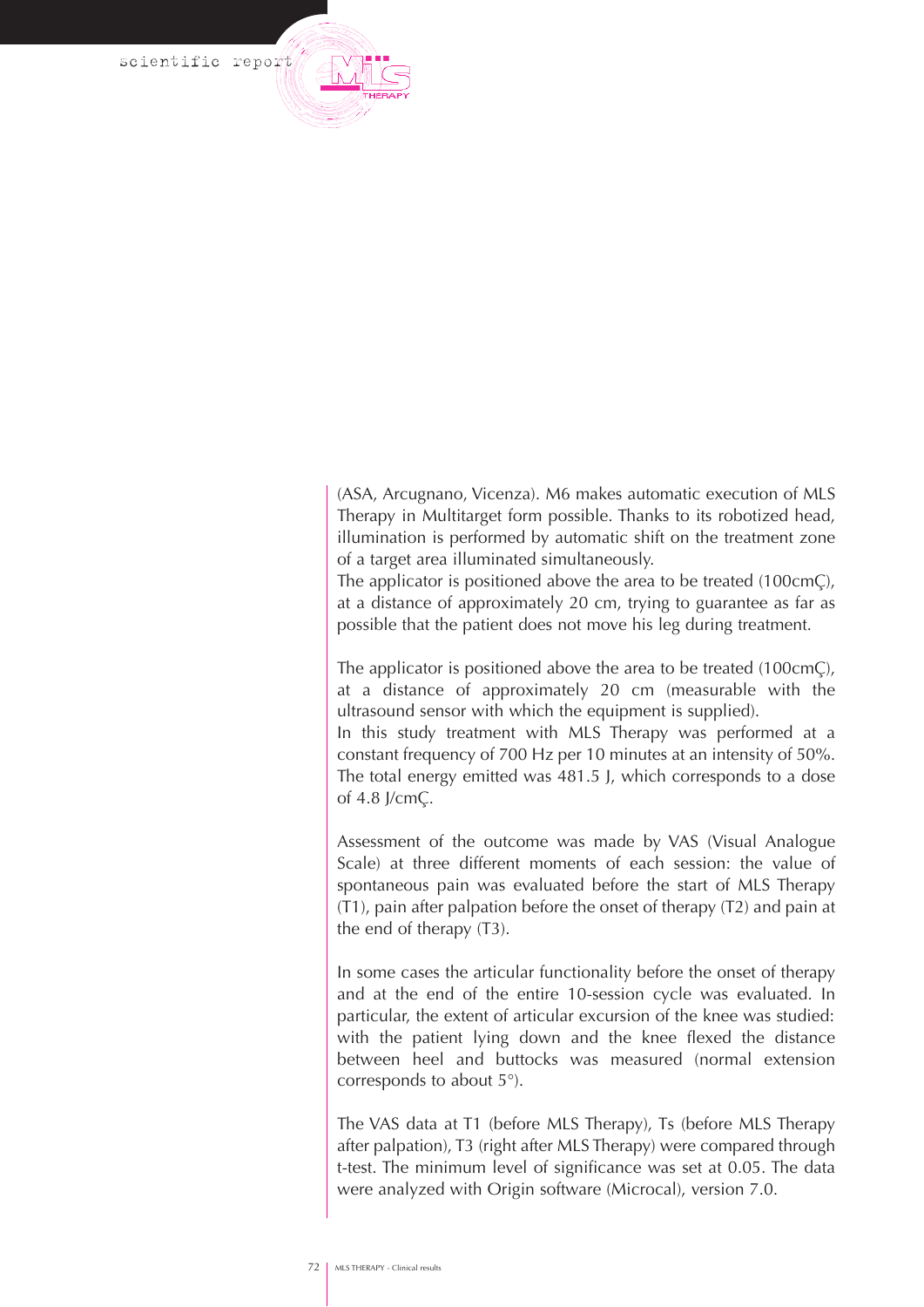

*Fig. 1 Average VAS score before MLS Therapy (T1), before MLS Therapy after palpation (T2), right after MLS Therapy (T3).*



*Fig. 2 Average VAS score before MLS Therapy (T1), before MLS Therapy and after palpation (T2), right after MLS Therapy (T3).*

#### **RESULTS**

At the end of treatment MLS Therapy for all 28 patients the results for the VAS score show a clear improvement in passing from the first to the tenth session. In the case of the ankle the results relative to the VAS show a clear and constant improvement from session to session. In passing from T1 to T2 of each session we notice a worsening of the VAS, due to palpation of the painful area. As we can see from the graph in figure 1 (Session 1, VAS  $(T1) = 7.75 \pm 0.37$ , N = 16; session 10, VAS (T3) =  $2.850 \pm 0.41$ , N =7) the difference between the average VAS value at time T1 at the first session and the average VAS value at time T3 at the tenth sitting is statistically significant (p<0.00001). At time T2 of each session (VAS evaluation after palpation) we observe a slight worsening of the painful symptoms due to palpation of the painful area; a value which, in any case, diminishes at every session in a statistically significant way (Session  $1 \text{ VAS}(T2) = 8.81 \pm 0.25$ , N = 16; session 10, VAS (T2) = 4.20  $\pm$  0.74,  $N = 10$ ;  $p = 3.05E-7$ ).

From figure 1 we can see that the error of the average VAS value grows with the number of sessions; the increase in errors is due to the fact that many patients ended the treatment before the ten applications. To demonstrate this, the statistical analysis of the data is significant (p<0.0001) comparing the averages at the first and the fifth sessions, calculated on the VAS values of 16 patients: at session 1, VAS (T1) = 7.75  $\pm$  0.37, N = 16; at session 5, VAS (T1) = 5.37  $\pm$  $0.44, N = 16.$ 

In the case of the knee, remission of pain obtained in patients with MLS Therapy is less significant. Nevertheless, to show the effectiveness of MLS Therapy in relatively short times, only two of the eleven patients treated completed the ten sessions.

For this reason statistical analysis is made between the VAS values obtained in the first eight sessions (Fig. 2) obtaining significant results with the comparison of the averages at time T1of the first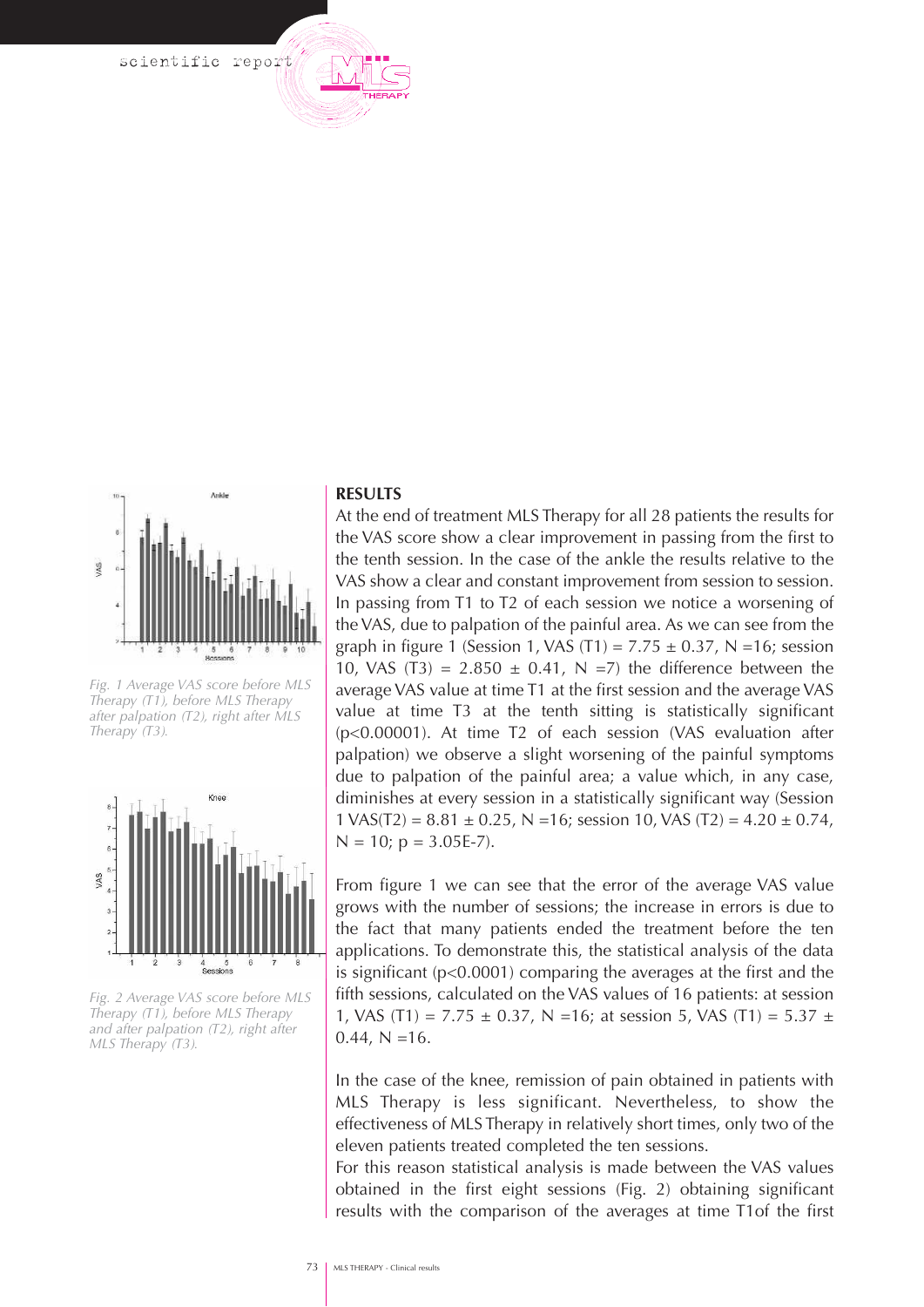session and at time T3 of the eighth session (pz0.01): S1, T1, VAS = 7.63  $\pm$  0.53, N = 11; S8, T3, VAS = 3.6  $\pm$  1.2. If, instead, the t-test is made between the VAS at session 1 and the VAS at session 5, all the patients are included: S1, T1, VAS =  $7.63 \pm 0.53$ , N = 11; S5, T1, VAS  $= 5.72 + (-0.58, N = 11 (p < 0.01).$ 

## **DISCUSSION**

The results of this study broaden the therapeutic confines of MLS Therapy demonstrating its effectiveness in the remission of painful symptoms and in the recovery of functionality, both in patients with ankle trauma and those with knee trauma

The remission of pain is in fact statistically significant in both cases, considering also the fact that most of the patients start with an elevated VAS score (20% patients, VAS = 10). In patients with ankle trauma the result corresponds to five 'stars', on the basis of the decimals separating the p-value from 1 ( $p<0.00001$ ); the patients with knee trauma show more modest but statistically significant results (p-value<0.01).

In the last four sessions, in both cases, VAS error increases; this is due to the fact that many patients terminated their treatment cycle after the fifth session. Suspension of treatment before ten sessions signifies that the therapy is effective in times which are even briefer than those foreseen.

For some patients articular functionality has also been evaluated at the end of the ten sessions by measuring the degrees of the extent of articular excursion of the knee: in 75% of the cases recovery of functionality results at 60%.

This study has demonstrated that the new MLS Therapy represents a valid instrument even for the effectiveness in short treatment.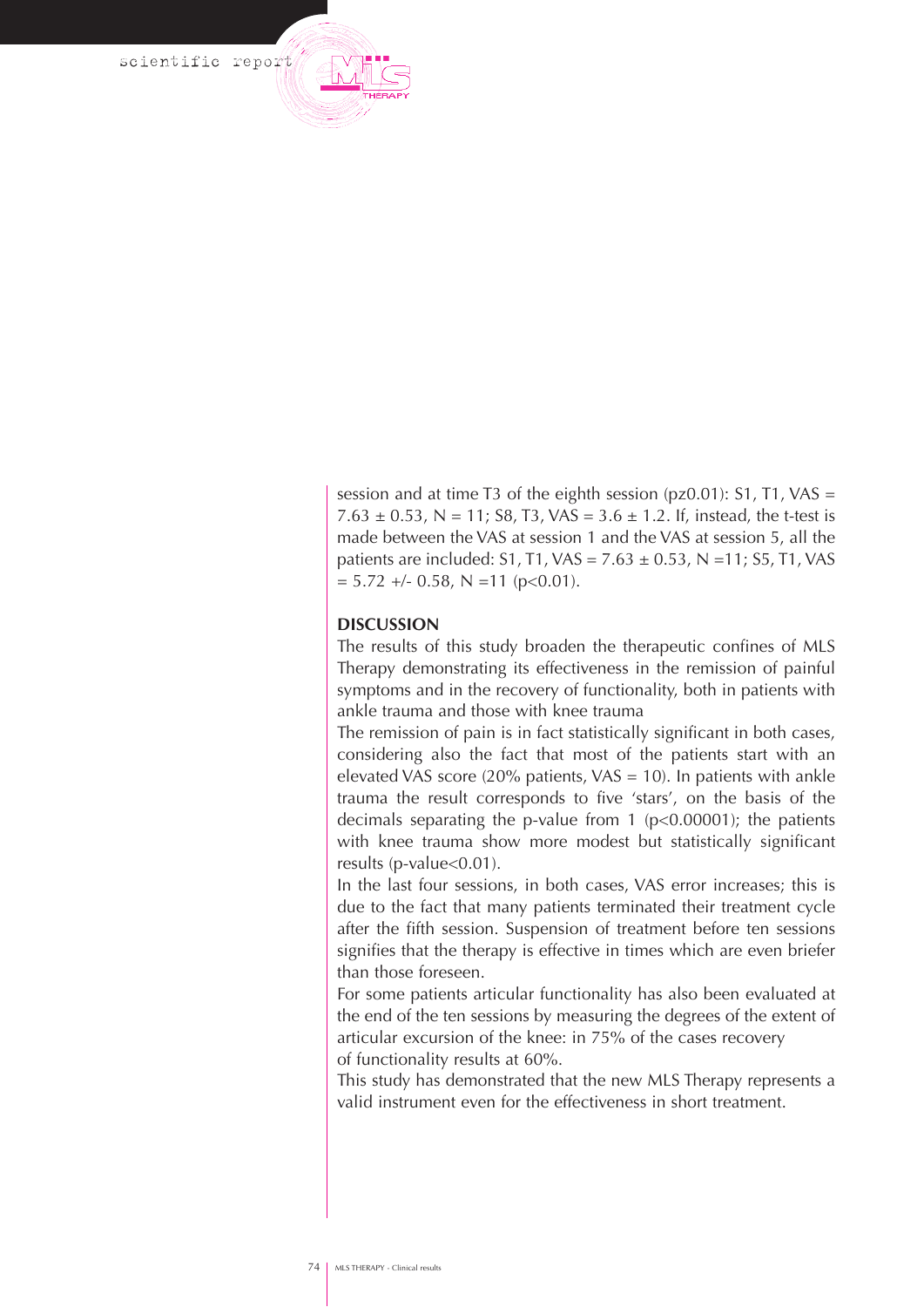r

## **Bibliography**

| · Bjordal JM, Couppe C, Chow RT, Turner J, Ljunggren EA.                       |
|--------------------------------------------------------------------------------|
| A systematic review of low level laser therapy with                            |
| location-specific doses for pain from                                          |
| chronic joint disorders.                                                       |
| Aust J Physiother. 2003; 49(2):107-16. Review.                                 |
| · Hakguder A., Birtane M., Gurcan S., Kokino S., Turan FN.                     |
| Efficacy of low level laser therapy in myofascial                              |
| pain syndrome: an algometric and                                               |
| thermographic evaluation.                                                      |
| Lasers Surg Med. 2003; 33(5):339-43                                            |
| • Tuner J. and Hode L.                                                         |
| Laser Therapy – Clinical Practice and Scientific Background.                   |
| Prima Books, Ed. 2002                                                          |
| · Corti L., Maccari M., Zaghetto L., Pagnutti S., Rosa E.                      |
| Laser treatment of cervical distortion.                                        |
| Laser and Technology 2003; 13 (1-2), 27-30                                     |
| · Squizzato F, Mognato M, Facchin F, Zaghetto L, Corti L                       |
| Cell growth modulation of human cells irradiated                               |
| in vitro with low-level laser therapy.                                         |
| Photomed Laser Surg. 2004 Dec; 22(6):523-6                                     |
| • Gigo-Benato D, Geuna S, de Castro Rodrigues A, Tos P, Fornaro M,             |
| Boux E, Battiston B, Giacobini-Robecchi MG.                                    |
| Low-power laser biostimulation enhances nerve repair                           |
| after end-to-side neurorrhaphy: a double-blind                                 |
| randomized study in the rat median nerve model.                                |
| Lasers in Med. Sci. 2004; 19(1):57-65. Epub 2004 Jul 30                        |
| · Fortuna D, Zati A, Mondardini P, Ronconi L, Paolini C, Bigotta W, Masotti L. |
| Low Level Laser Therapy (LLLT) ed efficacia clinica.                           |
| Studi in doppio cieco randomizzato a confronto.                                |
| Medicina dello sport 2002; 55, 1-8                                             |
|                                                                                |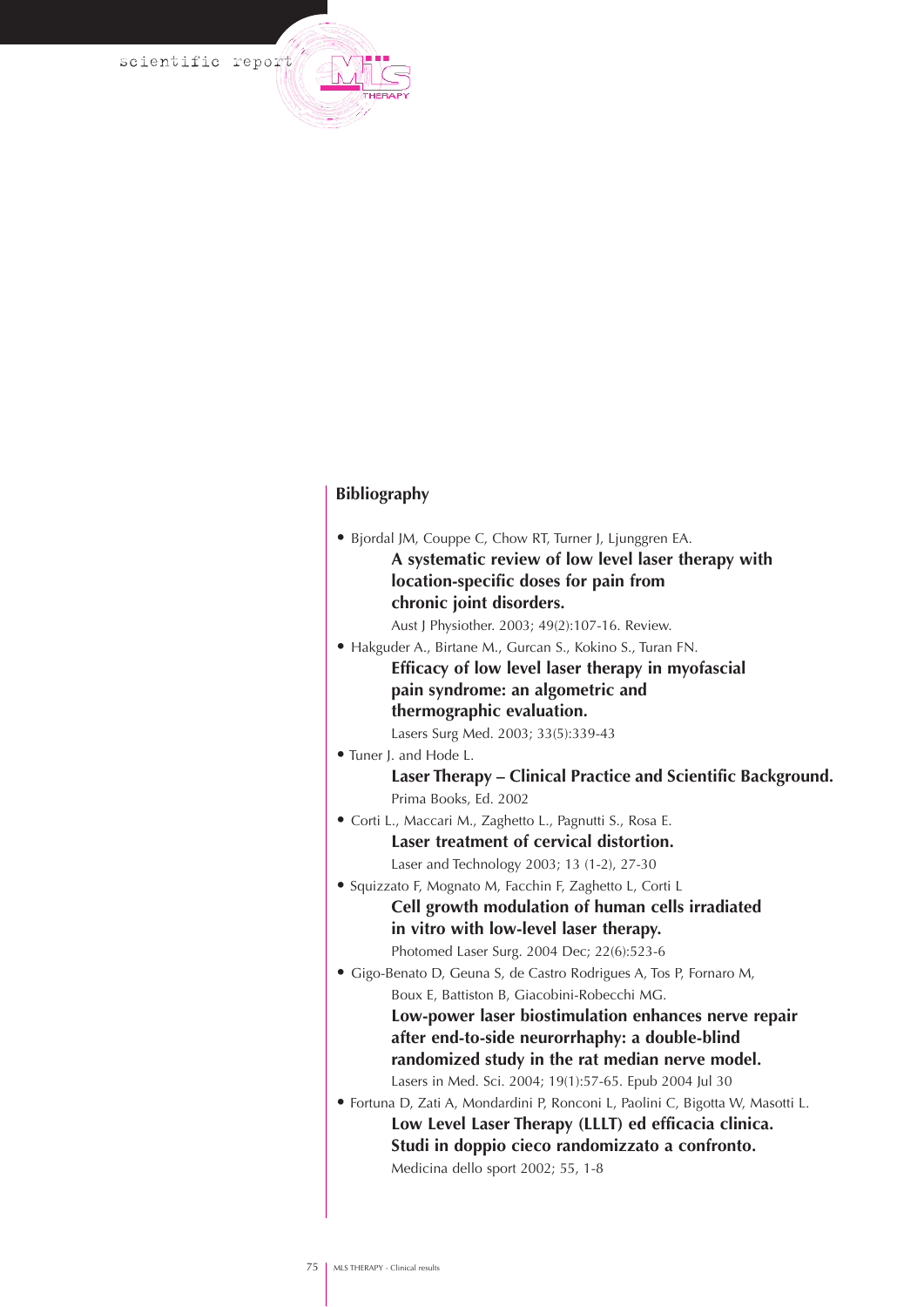- England S., Farrell A., Coppock J., Struthers G., Bacon P. **Low power Laser therapy of shoulder tendonitis.**  Scand. J. of Rheumatol. 1989; 18 (6): 427-33
- Ernst E., Fialka V.
	- **Low-dose Laser therapy: critical analysis of clinical effect.** Schweiz Med. Wochenschr 1993 May 8; 123 (18): 949-54
- Gam A., Thorsen H., Lonnberg F
	- **The effect of low-level Laser therapy on musculoskeletal pain: a meta-analysis.**

Pain 1993 Jan; 52 (1): 63-6

- Martini FH, Timmons MJ, Mckinley MP.
	- **Anatomia umana** Edises, Ed 2000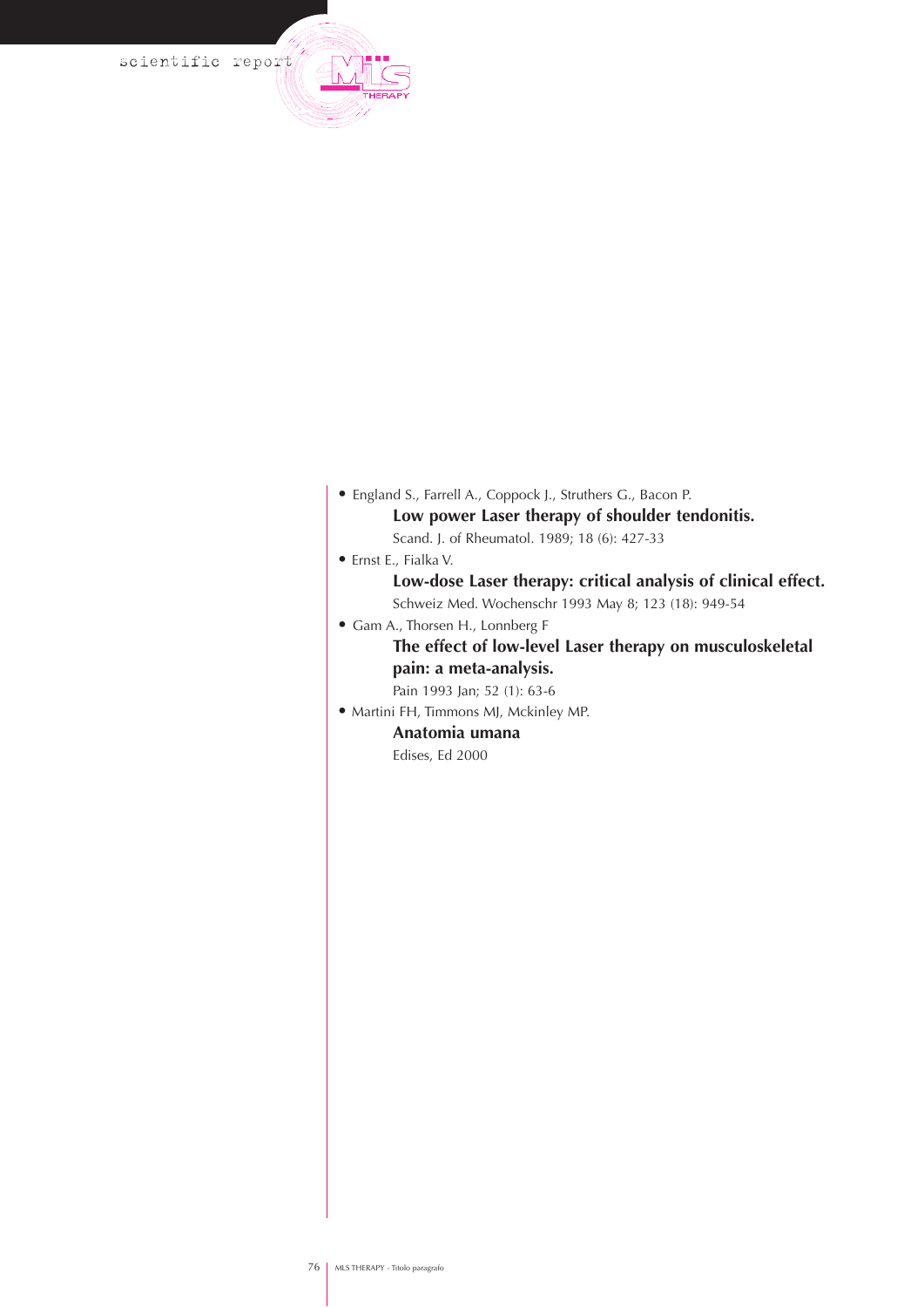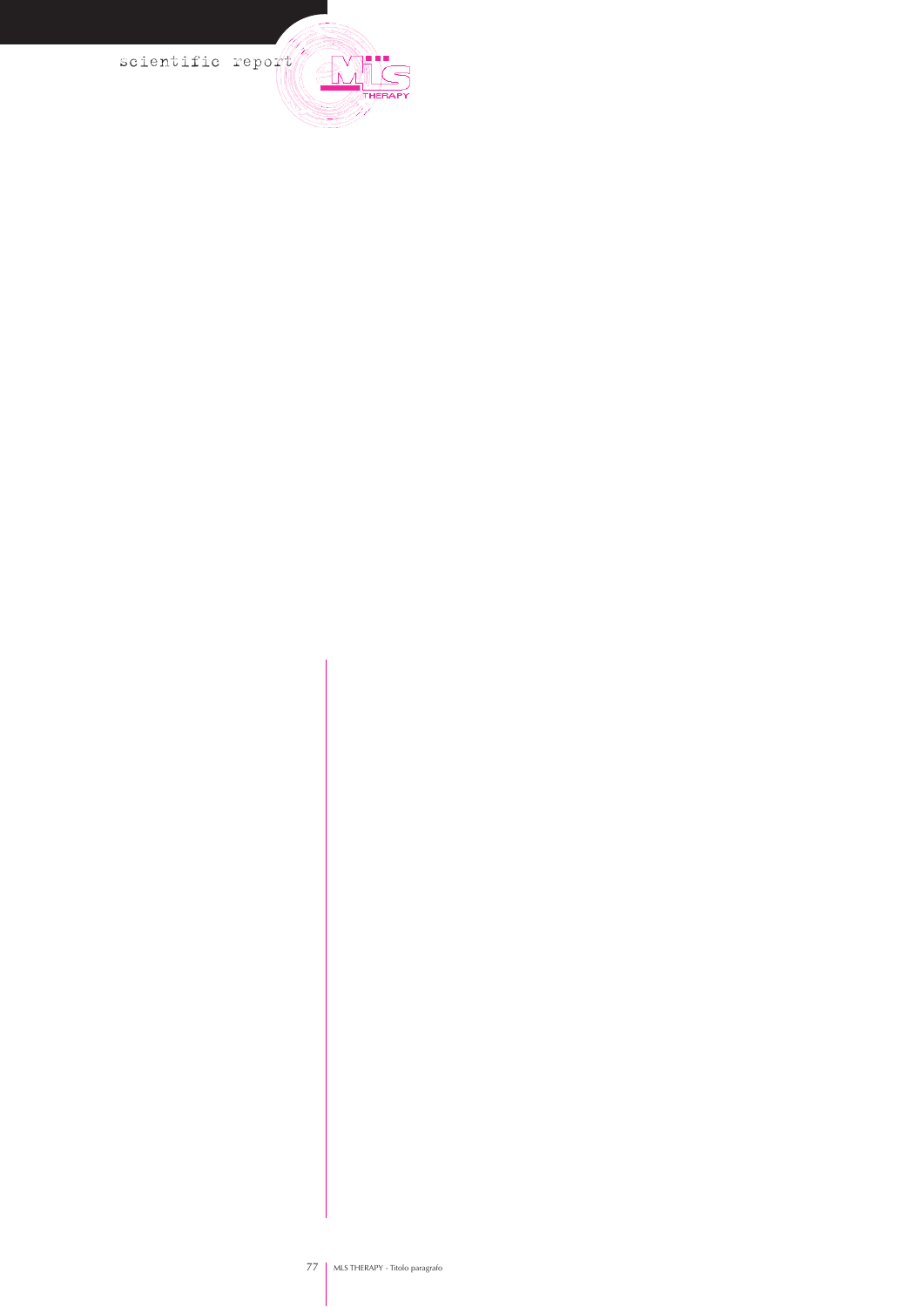# *MLS THERAPY TREATMENT OF ACUTE SHOULDER PAIN IN INFLAMMATORY PROCESSES OF THE ROTATOR CUFF*

**Smilderle C.<sup>1</sup> , Scapin M.<sup>1</sup>** *<sup>1</sup> ULSS n. 3 Physical Medicine and Rehabilitation Complex*

**Keywords:** MLS, shoulder, pain, VAS, SSRS, rotator, cuff

## **ABSTRACT**

Shoulder pain is a complex pathology due to pathological processes involving the glenohumeral joint, the acromioclavicular joint, the ligaments or the supporting tendons. In this paper we illustrate the efficacy of MLS (Multiwave Locked System) Therapy in the treatment of acute shoulder pain in inflammatory processes involving the rotator cuff. Twenty patients underwent monotherapy treatment with MLS Therapy using the MIX5 system (ASA, Arcugnano, Vicenza). After an initial clinical-anamnestic examination, subjective and objective evaluations of the pain symptomatology are made right before treatment, after 10 days of application and after 30 days. At the end of MLS Therapy treatment the data are compared with each other using t-test: the results relative to the VAS (p<0.0001) and to the SRQ and SSRS parameters show a statistically significant improvement and, as already demonstrated previously, confirm MLS Therapy as one of the best solutions for rapidly reducing pain symptoms in many muscle-tendon diseases, guaranteeing longlasting benefits from the results.

## **INTRODUCTION**

Shoulder pain is a complex pathology with a multiple etiology. Felt at the inner shoulder, this pain is due to pathological processes involving the genohumeral and acromioclavicular joints, the ligaments or the supporting tendons. The complex movement of the shoulder is the result of the movement of four joints: the scapulohumeral, the acromioclavicular, the sternoclavicular and the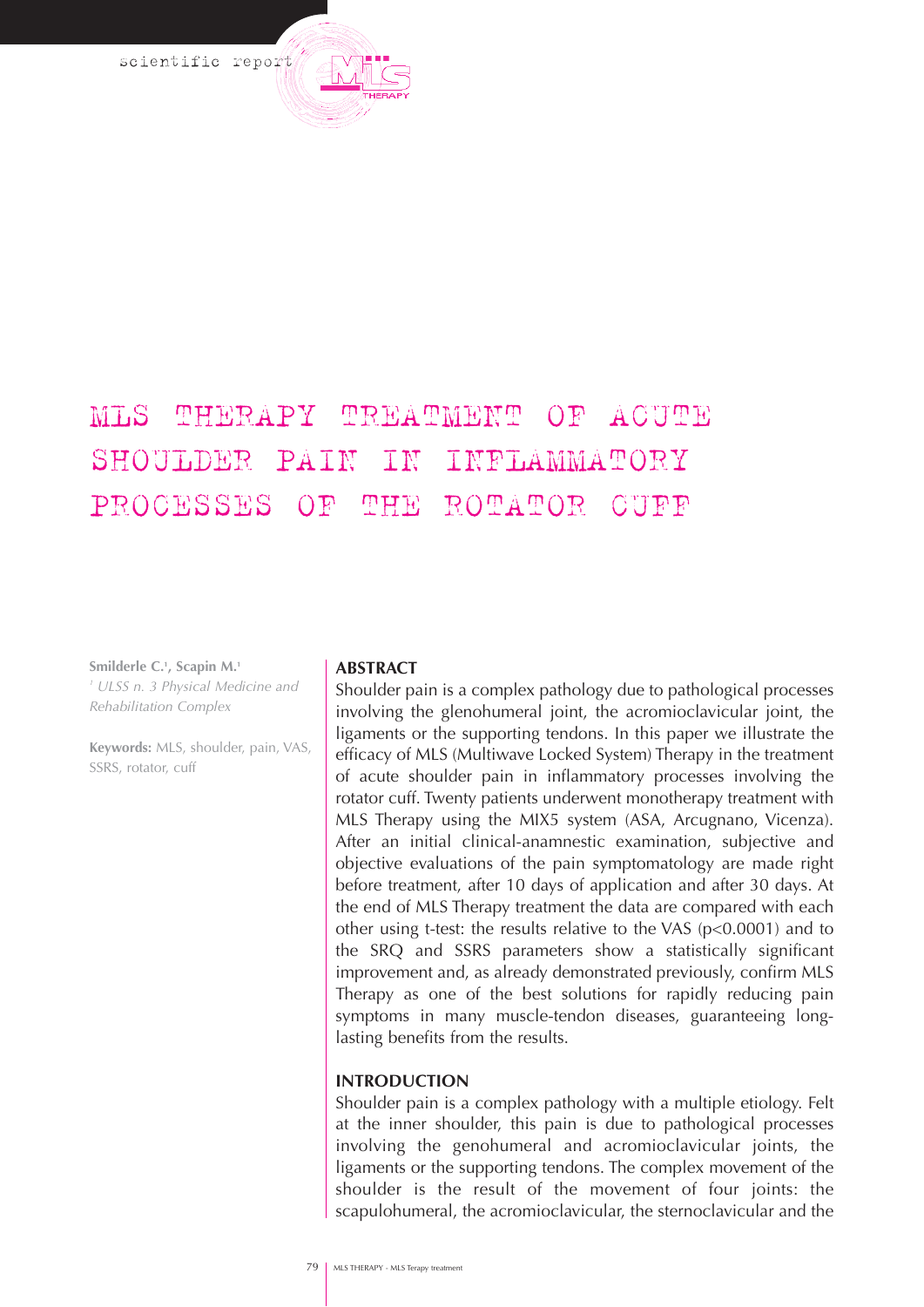scapulothoracic. In order for the shoulder to function well, all four of these joints must move simultaneously and in synchrony.

There are about 30 muscles surrounding the shoulder, allowing its movement; in particular, the muscles making up the "rotator cuff" are responsible for the external and internal rotation of the shoulder: the supraspinatus (abductor), subscapular (internal rotator), infraspinatus and teres minor (external rotators).

These structures, together with the long head of the brachial biceps and the subacromion-deltoid bursa, fall between the humeral head and an arc above it consisting of: acromion (a postero-anterior projection of the scapula), the coracoid process (an anterior projection of the scapula), and the coracoacromial ligament, which

| subacromial bursa       |
|-------------------------|
| acromion                |
| supraspinatus           |
| acromioclavicular joint |
| coracoacromial ligament |
| infraspinatus           |
| coracoid process        |
| long head of biceps     |
| teres minor             |
| subscapularis           |

joins the two protuberances. Inflammation of these structures causes "degenerative syndrome of the rotator cuff".

Pathologies involving the rotator cuff derive typically from excessive use of the shoulder and can arise following physical activity. In the case of "throwing" sports (such as volley ball), they originate from an inflammation of the tendons due to harmful mechanisms of overload

## **Tab. 1 – The scapulohumeral joint**

*is the most mobile of the human body: it has three degrees of movement which allow the upper limb to be oriented in relation to the three planes of space (sagittal, frontal, horizontal). Nevertheless, we must remember that the scapular glenoid does not completely contain the head of the humerus; stability is guaranteed by the glenoid labrum which increases its surface and covers it. The rotator cuff muscles, together with the superior, middle, and inferior glenohumeral ligaments and the tendon of the biceps long head, contribute to maintaining the humeral head inside its joint cavity; if this did not happen the head of the humerus would dislocate at every movement.*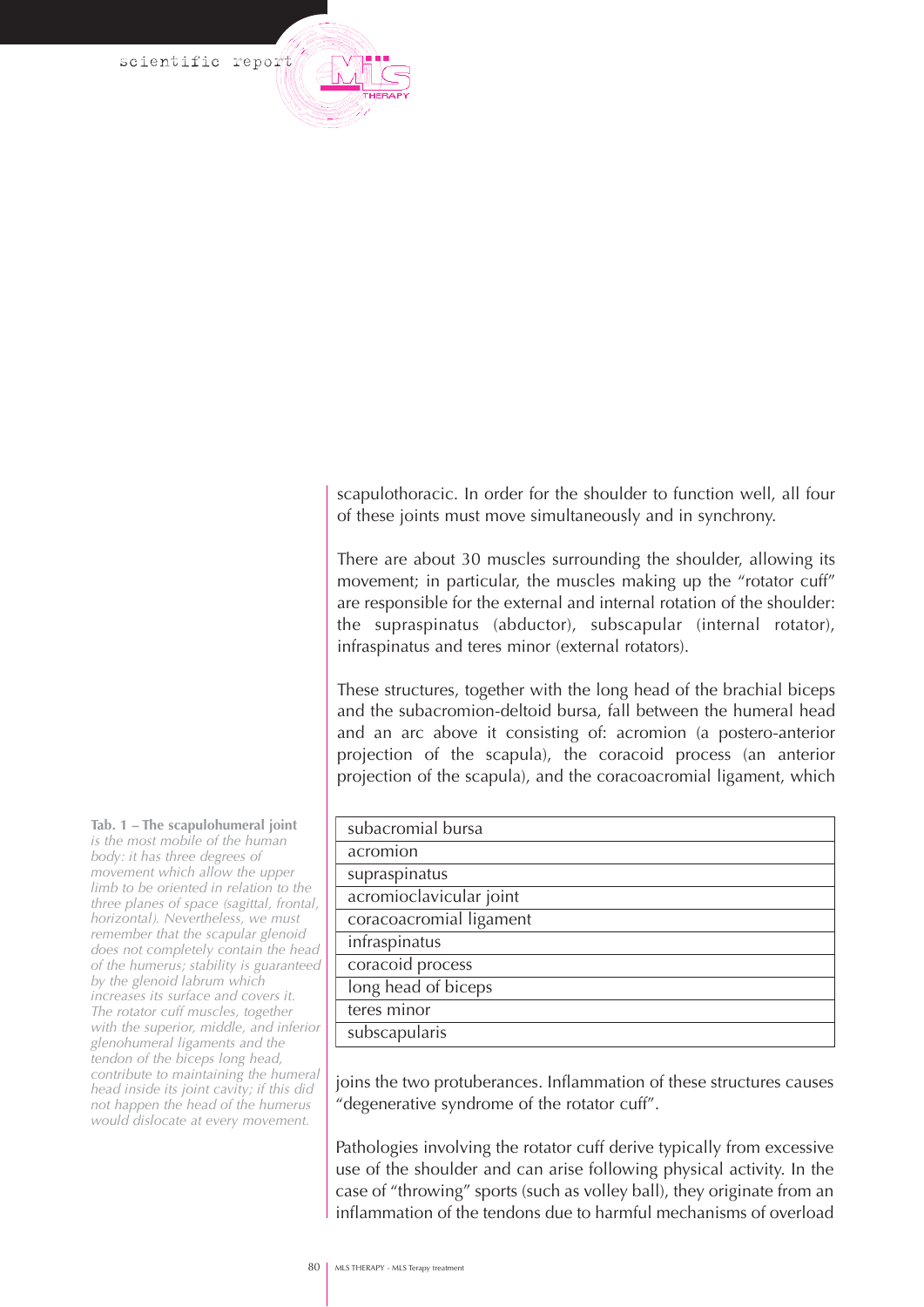caused by movements that are repeated excessively (microtraumas) or performed too intensely. The causing factors are extrinsic or intrinsic, such as defects in the length or angle of the limbs, postural imbalance. The problem originates from a bad relationship of force between the elevator/depressor muscles and the internal/external muscles that during movement generate a conflict between the tendon and the bony wall above them; this perpetuates damage to the tendon, making it degenerate until there is a partial or complete break. The use of laser as a therapeutic instrument is quite widespread and has been used successfully for some time in treating numerous muscle-joint pathologies (Bjordal JM, et al. [1]; Hakguder A, et al. [2]) as it is able to stimulate the different cell processes at the tissue level, which translates into remission of pain, diminution of edema, inhibition of the inflammatory process (Tuner J, et al. [3]; England S, et al. [5]; Ernst E, et al. [6]; Gam A, et al. [7]).

Furthermore, it has been known for some time that continuous laser emissions act quickly on inflammation while the pulsations have a practically immediate effect on pain (Tuner J. [3]). Recent studies show that the combination of the two types of emission results in an overlapping of the therapeutic effects (Corti L. et al. [4]).

MLS Therapy further enhances these therapeutic effects by achieving a linked and synchronized emission of different continuous and pulsated laser emissions with different infrared wavelengths.

The aim of the study presented in this report is to evaluate the efficacy of MLS Therapy in the treatment of acute shoulder pain in inflammatory processes involving the rotator cuff, avoiding, in this case, concomitant pharmacological therapy.

As already demonstrated in recent studies, MLS Therapy has shown its effectiveness in the treatment of many muscle-tendon diseases and represents one of the best solutions for reducing pain in the shortest time possible, guaranteeing long-lasting benefits.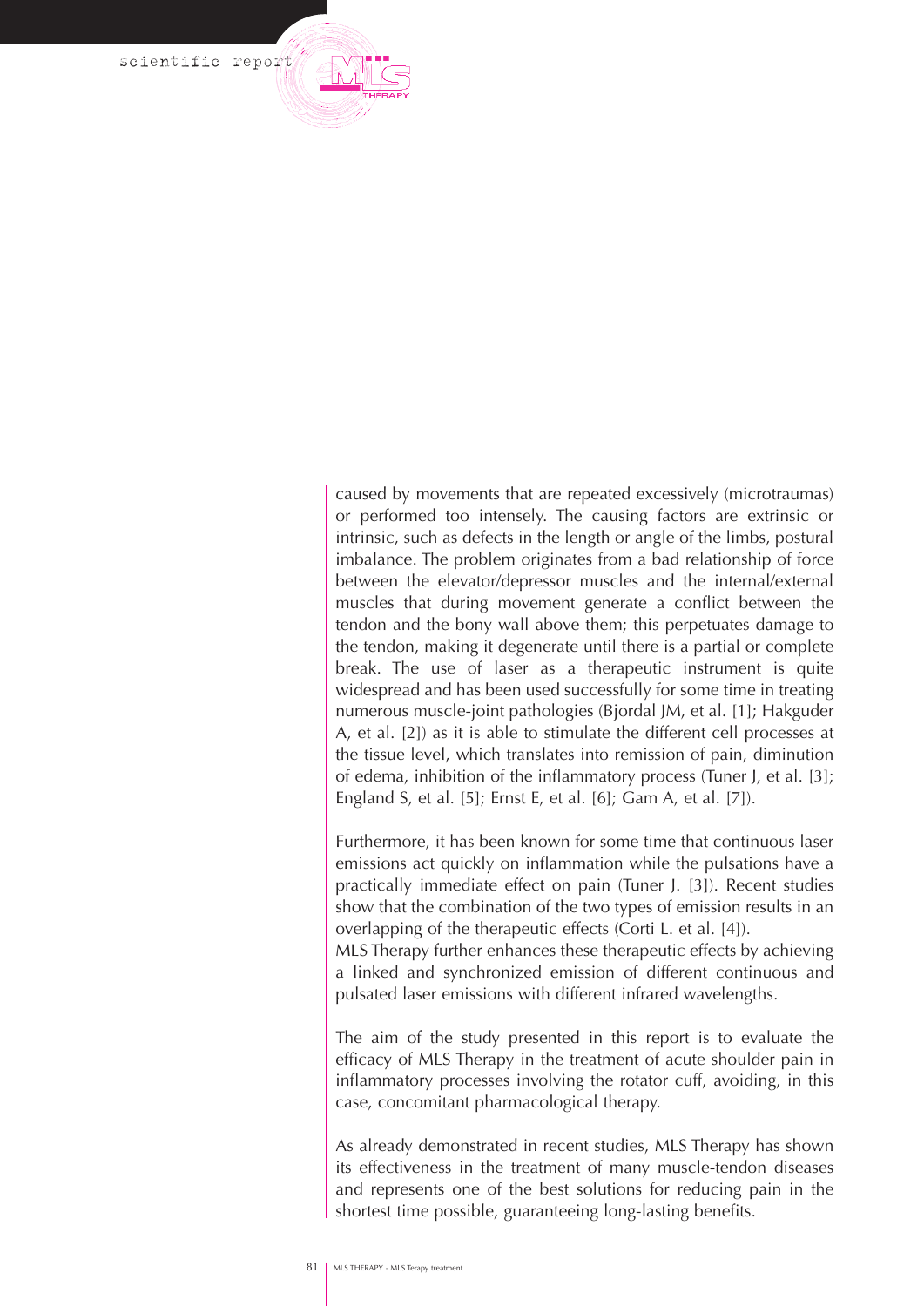## **MATERIALS AND METHODS**

#### *Population*

This study includes 20 patients, 7 males and 13 females, with a mean age of 59 (range: 45-78 years), suffering from painful shoulder due to inflammatory processes involving the rotator cuff.

The inclusion criteria for the study call for the presence of pain in the shoulder, with or without functional limitations, in the absence of complete lesions of the rotator cuff (shown by ultrasound or NMR), fractural or degenerative pathologies, and a history of recurring dislocations. The patients begin monotherapy treatment with MLS Therapy in the absence of concomitant or recent oral or infiltrative NSAIDS or corticosteroids.

#### *Equipment*

The equipment used for this study is the MIX5 D system (ASA, Arcugnano, Vicenza), equipped with a multidiode applicator with a fixed sight and 5 continuous and pulsated laser heads guided by the MLS system. The MLS emission of the applicator covers a Target Area of 5 cm in diameter, capable of optimizing the homogeneous and simultaneous activation of several photoreceptors and of a broad tissue volume. Homogenous coverage of the zone to be treated is important for minimizing energy loss through scattering, guaranteeing that all the tissue responds promptly to the therapy.

#### *Methodology*

One session per day is effected, for 10 days (5 days a week for two weeks) on the target area corresponding to the site of the diagnosed lesion. The evaluation methods call for an initial clinical-anamnestic examination, followed by the subjective and objective evaluations of the painful symptoms through the use of the VAS (Visual Analogue Scale), of the SSRS (Subjective Shoulder Rating Scale) test and the SRQ (Shoulder Rating Questionnaire) test in three phases: prior to the beginning of the entire MLS Therapy cycle, at the end of the cycle and 30 days after the end of therapy.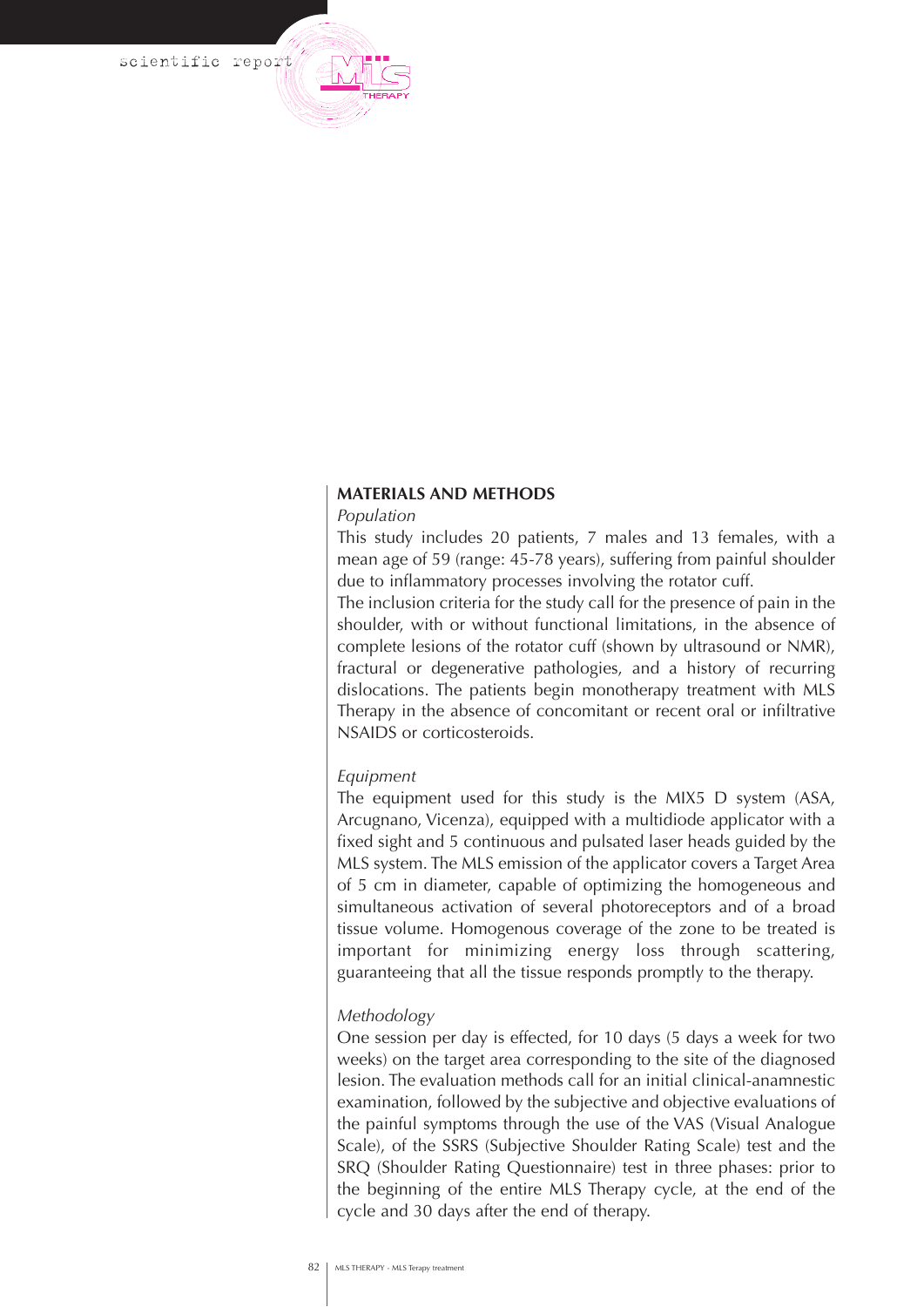The VAS, for the evaluation of painful symptoms, is a straight line of 10 cm with the two ends corresponding to "no pain" – equal to  $0$ and with the maximum pain possible, or the maximum experienced  $-$  equal to 10 -.

The SRSS (Bonaiuti D. [8]) represents the patient's appraisal of the condition of his own shoulder. The SRSS, in contrast to most specific measurement scales for the shoulder, also includes evaluation of instability. It attributes the main importance to articularity (35 points), rather than to function (10+5) or to instability (15 points). Pain is not evaluated on the basis of intensity (as with the VAS scale) but in relation to frequency, length and the circumstances in which it is felt. The highest score for a shoulder with no problems is 100. The lowest score is 0.

Objective evaluation is effected through a clinical exam of flexion, abduction, internal rotation, external rotation and administration of the SRQ scale (Bonaiuti D. [8]). The latter is evaluated by a questionnaire for evaluating the severity of the correlated symptoms and the functional state of the shoulder.

It includes pain, everyday, sports, and free-time activity, satisfaction with the work, and the areas of improvement. The highest score for a shoulder with no problems is 100; the lowest is 0.

After the first evaluation (T1) follows MLS Therapy with a constant frequency of 700Hz per 5 minutes. All together 55.01 Joules are emitted, equal to a dose of 2.8 Joule/cm2 with an intensity of 50%.

The second evaluation (T2) is effected immediately at the end of the 10-session cycle, using the same evaluative instruments.

Finally,the third evaluation (T3) is obtained with a new administration of the evaluation tests 30 days from the end of the last MLS Therapy session.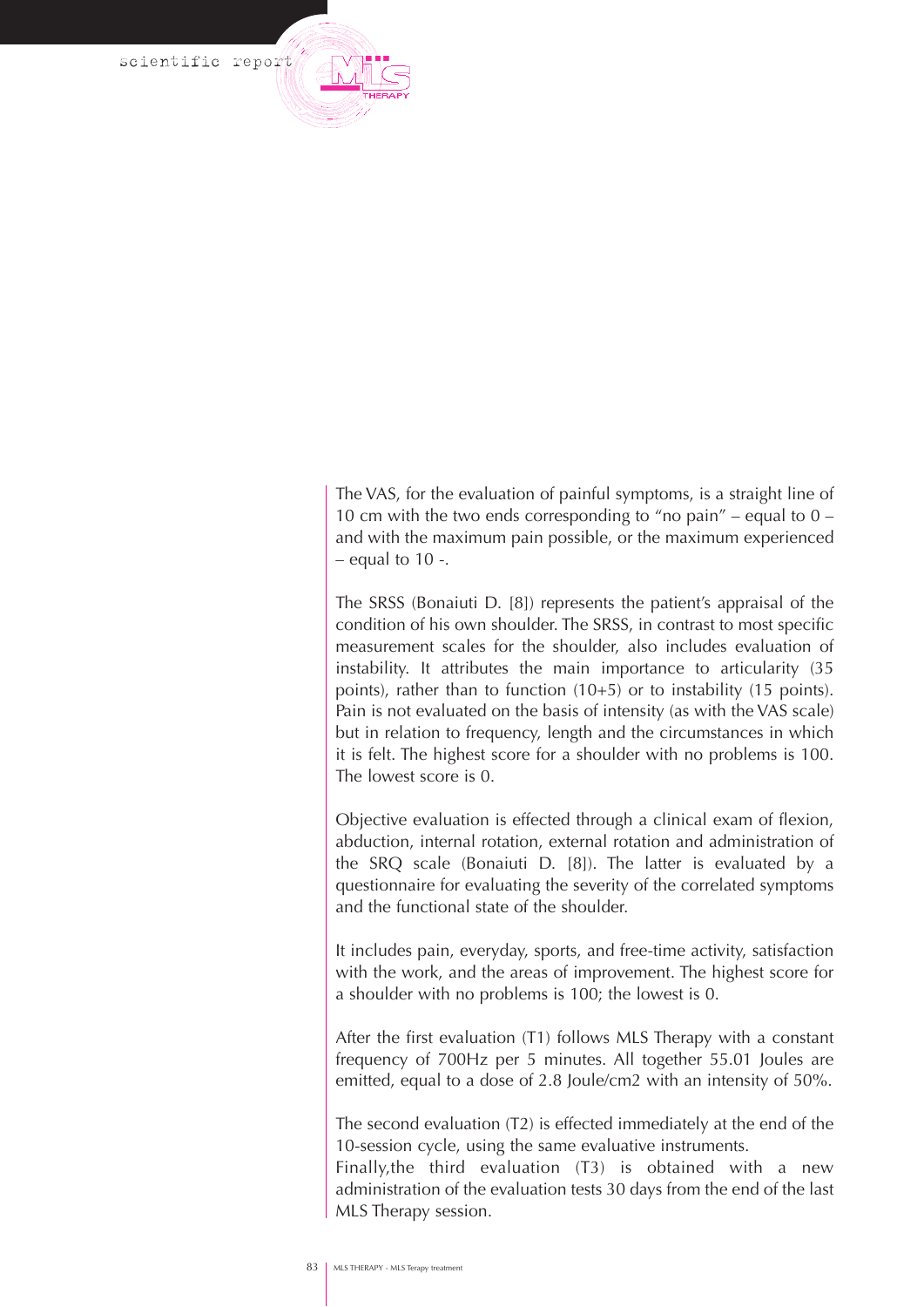## *Data analysis*

The data from T1 (beginning of therapy), T2 (end of therapy), T3 (30 days after the end of therapy) are compared through t-test.

The lowest level of significance is set at 0.05. The data are analyzed with Origin software (Microcal), version 7.0.

T-test is an appropriate analysis every time we want to compare the averages (A) of two groups (a, b) and estimate if the averages of two groups are statistically different from each other.

T-test compares two averages keeping in mind how much the average found between the two groups differs from the real average (valid assumptions assuming that the distribution of the terms of the population follows a normal or Gaussian pattern); this evaluation is linked to the probability of error that we are willing to accept and depends on the standard deviation of our samples.

The parameter representing the analysis of the t-test is the p-value, or significance level, which is calculated in the following way: pvalue =  $Ma - Mb/SE(Ma - Mb)$  The numerator is represented by the difference of the averages of the two groups; the denominator, instead, refers to the standard error of this difference.

The standard error depends in turn on the standard deviation that measures how much the single values differ from the mean.

In our case, group a, for example, is represented by the average of the VAS of the patients of the patients in time T1 and group b by the average of the VAS of the patients at time  $T2$ : p-value = VAS1-VAS2/SE(VAS1-VAS2).

To give another example, group a is represented by the average of the SRQ of the patients at time T2 and group b by the average of the SRQ of the patients at time T3: p-value = SRQ2-SRQ3/SE(SRQ2- SRQ3).The p-value represents the probability that the difference observed between the two averages is casual.

Typically, a value of p-value equal to 0.05 (or 5%) is used: a p-value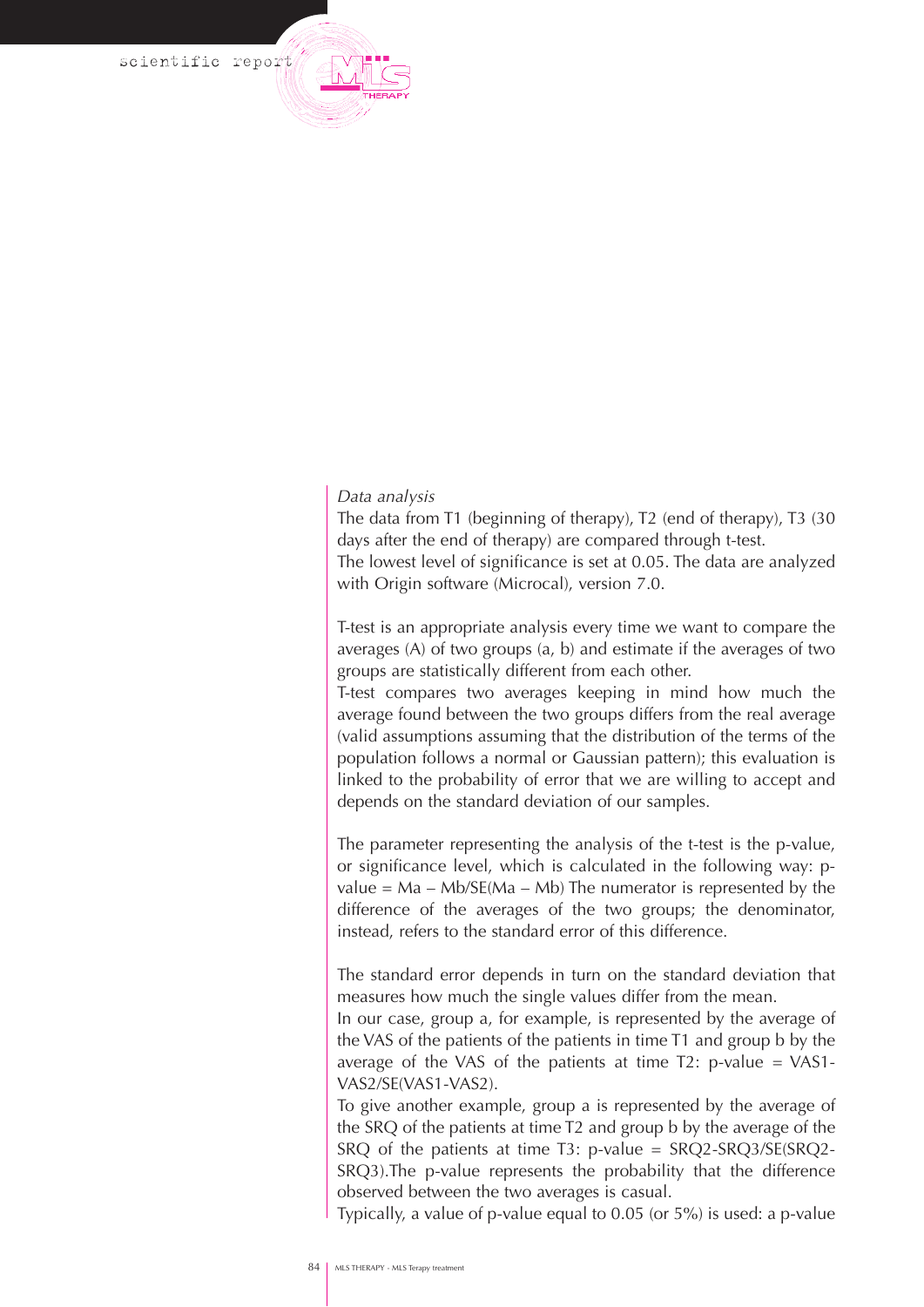

*Fig. 1 Average VAS score before MLS treatment (T1), right after MLS treatment (T2), 30 days after treatment (T3).*



*Fig. 2 Average SSRS score before MLS treatment (T1), right after MLS treatment (T2), 30 days after treatment (T3).*

equal to 0.05 tells us we have a 5% possibility that the difference between the two averages is casual. Therefore, in our case, if in the comparison between VAS1 and VAS2 p<0.05, we can say that VAS1 and VAS2 are statistically different from each other, in other words VAS1 is significantly different from VAS2.

### **RESULTS**

At the end of treatment with MLS Therapy the results relative to the VAS scale show a clear improvement in the passage from T1 to T2, as we can see in the graph in figure 1 (VAS1 =  $5.85 \pm 0.37$ , N=20; VAS2 =  $3.35 \pm 0.41$ , N=20): the difference between the two values is statistically significant ( $p = 5.48E-5$ ).

Upon follow up after 30 days the result obtained at T2 remains stable in time (VAS3 =  $3.7 \pm 0.49$ , N=20): the mean VAS at T2, in fact, is not significantly different from that at T3 ( $p = 0.59$ ), even if there is a slight worsening of the painful symptoms.

Regarding the SRSS test we notice a significant improvement from T1 to T2, as shown by the graph in figure 2 (SSRS1 =  $64.4 \pm 3.23$ , N=20;  $SSRS2 = 77.95 \pm 3.95$ , N=20): the difference between the two values is statistically significant ( $p = 0.01$ ).

At 30 days (SSRS3 =  $82.8 \pm 3.24$ , N=20) the result obtained remains stable: the value of SSRS2 is not significantly different from that of SSRS3 ( $p = 0.35$ ), rather, it continues to increase, witness of a further improvement.

The results of the SRQ test show roughly the same pattern: there is a significant improvement from T1 to T2 as can be seen in figure 3  $(SRQ1 = 44.25 \pm 3.76, N=20; SRQ1 = 55.8 \pm 3.47, N=20)$ : the difference between the two values is statistically significant ( $p =$ 0.03). At 30 days the result obtained at T2 remains stable at T3  $(SRQ3 = 60.05 \pm 3.31, N=20)$ : the value of SRQ2 is not significantly different from that of  $S RQ3$  ( $p = 0.38$ ) and here, too, there continues to be improvement.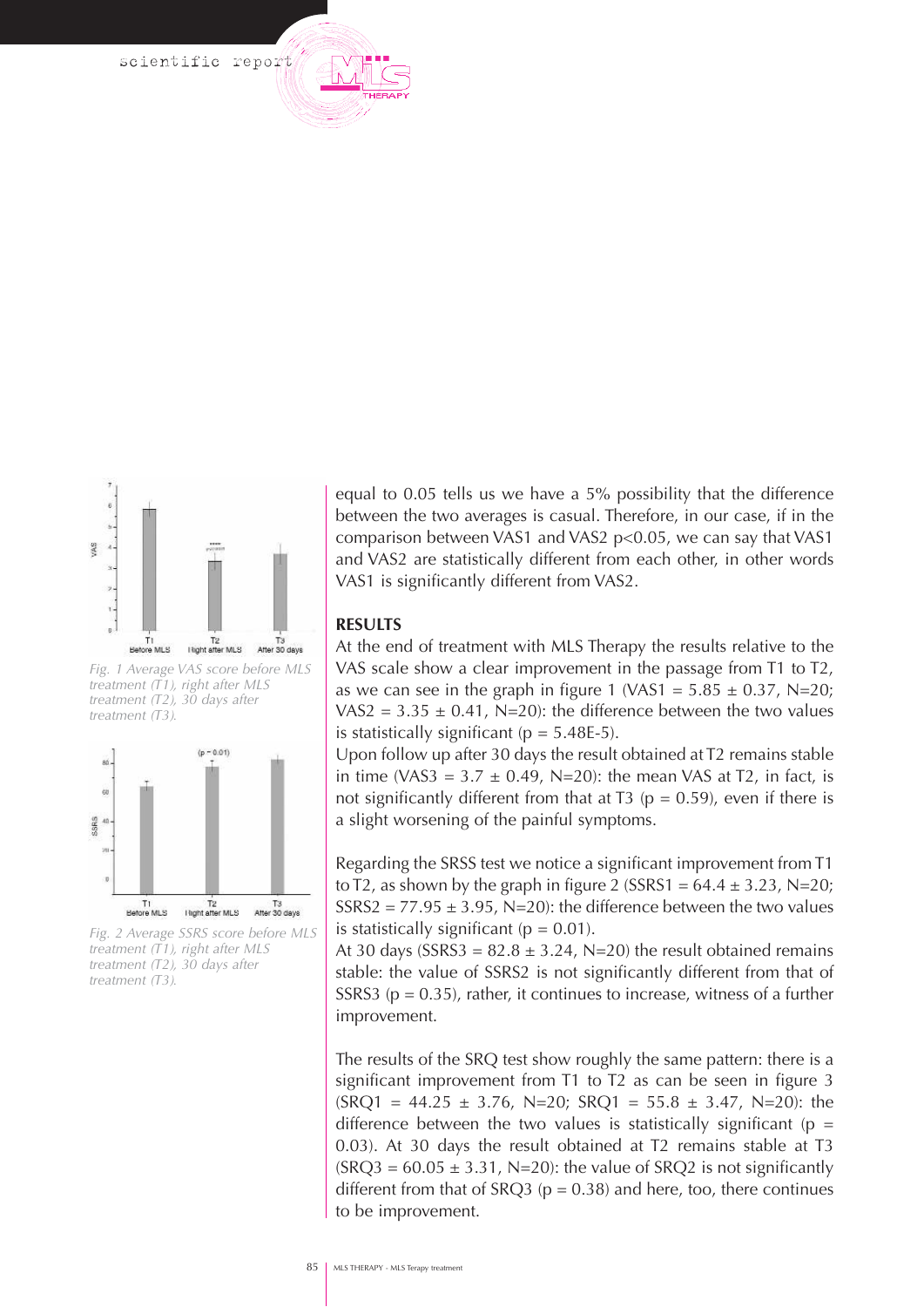

*Fig. 3 Average SQR score before MLS treatment (T1), right after MLS treatment (T2), 30 days after treatment (T3).*

### **DISCUSSION**

The results of this research highlight the effectiveness of MLS Therapy in the treatment of pain of the shoulder and, in particular, of the inflammatory processes involving the rotator cuff.

At the end of treatment with MLS Therapy the results relative to the VAS and to the SRQ and SSRS parameters show a statistically significant improvement; the VAS bears witness to a considerable improvement: the result corresponds to four 'stars' based on the decimals separating the p-value from 1  $(p<0.0001)$ .

The analysis made at 30 days after the end of treatment show a slight worsening of the VAS, not – however – statistically significant. Nevertheless, the VAS at a month after treatment is not comparable with the data found before treatment: the worsening may represent an almost functional process due to the resumption of motor activity of the shoulder and arm involved, without recording the true quality of the pain. To demonstrate this, the results of the SSRS and SRQ scales are significant; at 30 days from the end of treatment there is a slight improvement indicative of the persistence of the benefits of this therapy.

In this study we wanted to examine the path of the painful symptomatology through subjective as well as objective measure. VAS is a one-dimensional instrument that quantifies what the patient subjectively perceives as pain or as relief in the whole of their physical, psychological and spiritual variables without, however, distinguishing which of these components has the greater role. SRSS and SRQ are specific tests for pathologies involving the shoulder, known internationally, which extend the evaluation of the pain to multiple determining factors.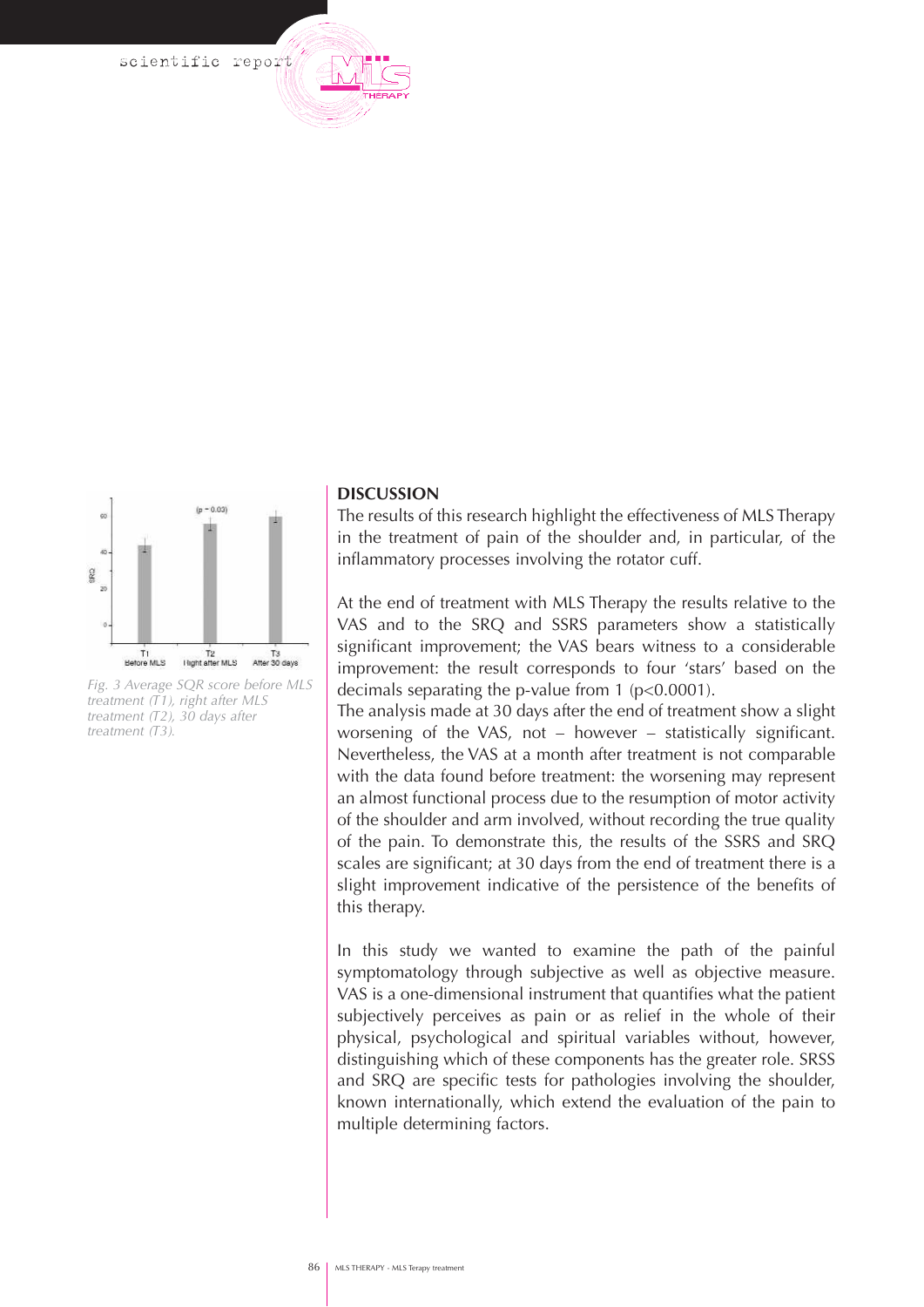Á

THER

## **Bibliography**

| · Bjordal JM, Couppe C, Chow RT, Turner J, Ljunggren EA.      |
|---------------------------------------------------------------|
| A systematic review of low level laser therapy with           |
| location-specific doses for pain from                         |
| chronic joint disorders.                                      |
| Aust J Physiother. 2003; 49(2):107-16. Review                 |
| · Hakguder A., Birtane M., Gurcan S., Kokino S., Turan FN.    |
| Efficacy of low level laser therapy in myofascial             |
| pain syndrome: an algometric and                              |
| thermographic evaluation.                                     |
| Lasers Surg Med. 2003; 33(5):339-43                           |
| • Tuner J. and Hode L.                                        |
| Laser Therapy – Clinical Practice and Scientific Background.  |
| Prima Books, Ed. 2002                                         |
| · Corti L., Maccari M., Zaghetto L., Pagnutti S., Rosa E.     |
| Laser treatment of cervical distortion.                       |
| Laser and Technology 2003; 13 (1-2), 27-30                    |
| • England S., Farrell A., Coppock J., Struthers G., Bacon P.  |
| Low power Laser therapy of shoulder tendonitis.               |
| Scand. J. of Rheumatol. 1989; 18 (6): 427-33                  |
| • Ernst E., Fialka V.                                         |
| Low-dose Laser therapy: critical analysis of clinical effect. |
| Schweiz Med. Wochenschr 1993 May 8; 123 (18): 949-54          |
| • Gam A., Thorsen H., Lonnberg F.                             |
| The effect of low-level Laser therapy on                      |
| musculoskeletal pain: a meta-analysis.                        |
| Pain 1993 Jan; 52 (1): 63-6                                   |
| • Bonaiuti D.                                                 |
| Le scale di misura nelle malattie muscolo-scheletriche.       |
| Publisher Ed. 2000                                            |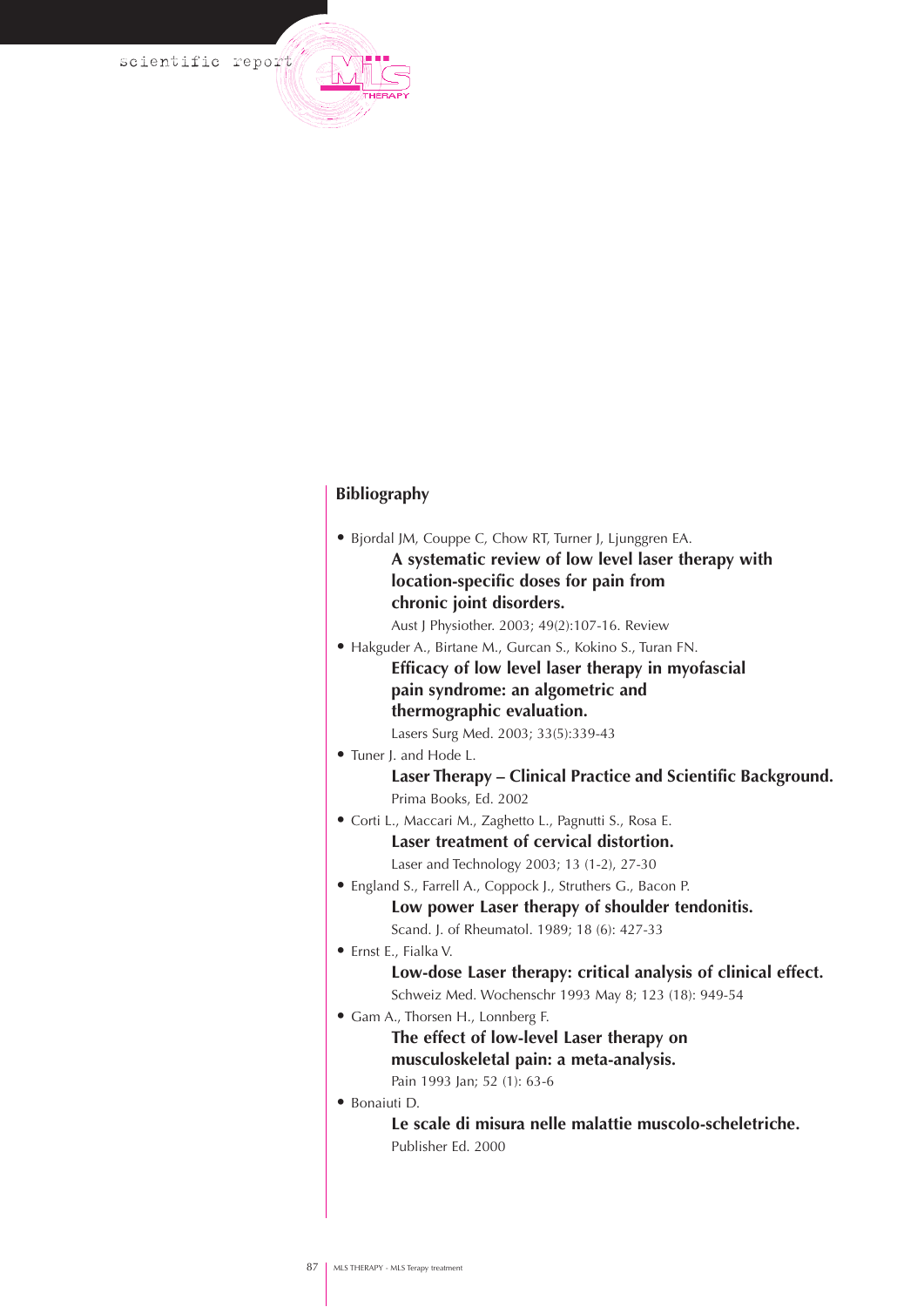r *scientific report* À THERAP

# *GENERAL BIBLIOGRAPHY*

| • Alberts B., Johnson A., Lewis J., Raff M., Roberts K., Walter P. (2002).                   |
|----------------------------------------------------------------------------------------------|
| Molecular Biology of the Cell (4th Ed).                                                      |
| Garland Science Publishing, New York                                                         |
| • Corti L., Maccari M., Zaghetto L., Pagnutti S., Rosa E. (2003).                            |
| <b>Laser Treatment of Cervical Distortion</b>                                                |
| Laser&Technology 13 (1/2), 27-30                                                             |
| · Corti L., Tondello G., Tomio L. (1988).                                                    |
| Manuale di Laserterapia.                                                                     |
| Cedam Editore, Padova                                                                        |
| • Fortuna D., Zati A., Mondardini P., Ronconi L., Paolini C., Bigotta W., Masotti L. (2002). |
| Low Level Laser Therapy (LLLT) ed efficacia clinica.                                         |
| Studi in doppio cieco randomizzato a confronto. Medicina dello sport; 55, 1-8                |
| · Gigo Benato D., Geuna S., de Castro Rodrigues A., Tos P., Fornaro M., Boux E.,             |
| Battiston B., Giacobini-Robecchi M.G. (2003).                                                |
| Nerve regeneration after end-to-side neurorrhaphy is                                         |
| enhanced by post-operative low-power Laser                                                   |
| biostimulation: an experimental study.                                                       |
| Abstracts of the 2nd Congress of the World Society for Reconstructive                        |
| Microsurgery Heidelberg, June 11th - 14th, 2003                                              |
| • Karu T. (2003).                                                                            |
| Low Power Laser Therapy.                                                                     |
| (Biomedical Photonics Handbook, chapter 48, Tuan V. editor). CRC Press, NY                   |
| • Squizzato F., Mognato M., Facchin F., Corti L. (in press)                                  |
|                                                                                              |
| Cell growth modulation of human cells irradiated in vitro                                    |
| with low-level Laser therapy.                                                                |